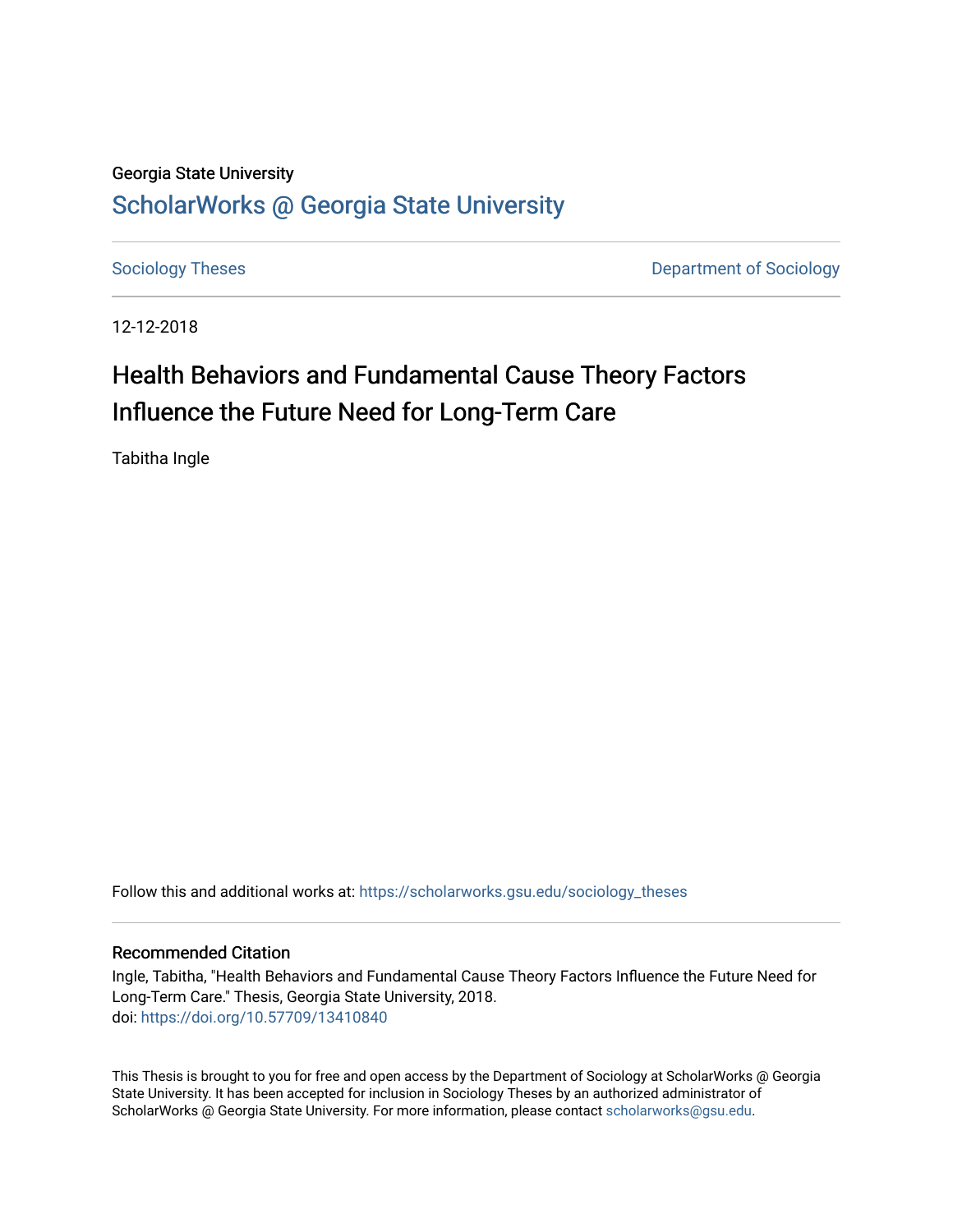# HEALTH BEHAVIORS AND FUNDAMENTAL CAUSE THEORY FACTORS INFLUENCE THE FUTURE NEED FOR LONG-TERM CARE

by

#### TABITHA INGLE

Under the Direction of Erin Ruel, PhD

#### ABSTRACT

Can long-term care needs be predicted? Previous studies examined the relationship between lower levels of SES and the diminishing effect on a person's health and functional status. Additionally, other studies examined functional status and the relationship to a person's well-being, health, and health behaviors influence on one's life course. Few studies have attempted to predict the amount of long-term care an individual may need based on health behaviors and socioeconomic status factors and their relationship to the number of chronic illnesses diagnosed to a person. This study attempts to assess this relationship, utilizing logistic regression, with a representative sample of older U.S. black and white adults. As life expectancy continues to increase within the United States, the attempts to address our nation's care of the elderly becomes increasingly important since it is not a matter of whether one will need longterm care but when it becomes necessary.

INDEX WORDS: Long-term Care, Life Course, BMI, SES, Public Policy, Life Expectancy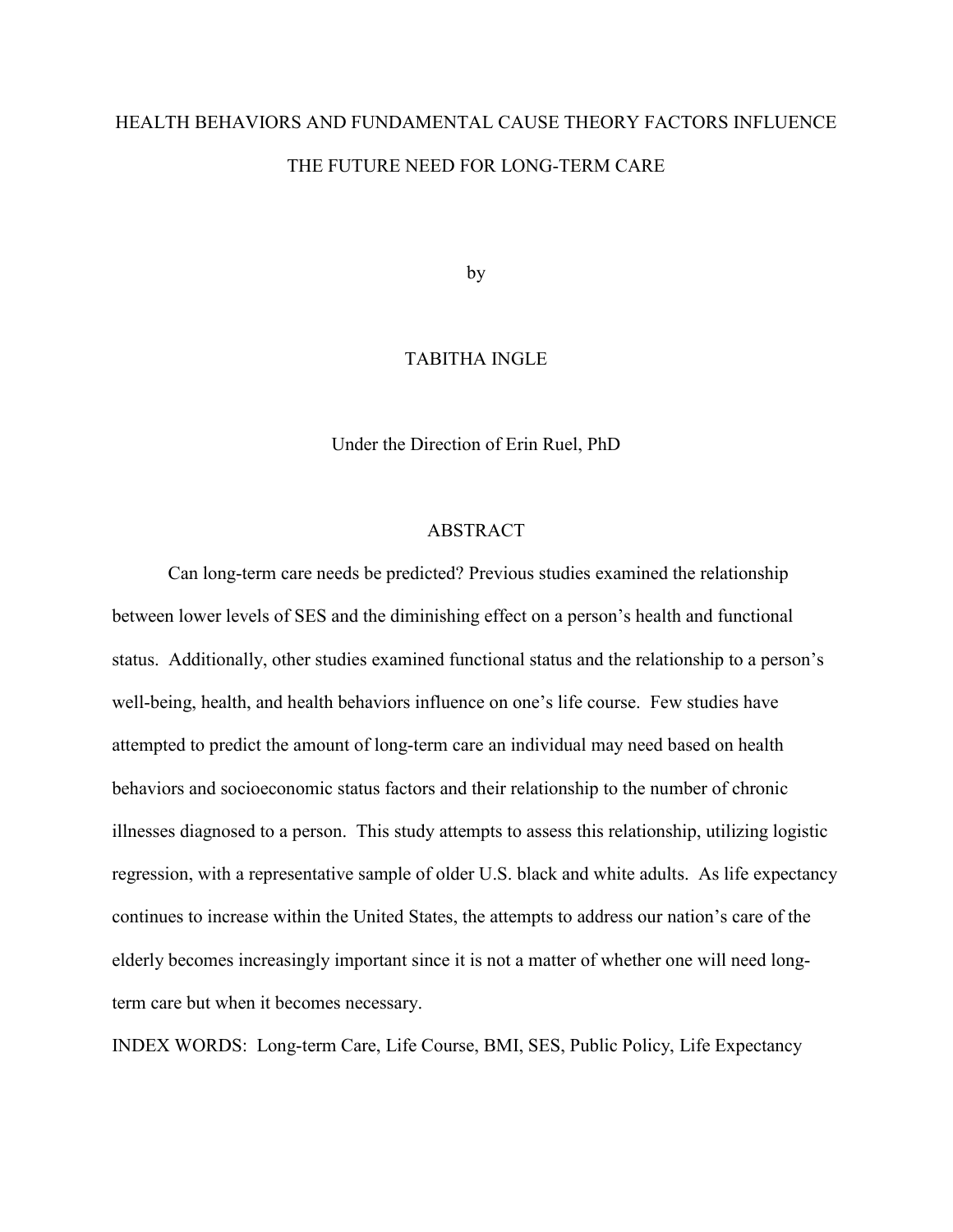### HEALTH BEHAVIORS AND FUNDAMENTAL CAUSE THEORY FACTORS INFLUENCE

### THE FUTURE NEED FOR LONG-TERM CARE

by

### TABITHA INGLE

A Thesis Submitted in Partial Fulfillment of the Requirements for the Degree of

Master of Arts

in the College of Arts and Sciences

Georgia State University

2018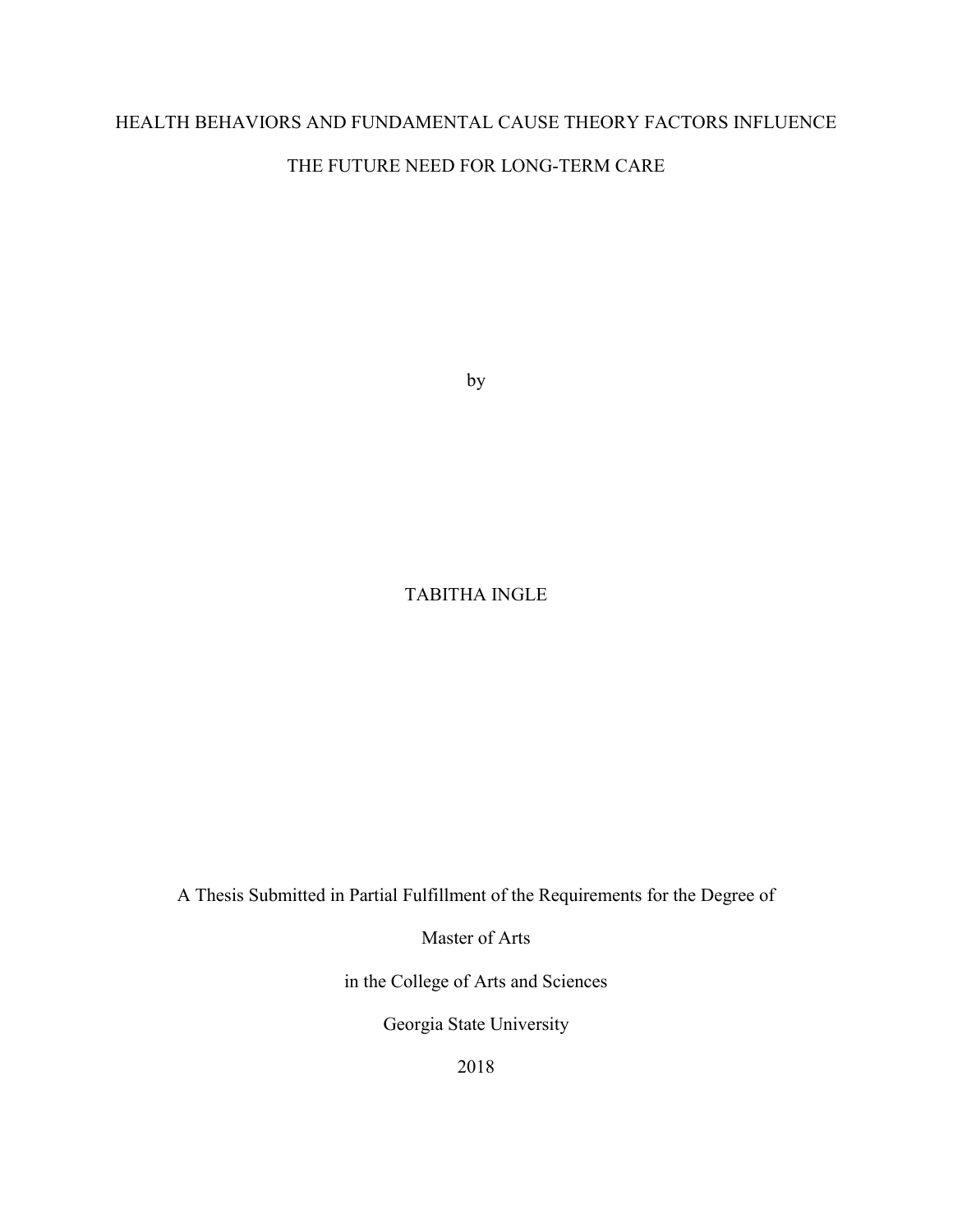Copyright by Tabitha Rae Ingle 2018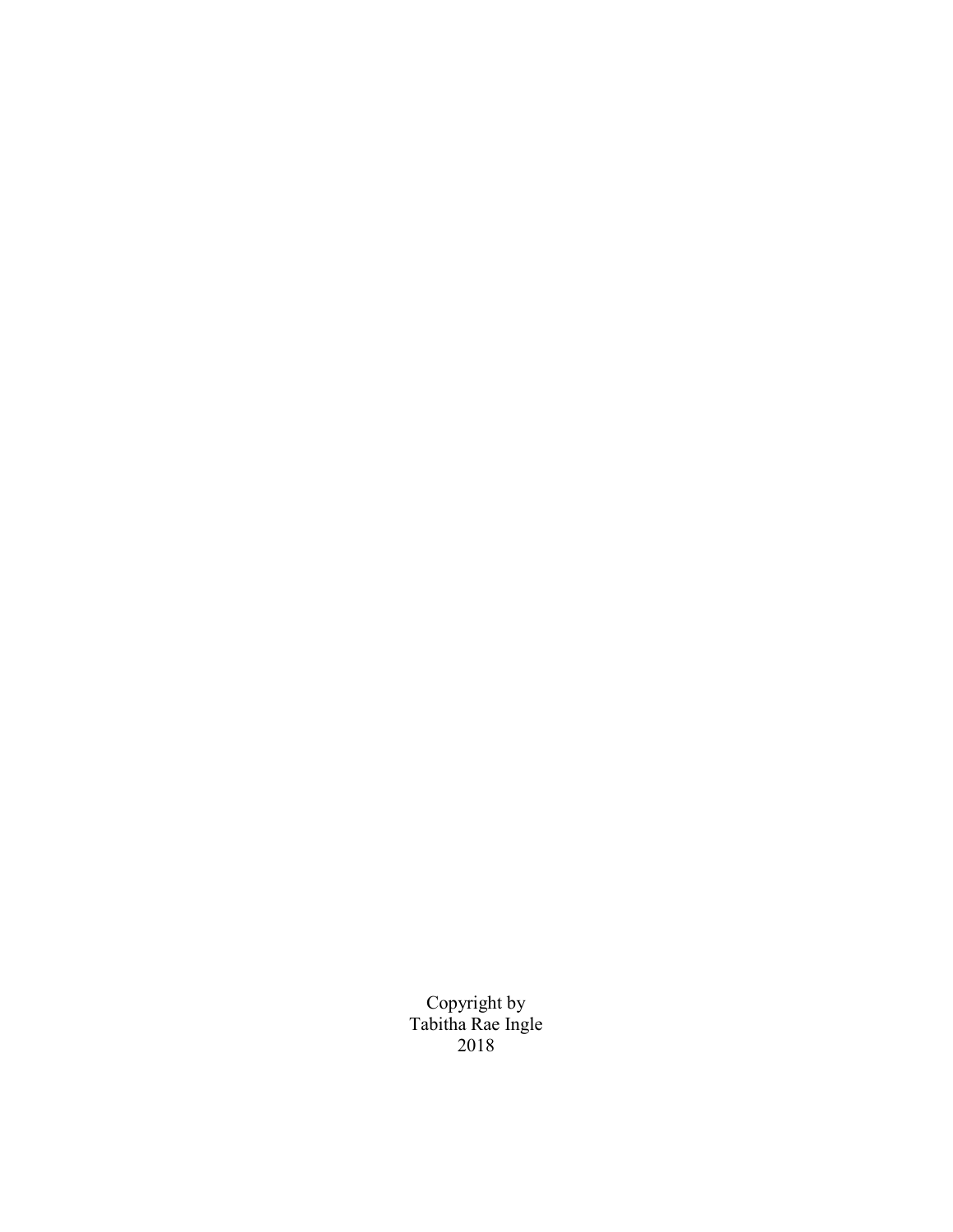### HEALTH BEHAVIORS AND FUNDAMENTAL CAUSE THEORY FACTORS INFLUENCE

### THE FUTURE NEED FOR LONG-TERM CARE

by

### TABITHA INGLE

Committee Chair: Erin Ruel

Committee: Jenny Zhan

Daniel Pasciuti

Electronic Version Approved:

Office of Graduate Services

College of Arts and Sciences

Georgia State University

December 2018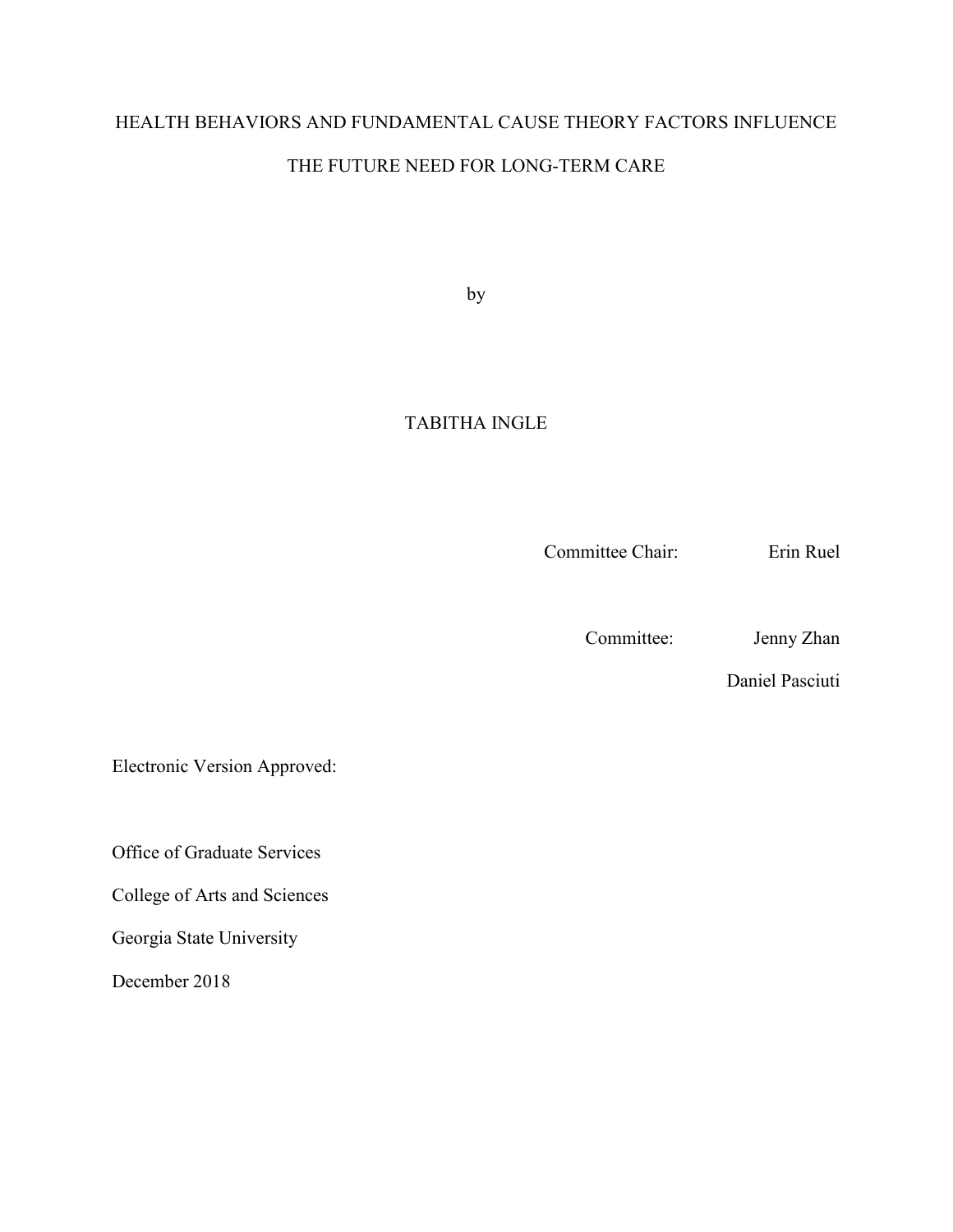#### **ACKNOWLEDGEMENTS**

<span id="page-5-0"></span>I would like to thank Erin Ruel for taking me under her wing and gently guiding me, having endless conversations about this thesis, providing very detailed feedback, motivating me often and allowing me to sit at her kitchen table and work many times. I would also like to thank my committee members, Jenny Zhan and Dan Pasciuti for agreeing to work with me and providing me with valuable feedback and guidance along the way.

I also feel very fortunate to be in such a supportive and tight cohort; so many people in my cohort have provided support at various times. But, especially alithia zamantakis, Claudia Tillman, Dresden Lackey, and Kara Tsukerman you all motivated me in your own special ways.

Dr. Karen Young, thank you for always challenging me and believing all your students to be scholars. You prepared me for the rigor of graduate school in many ways. I also want to thank Dr. Andrea Allen and Dr. Joshua Meddaugh for mentoring me in my undergraduate studies.

I would not have reached this point without my family; Chaguita and Keith believed in me and took care of the kids whenever necessary and my daughters Ariana and Isabella never doubted I would reach this milestone. Thank you!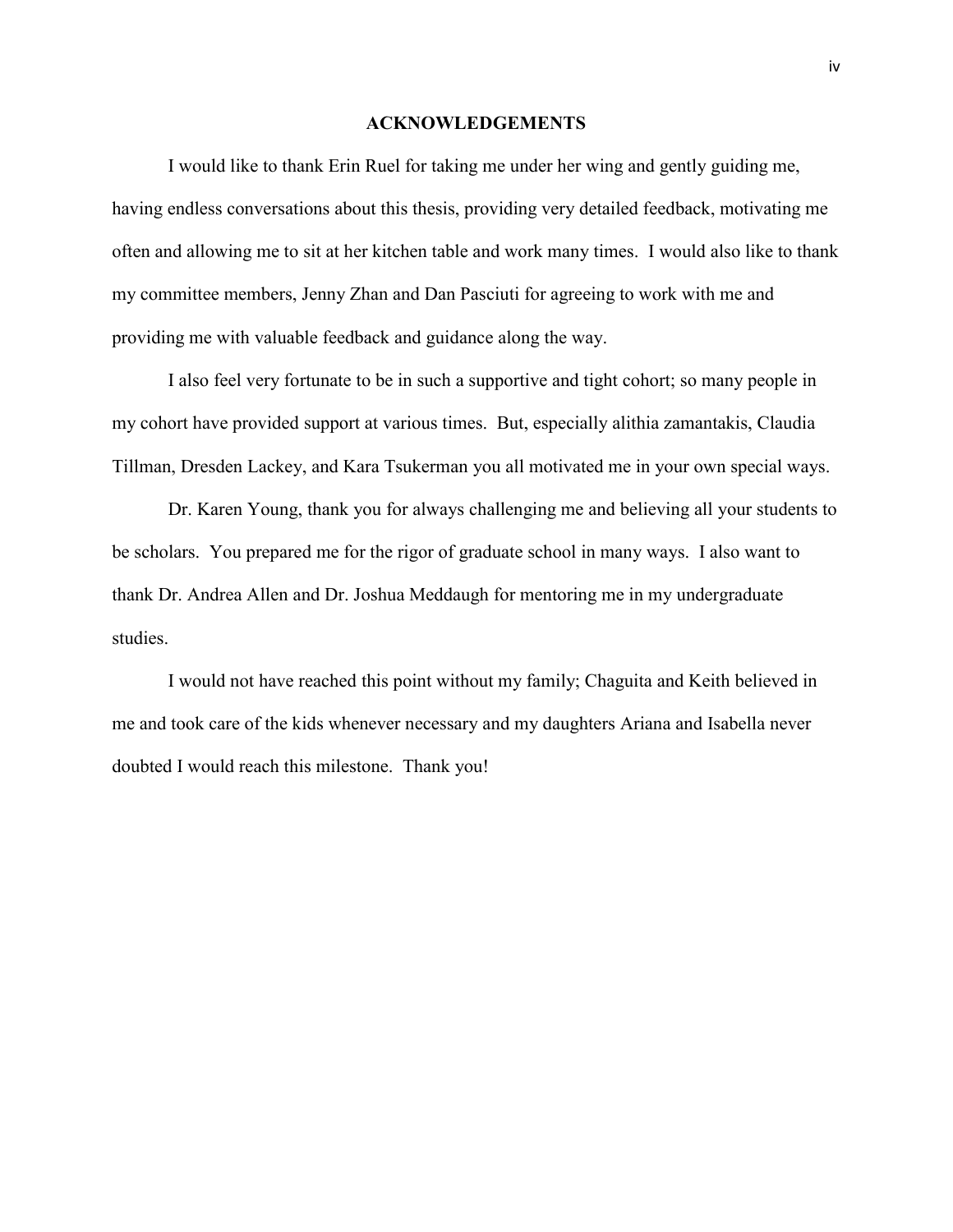### **TABLE OF CONTENTS**

| $\mathbf{1}$            |     |  |
|-------------------------|-----|--|
|                         |     |  |
|                         | 2.1 |  |
|                         |     |  |
|                         | 2.2 |  |
|                         |     |  |
|                         |     |  |
|                         |     |  |
| $\mathbf{3}$            |     |  |
| $\overline{\mathbf{4}}$ |     |  |
| $5^{\circ}$             |     |  |
|                         |     |  |
|                         |     |  |
|                         |     |  |
|                         |     |  |
| 6                       |     |  |
|                         |     |  |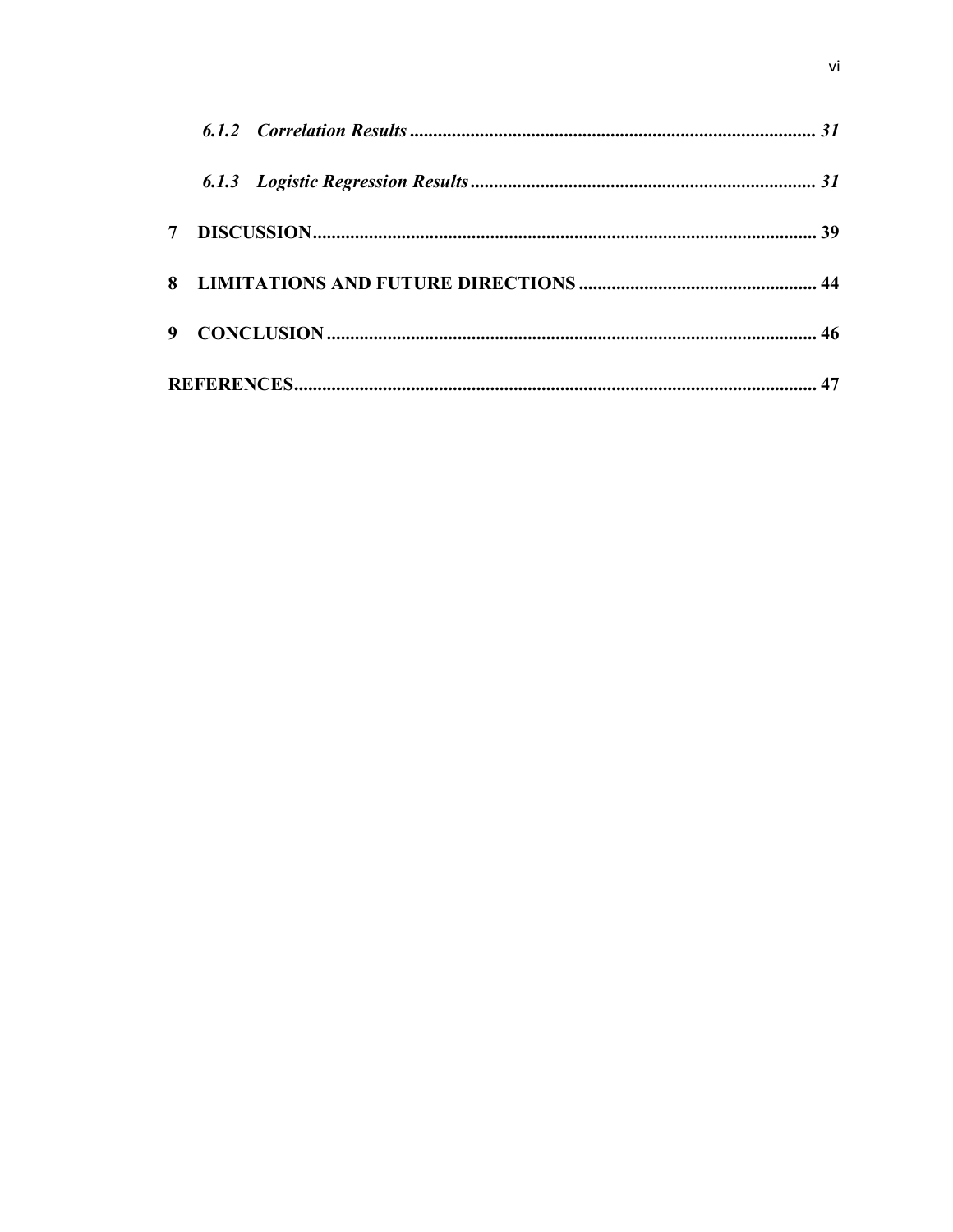### **LIST OF TABLES**

<span id="page-8-0"></span>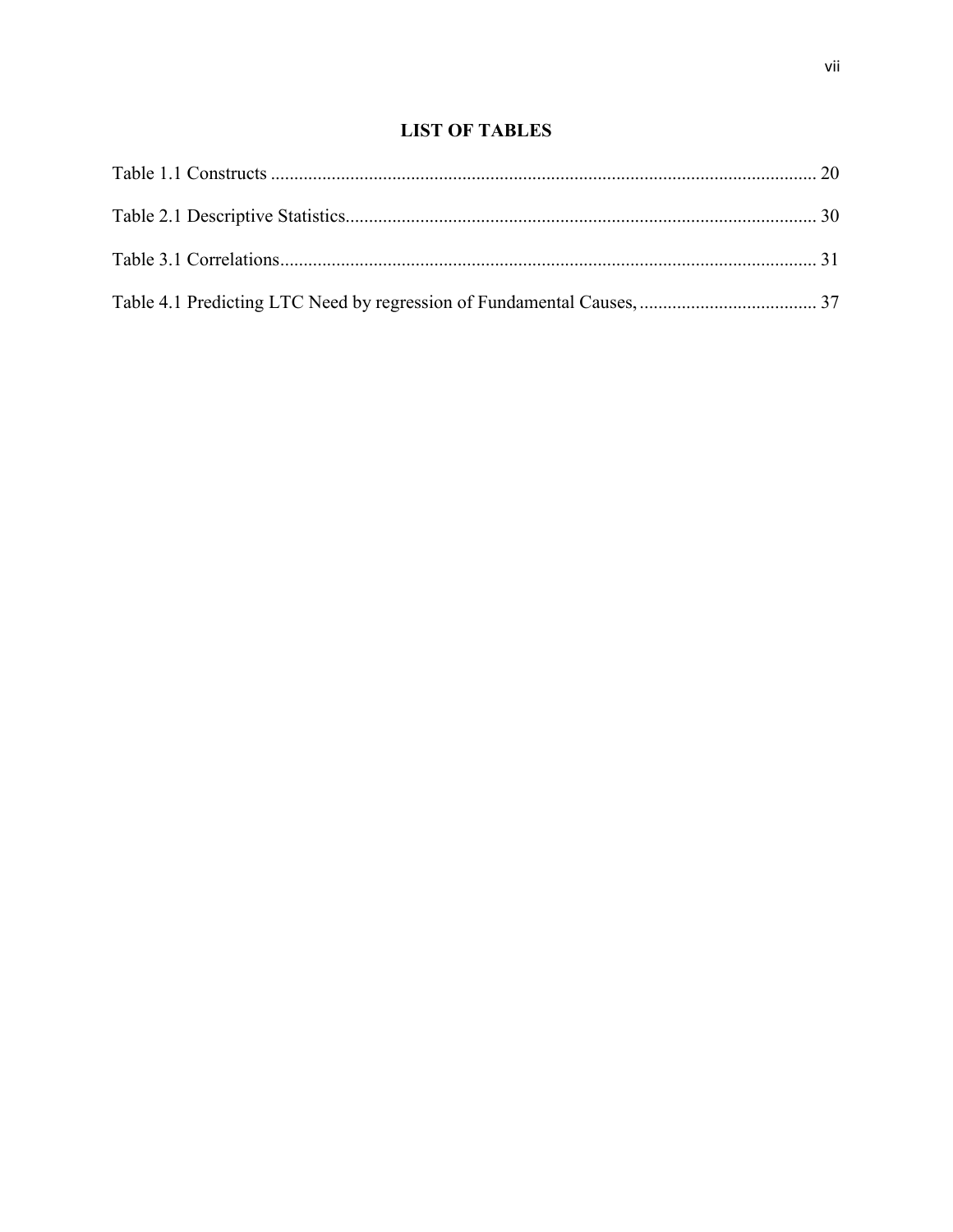#### **1 INTRODUCTION**

<span id="page-9-0"></span>Many experts agree the United States is in the third stage of the epidemiologic transition, where chronic illnesses are the most prominent cause of death (Rowles & Teaster 2016). In the past century, the United States made significant policy-related and technological advances in the field of aging. These advances continue to increase life expectancy throughout the world (Chen & Thompson 2010:268; House, Kessler, & Herzog et al. 1990:383), but especially in westernized countries (Hudson & Goodwin 2013:25). Where, the oldest-old segment of the population, 80 to 85 years and up, is growing rapidly (Cox 2015:1; Crimmins and Solé-Auró 2013:1). The Center for Disease Control and Prevention estimated, in 2012, that "about half of all adults … [in the U.S.] had at least one chronic health condition" which will cause seven out of every ten deaths (2017). This means the demographics of the population is changing rapidly, growing older, while at the same time people must contend with chronic disease more often than in the past. Accounting for the information above, it becomes apparent many people will require some type of long-term care (LTC) during their lifetime. In addition, as life expectancy continues to increase all citizens' necessity to address the unrelenting costs and methods involved with LTC gains urgency.

Long-term care is defined as a variety of services to satisfy an individual's "health or personal care needs," for lengthy periods of time, (National Institute on Aging 2017) often for roughly a year (Frolik 2016:371). In general, people need LTC to negotiate ongoing health conditions, illnesses, disability, and degenerative aging issues. Often, the primary issues a person requires help for are daily personal care routines or the activities of daily living (ADLs) (Katz et al. 1963). Chen and Thompson (2010) agree that the LTC personal care services that assist an

1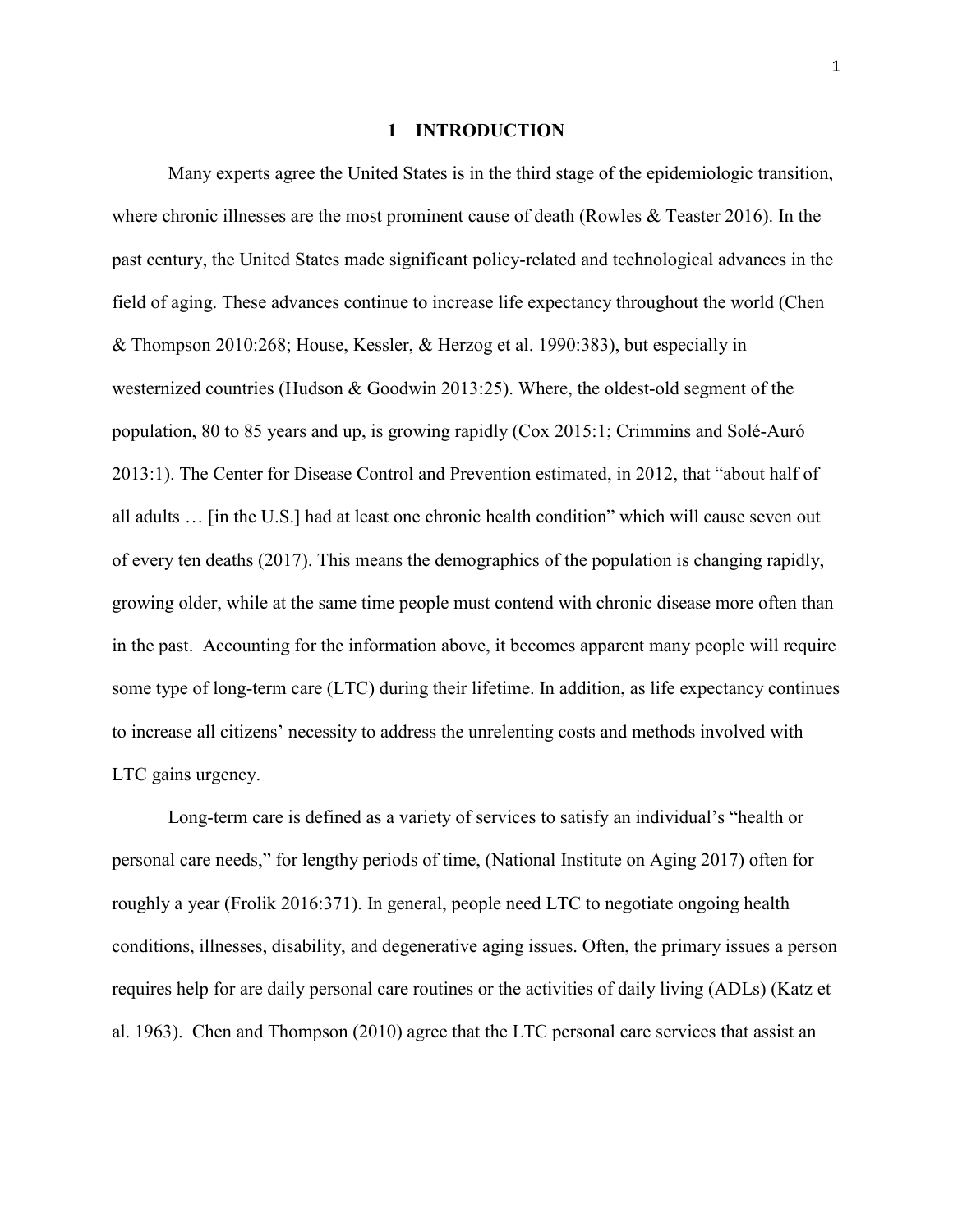individual with their ADLs and instrumental activities of daily living (IADLs) are integral in an older person's ability to "age in place" without moving to an institutional facility.

In the U.S., a universal LTC plan is not available to address senior citizens' chronic illnesses and their necessity for care as they approach the end stages of their life. According to Cox (2015), more than 40% of United States citizens do not have any money saved for retirement much less for medical services or LTC that may become necessary during their retirement (101). Medicare assists the aged during retirement and is an example of a universal health care plan where Part A covers hospital care; Part B takes care of doctor visits, medical equipment, and some home health care; and Part D helps with prescription drug coverage (Medicare.Gov). According to Medicare's website, various necessities are not included in Medicare coverage such as dental care, eye exams, LTC, and various other things.

In regards to thoughtful policy creation, America operates like a coach who has called a time-out to go up in the stands and watch the game, i.e. the continued graying of America, instead of planning the next plays to deal with the pressing issue of the increased life expectancy and subsequent long-term care needs. Moreover, long-term care costs are extreme for many Americans estimated to cost between \$82,000 to \$92,000 per year (Frolik 2016:373) forcing many people to eventually rely on their friends and family (Gonyea 2013:11; Shapiro, Loh, & Mitchell 2011:4). Even the cost for assisted living which enables many to delay the need for a LTC facility, often referred to as a nursing home, is extreme estimated at roughly \$45,000 a year (Genworth 2017; Nguyen 2017:3). Some people without family or friends to assist with their care may turn to Medicaid, the federal means-tested, needs-based, health plan for low-income individuals, to assist with LTC costs since it covers long-term care costs (Cox 2015:83; Frolik 2016:373). However, as mentioned above, Medicaid is only for low-income people; they "look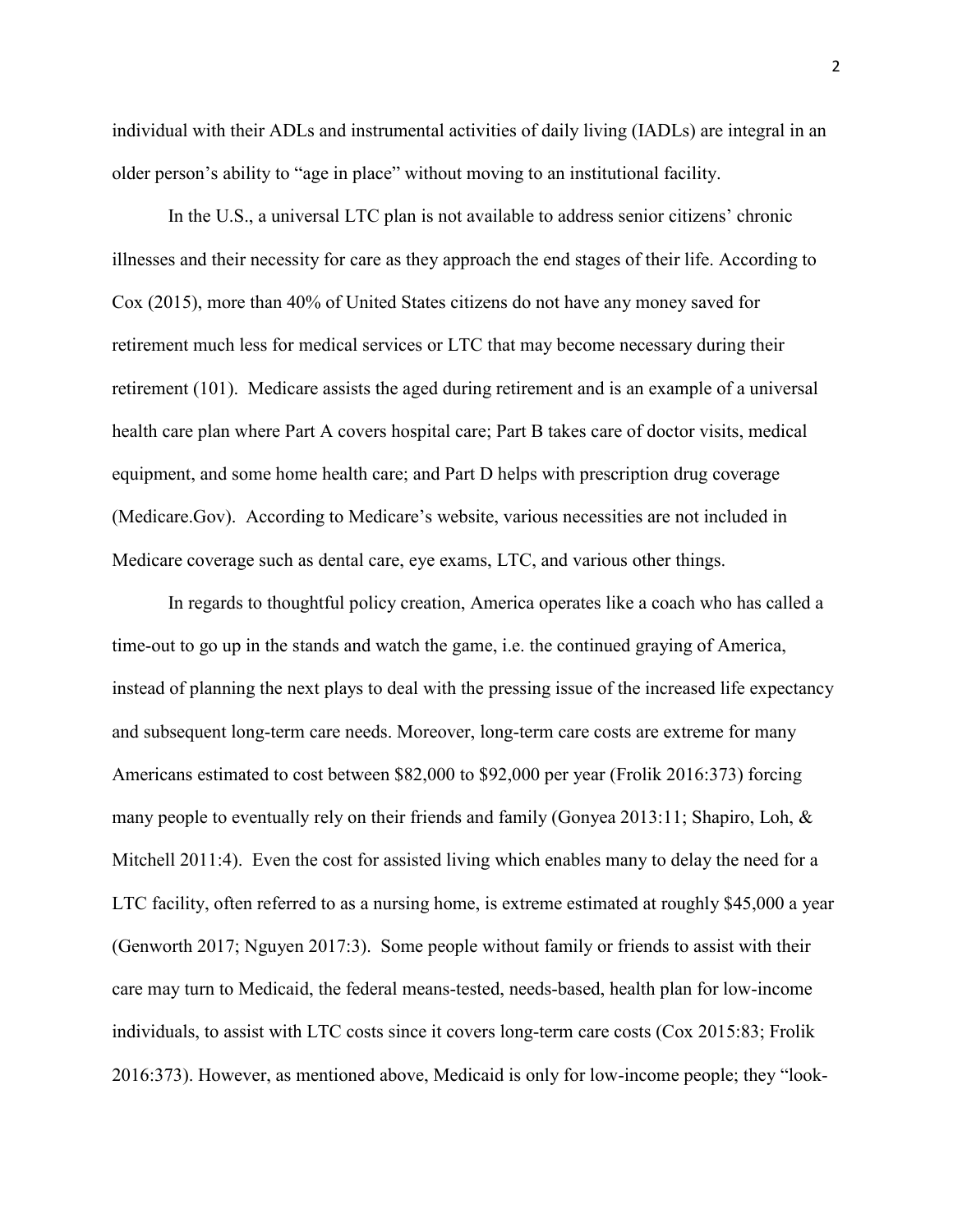back," as it's become known, five years into an individual's monetary transactions to try to find asset transfers that violate the Medicaid thresholds for income and asset holdings (Medicaid.gov). Additionally, with the extreme cost of LTC facilities, many paying for their care themselves eventually qualify for Medicaid even without "spending down" or reducing assets to qualify for government assistance (Medicaid.gov; Rowles and Teaster 2016:304).

The United States is a westernized and individualistic nation focused on capitalism; often requiring citizens to take care of themselves, and the nation's approach to LTC does not deviate from this "*pull yourself up by your bootstraps"* mentality. As mentioned prior, many people depend on family and friends to assist them with treating their chronic diseases or LTC needs. A commonly cited study by Reinhard, Feinberg, Choula, and Houser (2015) estimates the yearly value for unpaid caregiving to be roughly \$470 billion; this represents more than 35 million hours of assistance as reported by the Administration on Aging to Congress in 2015 (13). The authors of the American Association of Retired Persons (AARP) study contextualize the \$470 billion by pointing out that value is roughly equal to the world's largest company's yearly earnings (Walmart) and more than Medicaid's yearly spending altogether in 2013 (Reinhard, Feinberg, Choula, and Houser 2015:3). Most of Medicaid's funding, 70%, is spent on long-term care in nursing homes where Medicaid LTC covers up to 60% of LTC costs (Cox 2015:83). These spending percentages indicate the majority of Medicaid's resources are already allocated towards LTC expenses for Medicaid users and those users rely primarily on Medicaid to cover their long-term care costs. With little funding available for increased LTC expenditures, it is very important to prepare for the changing demographics of future generations.

Can long-term care needs be predicted? I endeavor to answer this question and discover methods to predict an individual's future need for LTC based on, initially, the theory from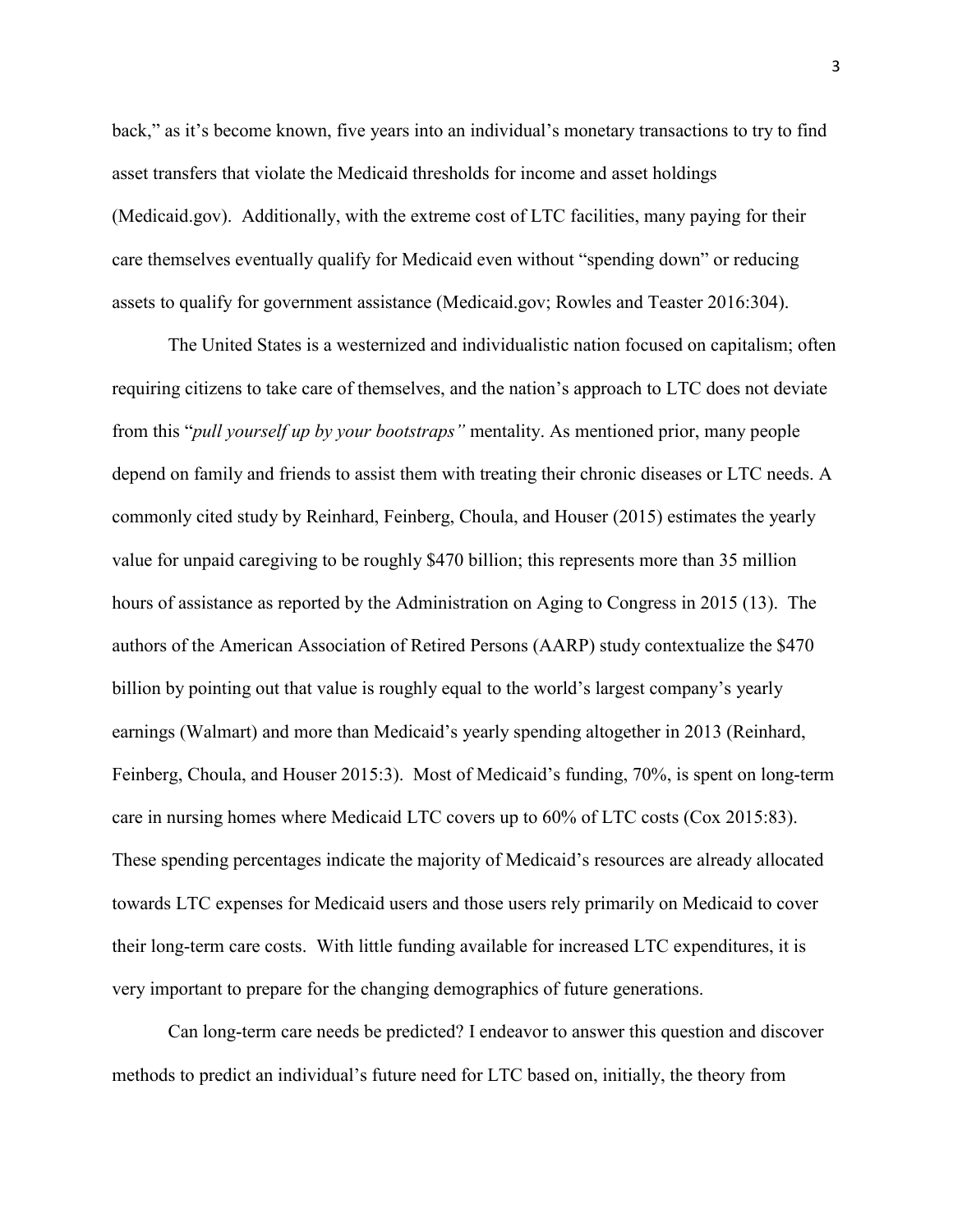fundamental causes and then examine health and health risk behaviors. The theory of fundamental causes (FCT) is uniquely positioned to address the LTC indicators since "medical sociologists and social epidemiologists…[have] demonstrated a substantial causal role for social conditions as causes of illness" (Link and Phelan 1995:83). This paper seeks to facilitate an understanding of the ways the FCT determinants affect the relationship between one's need for LTC as represented by one's functional status and their chronic illnesses. Once an association between the ADLs, chronic illnesses, and the LTC factors are established it may promote the urgency in addressing LTC needs; especially where fundamental causes influence one's health outcomes. I conducted an analysis of the existing literature regarding LTC indicators, FCT, and the present state of society with regard to the LTC measures already in place.

The United States' lack of a national LTC policy continues along the path of the non-plan plan, and in the future, as Baby Boomers enter the oldest-old age category we will face problems that can no longer be ignored (Spillman and Pezzin 2000). Determining one's need for LTC is integral in planning for costs, not only for individuals and their families but also for the future exponential demand that Medicaid will shoulder as the Boomers require increasing medical assistance for their chronic illnesses. Additionally, predicting long-term care needs will prepare our society and government to better plan and address both the needs and costs of long-term care. Citizens should not feel forced to navigate their golden years focused on the loss of autonomy in caring for themselves throughout the aging process or negotiating illnesses. Often, the additional stress associated with figuring out how to pay for medical or personal care may leave a person with no other choice than to ask for the help of family or friends. In a country where one's independence is highly valued these are not the type of challenges the U.S. should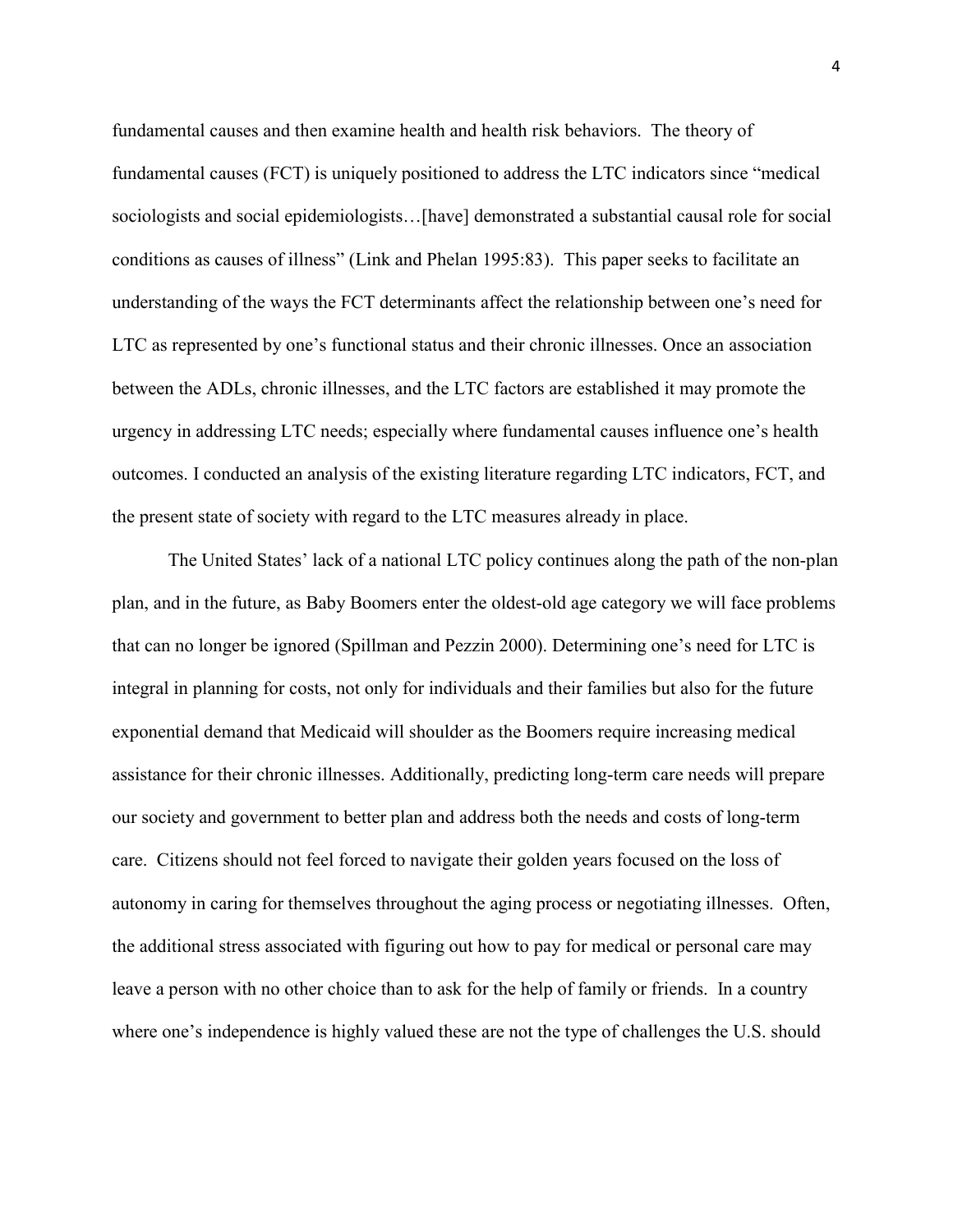expect our citizens to solve on their own. Instead our country should assist people with continued autonomy and dignity in their old age.

Many of the respondents in the American Changing Lives Study (ACL), aged 25 and up at the time of the first interview, in 1986, are currently approaching the category of the young old. In the present study, the data collected from the participants offer a unique opportunity to gauge the amount and types of long-term care options the modern elderly will require. Most of the participants will be categorized as senior citizens very soon, with many already meeting senior citizen status. Drawing from this nationally representative sample of Americans, logistic regression analysis was utilized to provide insight into the types of health risk behaviors and health factors already requiring LTC, especially for those with chronic health conditions or functional status challenges that enable the prediction of the demand for long-term care.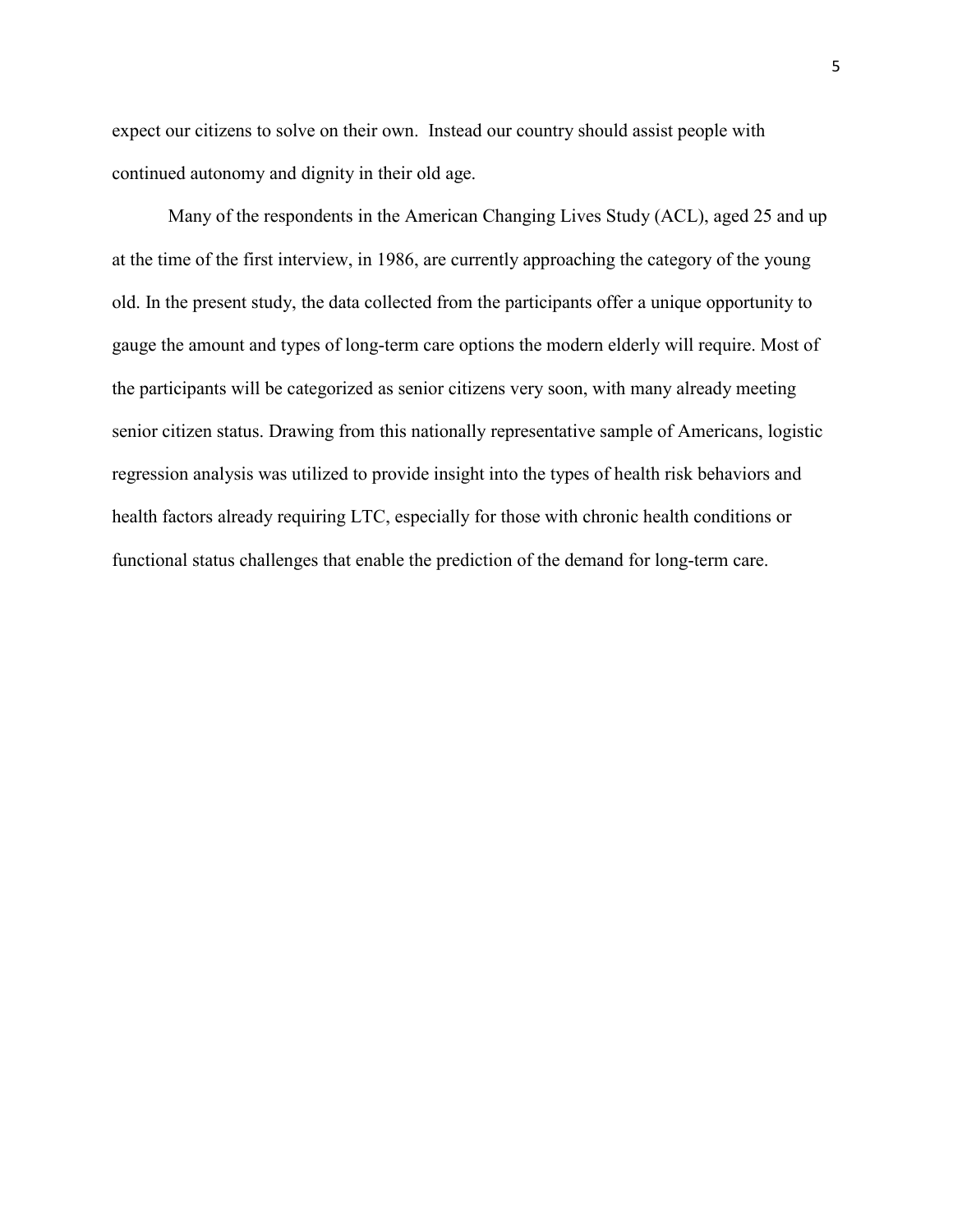#### **2 LITERATURE REVIEW**

#### <span id="page-14-1"></span><span id="page-14-0"></span>**2.1 Fundamental Cause Theory**

Fundamental Cause Theory (FCT) allows those with the means to evade disease and its associated adversities with a variety of methods (Link & Phelan 1995). Link, Phelan, Miech, and Westin (2008) define the means people use to evade disease as "SES-related resources of knowledge, money, power, prestige, and beneficial social connections" (73). These resources enable people to sidestep disease and are *fundamental* in their ability to, not only, explain health disparities regardless of the situation but to also predict them (Link & Phelan 1995). Society, disease, and methods to address disease are constantly in flux, together with the discovery of new diseases, individuals with higher levels of SES maintain the upper hand. More recently, Phelan and Link (2015) embraced a more neutral definition of FCT, stating there are "flexible resources" that are often exceptional in producing incomparable results for an outcome (314). Privileged individuals' access to progressive information and treatments maintain gains that resource-challenged individuals cannot counter. Therefore, the disparities persist and, in some cases, continue to grow.

Link and Phelan's FCT highlights the idea presented by the social epidemiologist, John Cassel, that "a cause can have multiple health outcomes" (1995:87). They expound the idea of ways in which social conditions perpetuate structures that connect them to "new or reemerging diseases" (Link & Phelan 1995:88). To demonstrate, Link and Phelan use the emergence of AIDS to elucidate the existing negative relationship between low SES and intravenous drug use, which already displayed poor health effects. Further connecting low SES to the risky health behavior of intravenous drug use uncovered the additional outcome of the possible increased spread of AIDS.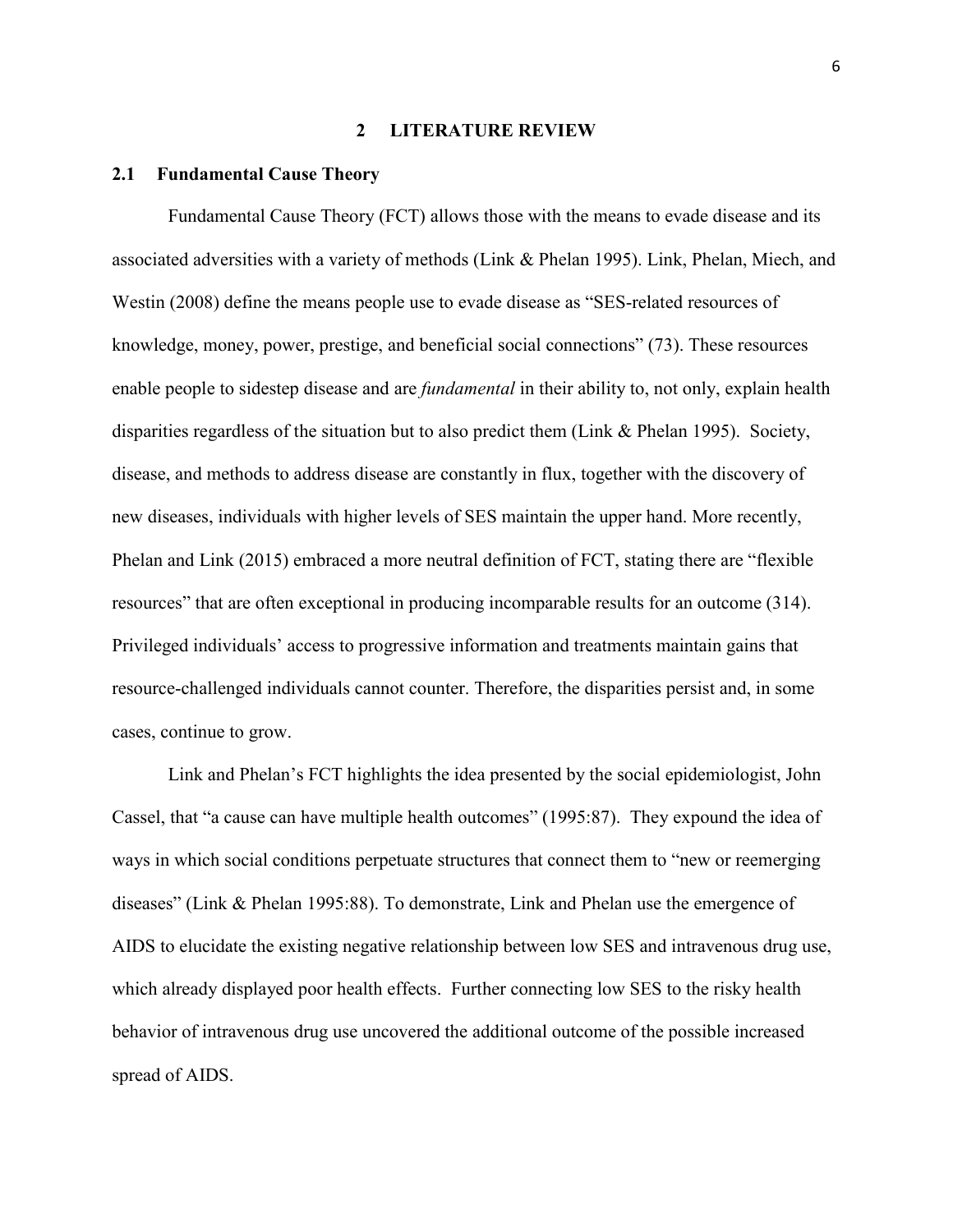Similarly, an individual's SES may indicate various health outcomes for an increased BMI levels and decreased functional status. As mentioned prior, many studies found a relationship between obesity and high BMI with functional status limitations, however, SES as a fundamental cause could influence both health outcomes. An individual's SES *transportability* to different and novel illnesses and circumstances establish it as one of the fundamental causes amongst the others defined by Link and Phelan (Link & Phelan 1995; Link et al. 2008; Phelan, Link, & Tehranifar 2010). Additionally, FCT indicates health interventions that do not address inequality created by access or lack of to FCT resources will fail (Link & Phelan 1995:89).

FCT has been used as a platform and model for testing through several other studies to ensure the resources Link and Phelan identified are fundamental in causing health disparities. In a study by Link, Phelan, Miech, and Westin (2008) FCT was challenged by examining intelligence as a fundamental cause of health disparities. The datasets used for analysis in this study were the Wisconsin Longitudinal Study (WLS) and the Health and Retirement Survey (HRS) and while the WLS is not generalizable due to limitations in age, racial, and ethnic groups the analysis of the HRS allowed the researchers to exclude age and racial/ethnic interactions as showing little differences (Link et al. 2008). Link et al. (2008) preclude intelligence as a fundamental cause of health disparities while admitting it does contribute to acquiring many "SES-related resources" (87).

A study by Masters, Link, and Phelan (2014) looked specifically at education gradients by race and gender to determine if education was one of the fundamental causes of health disparities. If they could prove education differences are affected by race and gender, then that challenges education or knowledge as a fundamental cause. They used the National Health Interview Survey (NHIS) and the National Death Index (NDI) in their secondary data analysis.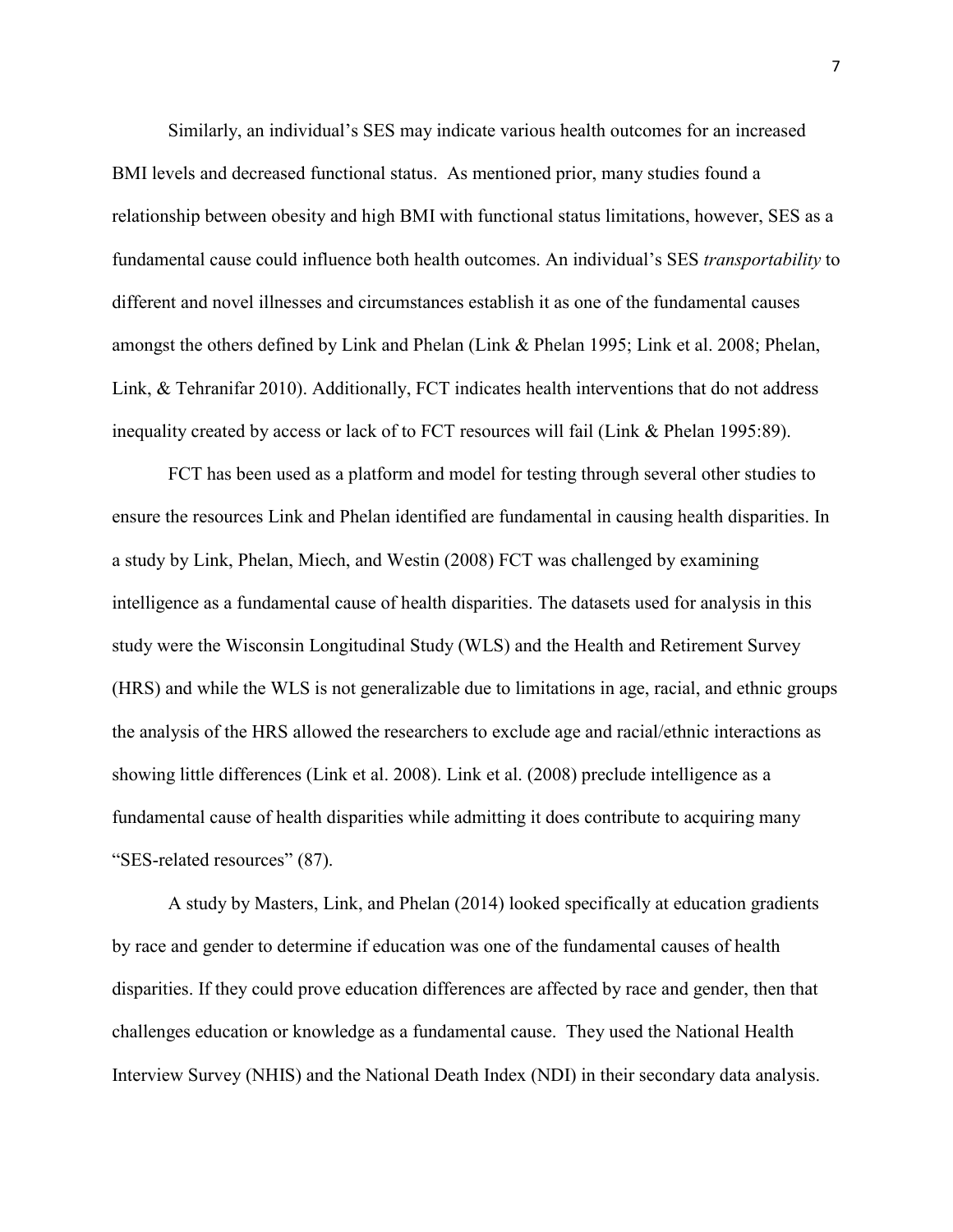The race analysis in this study was limited to non-Hispanic whites and blacks. While Masters, et al. (2014) discovered variability in the life course for disease, functional status limitations, and mortality by gender and race it did not specifically rule out SES gradients in the variations (26). Masters et al. (2014) admit race and gender are factors that influence the intergenerational effects on SES and mobility for some segments of the U.S. population (26). Therefore, it both supported and challenged the fundamental cause theory stressing the importance in the way education is raced and gendered.

Several studies discuss the idea of a "package deal" (Link et al. 2008; Masters, Link, & Phelan 2014; Phelan, Link, & Tehranifar 2010) where a person who attains a *good* job or a house in an affluent area reap certain *package deal* benefits. Benefits associated with the job or location of their home could be things such as good health benefits, parks, schools, and grocery stores which all work in tandem to produce a healthier environment for the individual. The healthier environment is not necessarily resultant from that individual's conscious actions and decisions but comes with the *package* of the job or home. Given the synergistic effects of the *package deal,* close attention must be given to defining variables in research as fundamental.

#### <span id="page-16-0"></span>*2.1.1 Socioeconomic Status*

Many studies link SES to health as a determining factor (House et al. 1994; House 2016; Link & Phelan 1995; Phelan, Link, & Tehranifar 2010); years of study in medical sociology and social epidemiology have established a strong "association between health and socioeconomic status" (Link & Phelan 1995:81). In this study, many of the variables from FCT are included in the SES variables used for analysis. The correlation between SES and functional status or health is often negatively correlated, meaning that as an individual's SES increases the need for assistance with ADLs decreases (An & Shi 2015; Chen & Sloan 2015; d'Orsi et al. 2014; Louie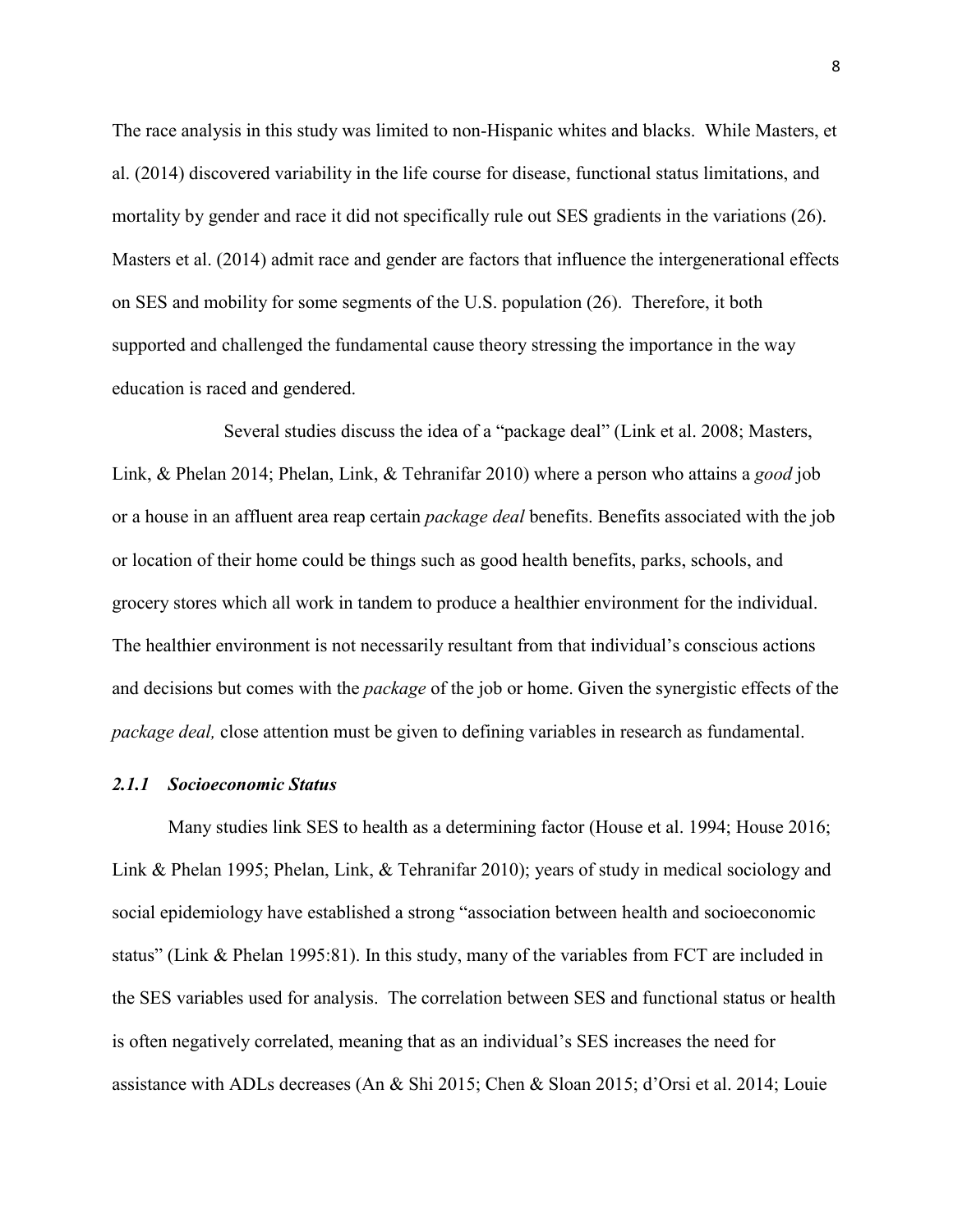& Ward 2011; Robert & House 1996; Wilson 2001). Robert & House (1996) discovered that the relationship between SES and health is not as strong at older ages. The diminished SES and health relationship at older ages could be due to the existing social welfare programs of Social Security and Medicare. It could also be that many people who had lower levels of SES do not make it to old age.

Robert & House identified the relationships by creating age categories in ten-year increments from age 25 to 85 and above. Collapsing age gave Robert & House (1996) a more nuanced look at the change in the relationship between SES and health throughout the life course. Additionally, they took an innovative approach to SES for those in older age by including liquid assets and home ownership as "alternative" indicators of SES (Robert & House 1996). They decided to do this due to criticism directed towards an income-focused analysis of SES since those in retirement often experience a decline in income. Louie & Ward (2011) point out while education and income are often measures that make up an individual's SES they are not interchangeable indicators of functional status limitations (1326). An & Shi (2015 and d'Orsi et al. (2014) both maintain higher levels of education and wealth are associated with less functional status limitations or impairments.

#### <span id="page-17-0"></span>**2.2 Long-Term Care Determinants**

The determinants of LTC in this study are defined as FCT components, health factors, and health risk behaviors. Many experts do not deny illness may affect an individual's social status but enough support exists to indicate social factors' causal role in illnesses (Link & Phelan 1995). The ADLs or one's functional status have long been used to determine an older person's well-being (Katt, Speranza, Shore, Saenz, & Witta 2009:213) and possibly the need for longterm care (Chen & Sloan 2015:1529). A person's diminished functional status along with any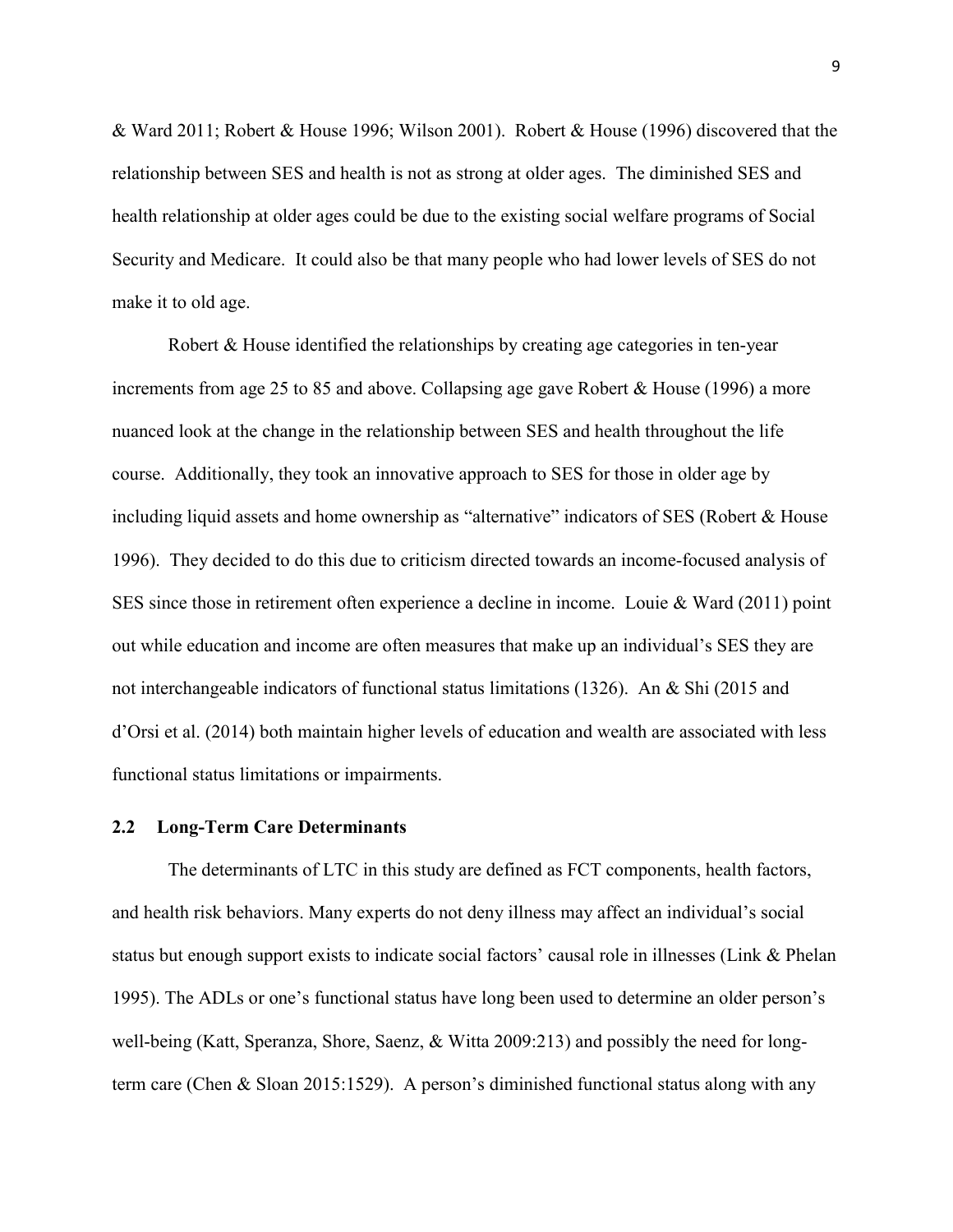chronic illness that a person is contending with create a situation, where LTC is in their future, it is just a matter of when it will be needed.

#### <span id="page-18-0"></span>*2.2.1 Activities of Daily Living*

The ADLs and IADLs increasingly gain importance regarding the eldest members of the United States. The ADLs as defined by Katz et al. (1963) these acts are "bathing, dressing, going to the toilet, transferring, continence, and feeding" (94). Transferring refers to getting in and out of bed unassisted; while going to the toilet deals with the business of going to the bathroom and cleaning up after oneself, continence means a person can control their urination and bowels fully (Katz et al. 1963:95). When Katz et al. (1963) initially defined the ADLs, they found that an elder's performance on a single function could be used as a proxy for a person's entire *functional status*, as termed in the proposed study (98). Lawton and Brody (1969) expanded other ADL scales, the Langley-Porter and the Physical Self-Maintenance Scale, and named their scale the instrumental activities of daily living (IADLs) which encompass a variety of actions as required to live independently (179). Chen and Sloan's (2015) study discovered that if U.S. obesity trends continue then the presence of ADL limitations will increase by one percent annually and that just one additional year of schooling helped to reduce ADL limitations (1529,1539).

Chen and Sloan's ADL measure included more gross motor skills while their IADL measure contained many fine motor skilled activities; they believe that obesity may correlate more with mobility or ADLs than the fine motor type skills included in their IADL measure (2015:1531,1543). While Katt et al. (2009) contend education directly affects an older individual's reasoning they conclude one's ADL rating impacts thought processes more (214). In other words, one's ADL limitations may adversely affect one's ability to perform IADL tasks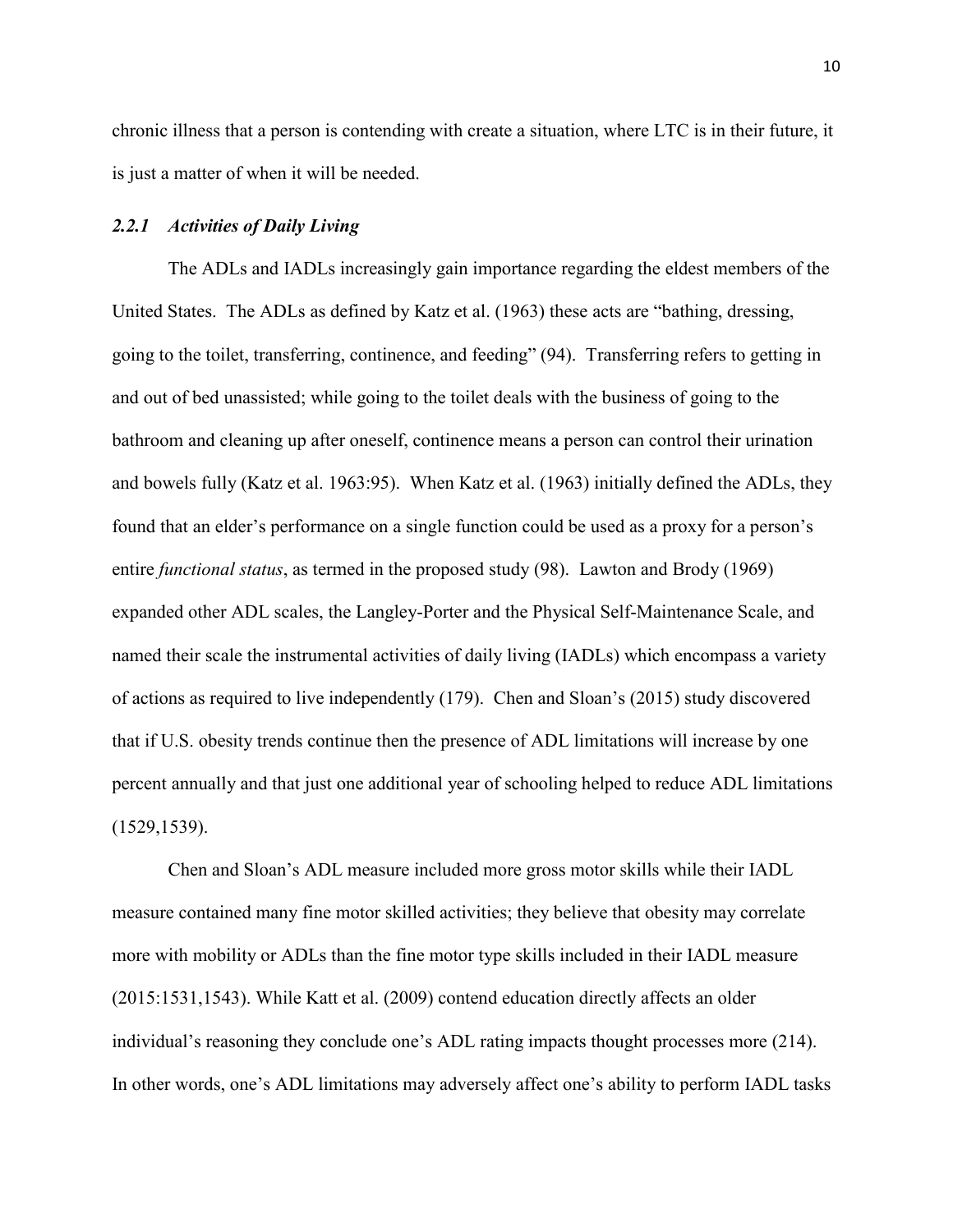since they often require more thought to complete. Lawton and Brody (1969) developed an IADL scale to evaluate older people "from different vantage points," to ascertain a fuller picture of their functional status and assist in evaluating elders (183,186). Lawton and Brody's (1969) IADL scale includes various actions required for one to live independently, such as shopping, food preparation, housekeeping, doing laundry, driving or organizing transportation on their own, handling finances, and responsibility for taking their own medications (179-181). Considering the combined information from above, it becomes apparent that ADLs may be powerful predictors of one's functional status and one's need for LTC. Moreover, by the time IADLs are impacted it is likely that one is already making accommodations for their ADLs or getting help with them.

While determining when an individual requires assistance with the activities of daily living, whether instrumental or not, is difficult and complex, locating help for this type of assistance is often more complicated. Additionally, many LTC users are not always older people, only 60% of people requiring assistance with ADLs are over 65 years of age (Nguyen 2017:1). It is essential to remember that all types of people may need LTC assistance with their functional status to live a full, dignified life. The unpaid caregivers providing many forms of LTC assistance are overwhelmingly women (Reinhard et al. 2015:6; Metlife 2011) and the majority are still working while also helping a friend or loved one (Cox 2015:118). A joint report by the AARP and the National Alliance for Caregiving (NAC), found that caregivers give an average of roughly 24 hours per week of care in addition to their paid jobs (2015:33). Moreover, as mentioned prior, Baby Boomers represent the next generation to require LTC assistance yet many from this generation are currently giving LTC assistance to one of their loved ones. In general, Baby Boomers prefer to stay in their homes or communities while they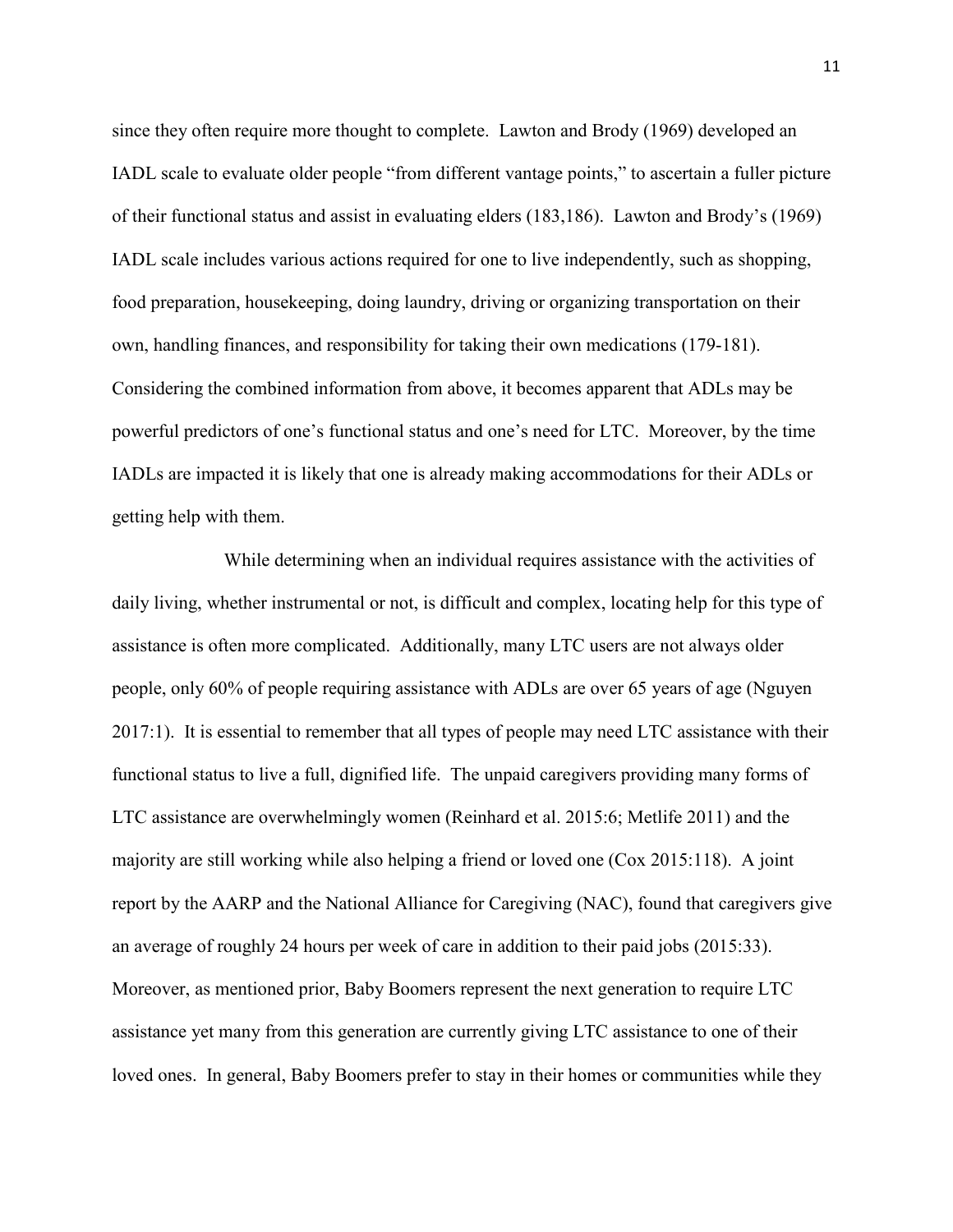age as found by Eckert, Morgan, and Swamy (2004:62). This means the new, growing older Americans group will require increased help with their ADLs and IADLs to age in place, which likely means an increase in the demand for unpaid LTC. It is important to note or remember that unpaid LTC in the U.S. already likely exceeds the entire budget for Medicaid.

There are also people called the "sandwich generation" that are taking care of their children and parents while working at the same time (Spillman and Pezzin 2000:347). The sandwich generation may also require LTC assistance for their friend or family member so that they may continue living a dignified life. The AARP and NAC estimate the average amount of time a caregiver gives to take care of a loved one at roughly five years; during this time caregivers experience diminished mental and health status (AARP and NAC Report 2015). The caregivers that help provide paid and unpaid help to those that require ADL or IADL support, lend urgency to the necessity of discovering how much LTC demand is in the United States' future. Considering that the Baby Boomers currently providing unpaid LTC to a loved one, that they, themselves, may discover the need for assistance with their ADLs or IADLs to enable them to care for their loved one and their future self. Moreover, the caregivers that are most often caught in the "sandwich" or are providing unpaid support are of a lower SES and FCT issues may have a more pronounced effect on their health.

#### <span id="page-20-0"></span>*2.2.2 Health Behavior Factors*

Various studies categorize similar concepts and variables as health factors, health behaviors, or health risk behaviors (An & Shi 2015; Chen & Sloane 2015; Devore et al. 2014; d'Orsi et al. 2014; Ferraro & Booth 1999). There are certain behaviors that some deem as riskier than others, such as drinking, smoking, or maintaining an unhealthy weight, many of these factors affect one's health. Therefore, all variables that influence health outcomes will be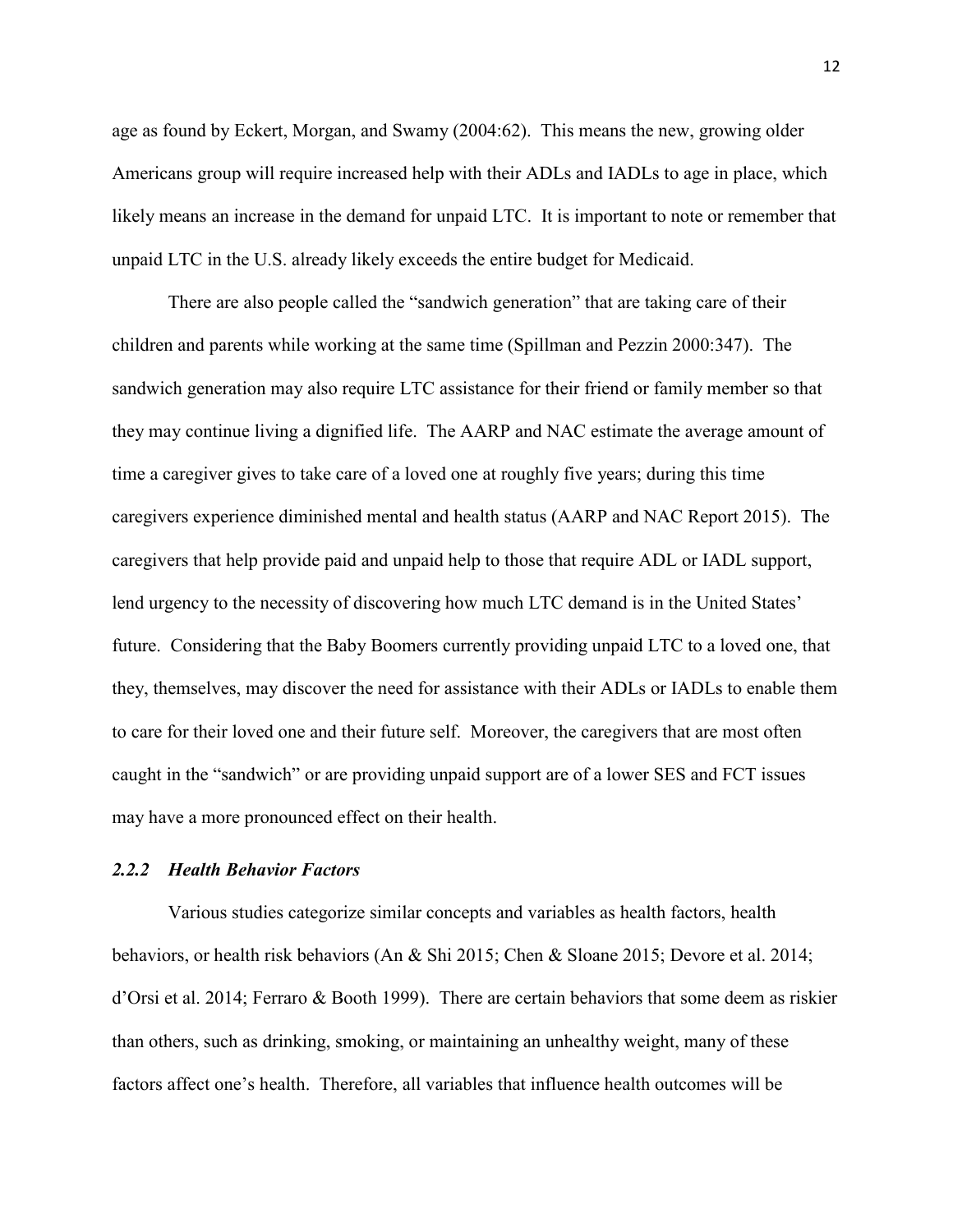examined and categorized as health behavior factors. Several studies discovered a relationship between body mass index (BMI), which is often used as a proxy for one's obesity level (CDC 2016), and an individual's capability to perform the ADLs or their functional status (An & Shi 2015; Chen & Sloan 2015; Ferraro & Booth 1999). An & Shi (2015), and Chen & Sloan (2015) both utilize the Health and Retirement Study (HRS), a longitudinal study, to elucidate what affects a person's functional status and disability. Ferraro & Booth (1999) use data from the ACL, the same study this proposal relies upon, to examine the relationship between BMI and a person's functional illness, as they term it. An & Shi (2015) and Ferraro & Booth (1999) found BMI to be predictive of when one would begin to experience functional status limitations and was represented by a U-shaped association. A U-shaped distribution or curve indicates most participants present in the tails of the curve than at the center. To put it another way, as more people begin to experience functional status issues they will present with either high or low BMIs rather than a median BMI distribution of their participants. An example to help explain this idea, is a person who develops trouble getting around and walking may begin to gain weight due to being less active and this would place them into the upper BMI section of the distribution or curve.

Chen & Sloan (2015) directed their focus more towards what they call health behaviors (weight, smoking, and drinking) and found the most insight when investigating obesity's relationship with lower body functionality. While the aforementioned studies uncovered BMI as predictive in determining individual challenges with functional status, they all point out limitations with the data since height, weight, and functionality measures were all self-reported. When information is self-reported, it may be affected by "social desirability bias" (An & Shi 2015). Additionally, it is important to remember BMI is intended for use as a screening tool, it is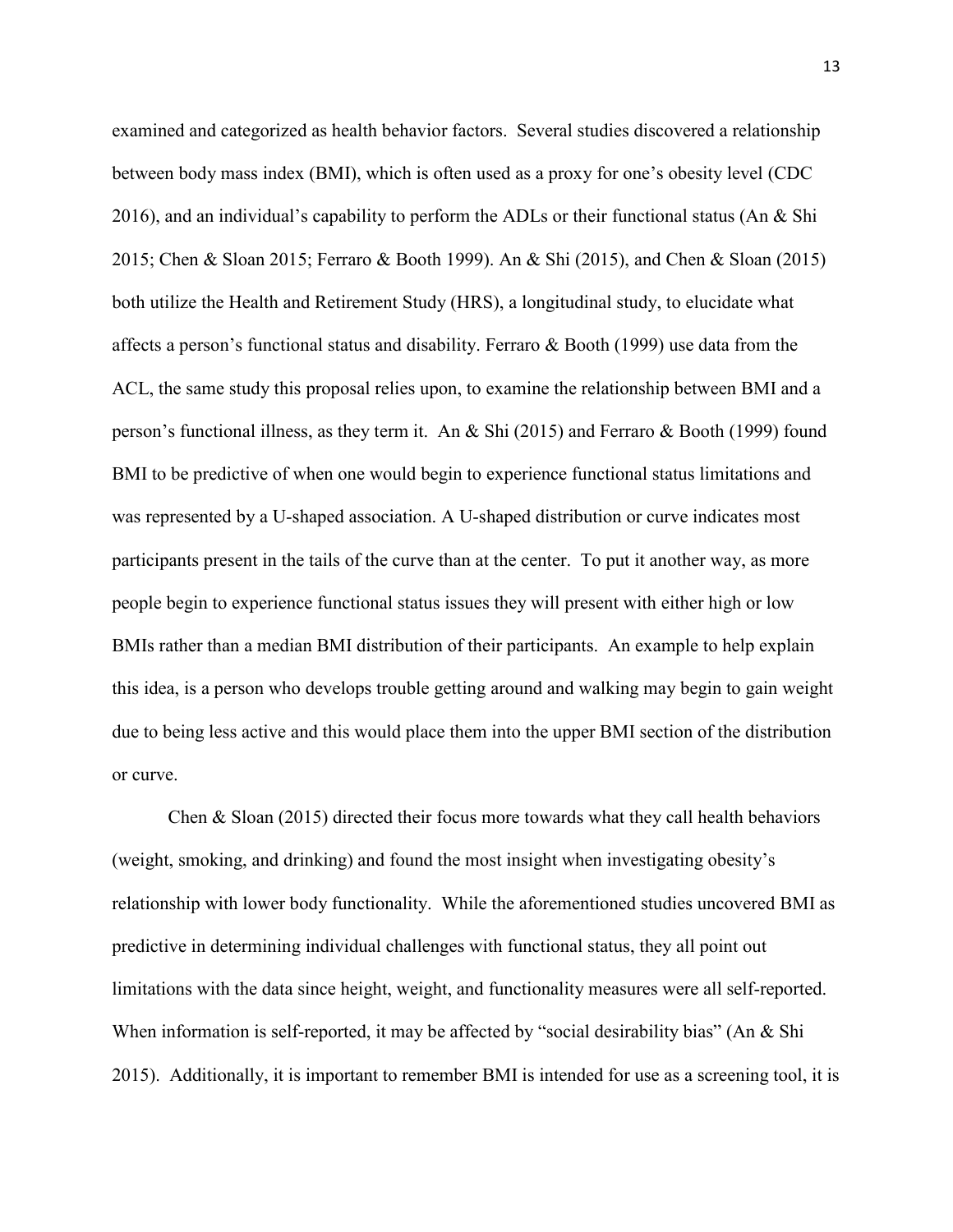only a measure of superfluous weight (CDC 2016). An & Shi (2015) mention BMI's inability to account for unhealthy body mass and healthy (lean muscle) body mass.

Essential information to note with the medicalization of BMI, medical professionals deliver a weight-focused type of healthcare that Tylka et al. (2014) term the "weight-normative" approach." This type of weight-normative healthcare follows the "primary care guidelines," where when a person's BMI reaches 30 or more the medical practitioner is supposed to counsel their patient on "weight loss interventions and nutritional advice;" even if they are not there for weight-related issues (Tomiyama et al. 2016:1; Tylka et al. 2014:2). Today's common weightnormative approach models an authoritarian relationship where the doctor, as the authority, will scold the patient for their poor weight or BMI making people apprehensive about going to the doctor. This relates to functional status, as many of the studies mentioned above find, a person's BMI is highly correlated with a diminished functional status. If a person is finding it difficult to contend with their decreasing functional status along with feeling forced into a difficult conversation with a physician about their weight or BMI, they may delay going to the doctor to address their mobility issues. This same avoidance could also be present due to a person's health risk behaviors of smoking and drinking or a person may not report their real levels of usage. Once an older person's functional status begins to decline it may present a larger challenge, in the form of physical therapy or even surgery, to recover lost functionality.

A study by Devore et al. (2014) found that "extreme sleep durations," meaning too much or too little sleep hours for the aged correlate with poorer reasoning than those that sleep 7-8 hours a day (1073). Similarly, Mander, Winer, and Walker's (2017) findings show that a reduced amount or disrupted "canonical sleep" or the non-rapid eye movement (NREM) sleep which is also known as slow wave sleep is causally related to difficulty in forming new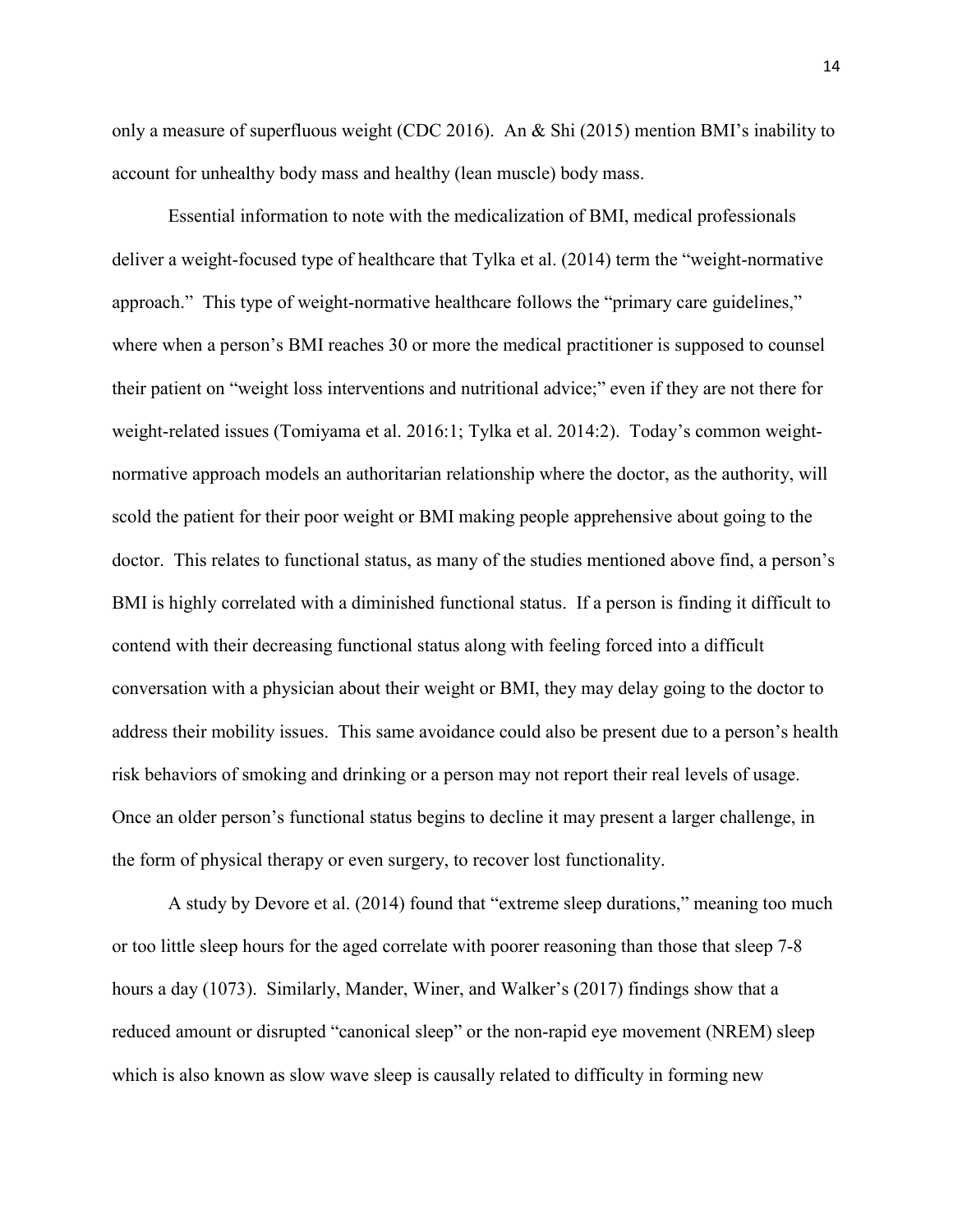memories for the aged (19,29). Mander, Winer, and Walker decided to examine NREM since many REM sleep issues do not occur until elders are 80 and over or experience "degenerative dementias" (2017:19). Furthermore, Mander, Winer, and Walker (2017) explain that NREM is the type of sleep where the body does most of its repair. Many studies exist that examine the effects that too much or too little sleep may have on many of the chronic health conditions included in the list given to participants of the ACL study to designate as a condition or illness they may experience (Bliwise 1993; Cappuccio et al. 2007; Cappuccio et al. 2010; Cappuccio et al. 2011; Gangwisch et al. 2006). The number of chronic health conditions (*Chronic*) is one of the main variables used to create the dependent variable of LTC for this study where other studies with results show an association with the amount of sleep one may receive; these include hypertension (Cappuccio et al. 2007; Gangwisch et al. 2006), diabetes (Cappuccio et al. 2010; Yaggi, Araujo, McKinlay 2006), lung disease (Bliwise 1993), and heart troubles (Cappuccio et al. 2011; Newman et al. 2000). Additionally, several studies connect the risk for obesity to short sleep durations, in general, less than 7 hours of sleep (Cappuccio 2008; Cizza, Skarulis, and Mignot 2005; Stranges et al. 2007). The majority of sleep research shows a risk associated with many diseases that indicate if one is sleeping less at night than they should, then their life may also be shortened (Cooke 2017). However, sleep duration is not something that is considered risky or taken as seriously by many physicians and Americans.

Several studies included health behaviors that were categorized as risky in their analysis of an individual's diminished health or limited functional status (An & Shi 2015; Chen & Sloan 2015; d'Orsi et al. 2014). An & Shi (2015) included a dichotomous smoking variable in their analysis while the drinking variable was collapsed into two categories of "less than 5 drinks a day" or "5 or more drinks a day" (339). They found smoking as a better indicator of limited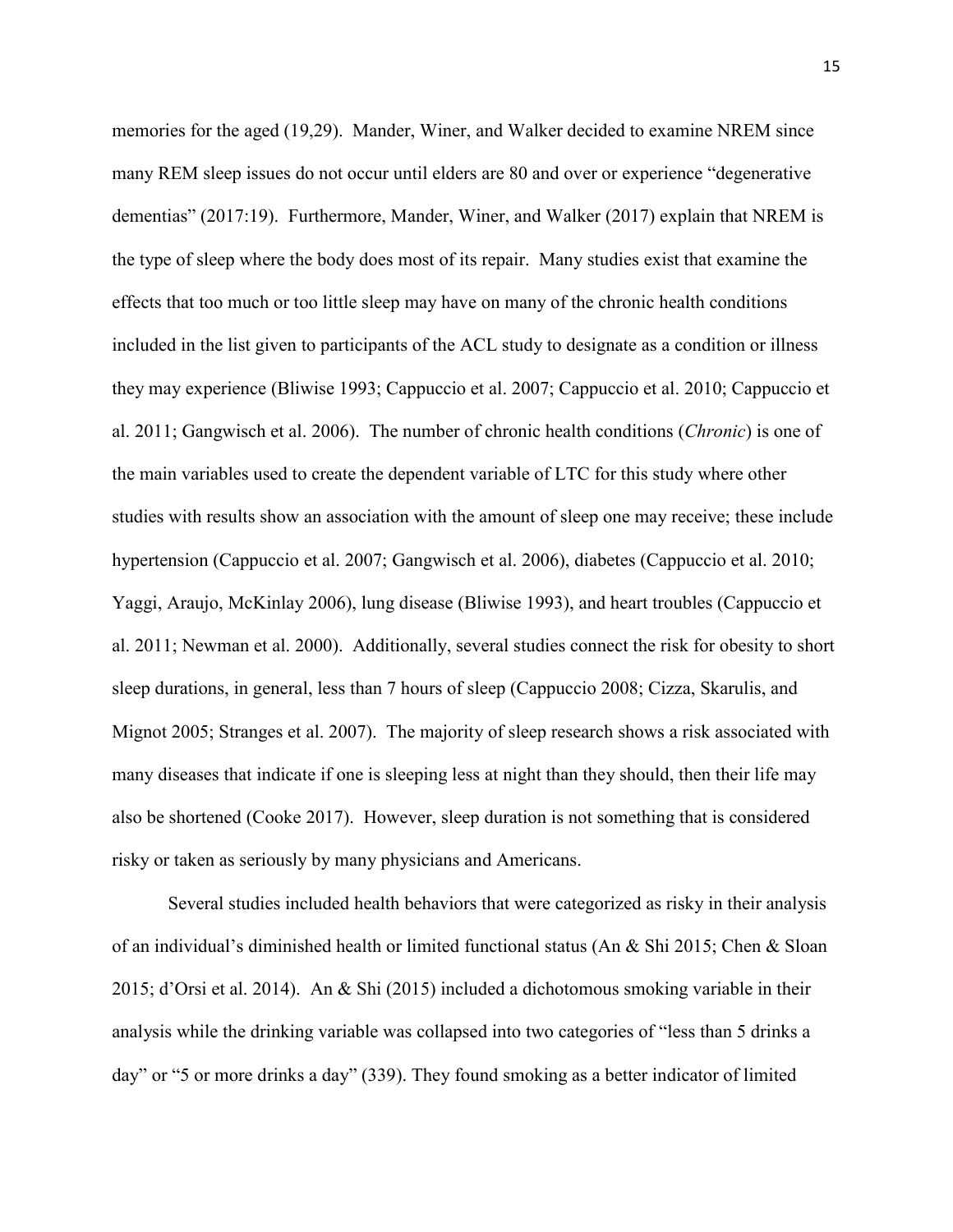physical mobility in specifically an individual's gross motor functioning than drinking. Chen  $\&$ Sloan (2015) and d'Orsi et al. (2014) both include smoking and drinking in their examination of ADLs and disability since research indicates they are leading risk factors for many diseases. However, they uncovered a minimal relationship between the health behavior factors of smoking and heavy drinking and an increase in disability (Chen & Sloan 2015). In fact, Chen & Sloan (2015) pointed out that even when smoking and drinking decrease from higher, past levels it does little to affect disability levels. d'Orsi et al. (2014) categorized smoking as currently, formerly, or never a smoker and drinking within the last year as never, weekly to monthly, and daily (1631). Similarly, to An & Shi, d'Orsi et al. (2014) showed that smoking was a significant factor for challenges with the instrumental ADLs or IADLs.

#### <span id="page-24-0"></span>*2.2.3 Self-Rated Health*

Many studies examine the value of an individual's self-rated health and the methods a person uses to make these types of assessments on themselves. A study by Attema, Brouwer, and Pinto Prades (2018) finds that people often compare themselves to others, automatically, when asked to assess their own health. An important finding of Attema et al.'s (2018) study is the finding that an older person is more likely to self-select into healthier statuses than those younger than them. Another study by Cheng, Fung, and Chan (2007) that examined the effectiveness of self-rated health finds self-rated health predicts, not only, mortality but also functional status deterioration. Various other studies agree with this relationship (Idler & Benyamini 1997; Kaplan, Strawbridge, Camacho, and Cohen 1993). Cheng et al.'s (2007) findings agree with the prior study where as people age, they see their health as better than their peers and that even as a person health declines their positive self-rated health persists.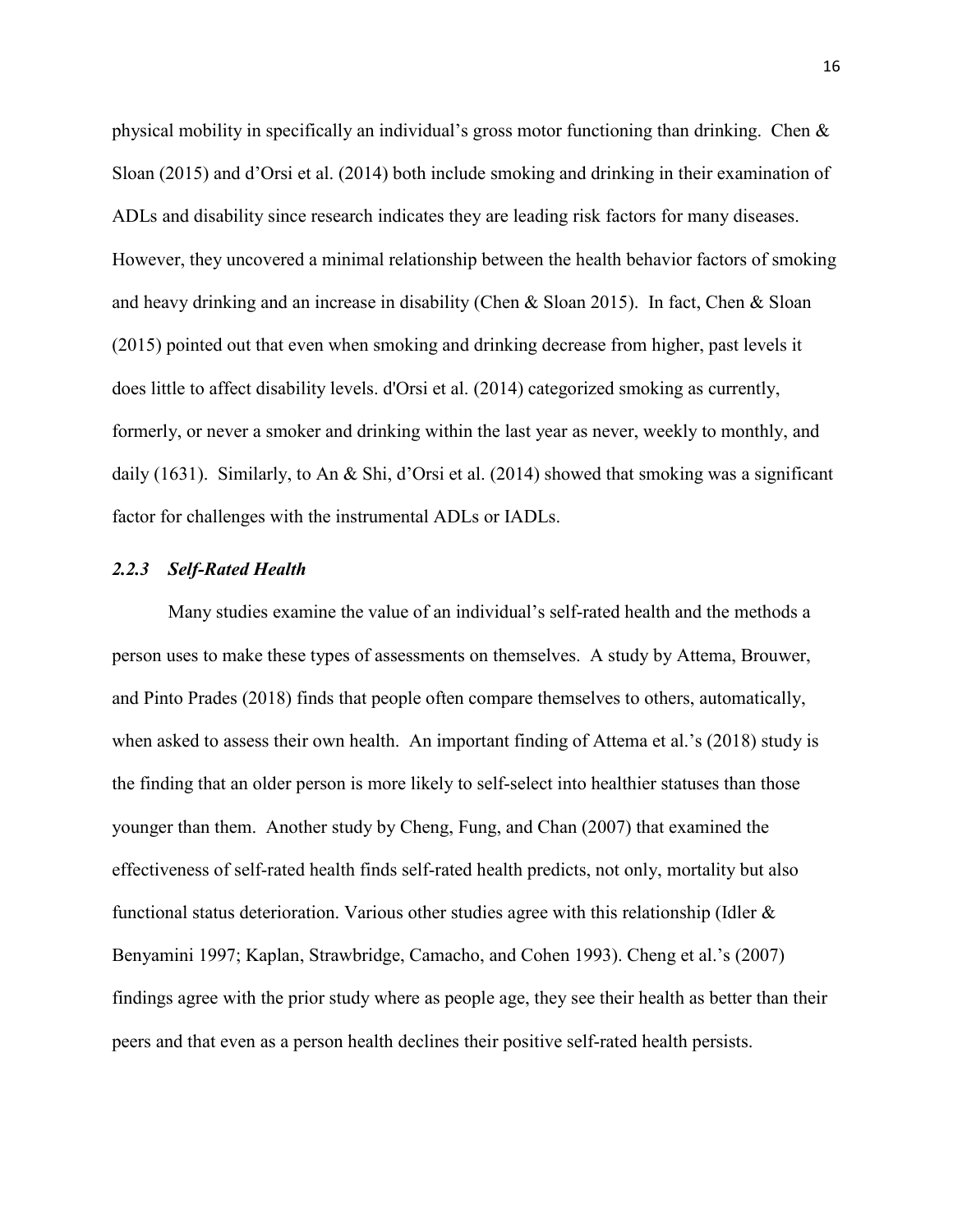#### **3 HYPOTHESES**

<span id="page-25-0"></span>An overview of the research examined for this study support the author's inclination to create a new variable, empirically from one's number of chronic illnesses and their functional status, to investigate one's need for LTC. Based on the literature review, noting an association between health, and SES factors, their effect on aging and taking into consideration theory of fundamental causes I developed several hypotheses to test in this study.

H1 – As SES increases the probability of needing LTC will decrease.

H2 – As health risk behaviors increase, the need for LTC will increase. Specifically:

H2a – As poor sleep increases, the need for LTC will increase.

H2b – As BMI increases, the need for LTC will increase.

H2c – As alcohol consumption increases, the need for LTC will increase.

H2d – As smoking increases, the need for LTC will increase.

H3 – Controlling for health risk behaviors will attenuate, but not eliminate the association between SES and the need for LTC.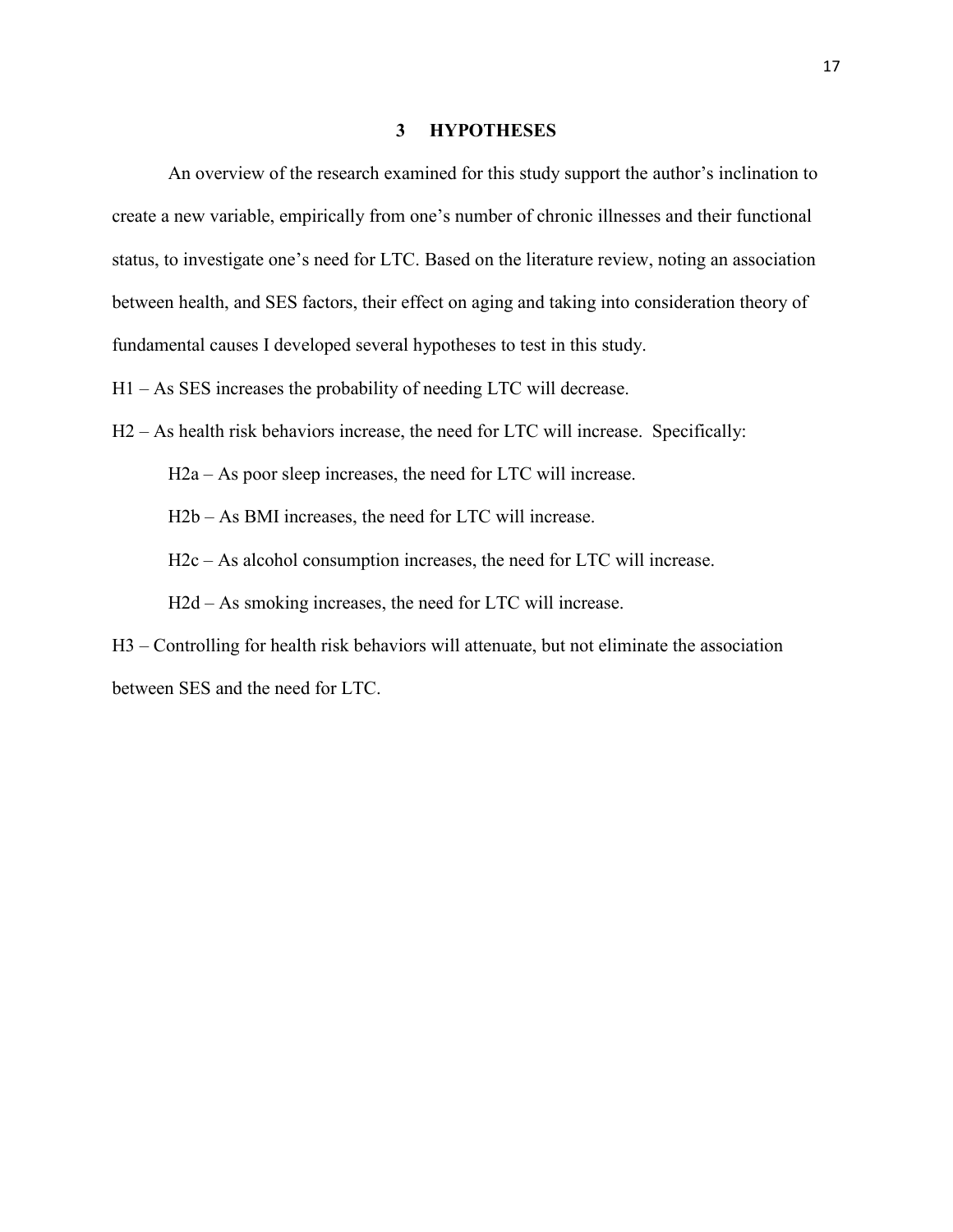#### **4 METHODS**

<span id="page-26-0"></span>I attempt to identify methods to predict LTC needs by elucidating the relationship between the LTC indicators, an individual's ADLs, and their chronic illnesses. I employed an IED or initial examination of the data to help choose the ACL study to supply the data for this study. I used secondary data analysis, including regression analysis of the ACL data to examine the factors that influence the need for LTC. I determined which variables are theoretically significant through research and the empirical literature review for this study.

Due to the longitudinal nature of the ACL and the oversampling of older adults, the sample size is consistently decreasing with each wave of interviews. Many of the variables from later waves may limit the sample size for this study. However, the ACL supplies data for analysis where those examined, in later waves, may demonstrate current LTC needs, limitations of the ADLs, or the presence of chronic illnesses. In other words, the opportunity to forecast one's necessity for LTC is not past for these individuals.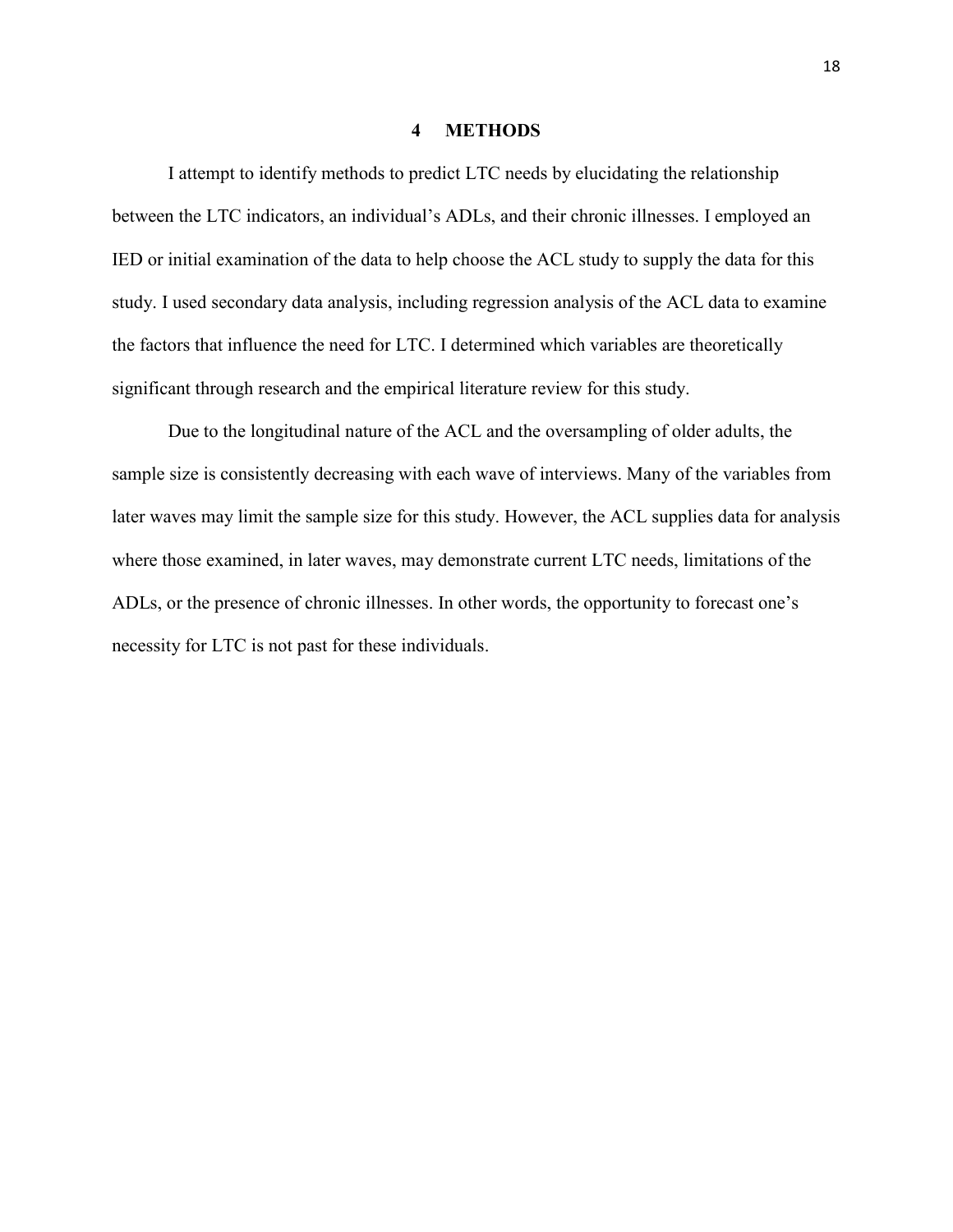#### **5 DATA**

<span id="page-27-0"></span>The data used in this research, ACL, utilizes a dataset collected by James S. House of the University of Michigan, Institute for Social Research and archived at the Inter-university Consortium for Political and Social Research (ICPSR). It "is the oldest ongoing nationally representative longitudinal study" that focuses on middle to late life years of African Americans and white Americans and covers many aspects of their lives (House 2005). The original purpose of ACL was to explore productive activities and social relationships, adaptations to life events and chronic stressors in regards to health functioning, and sociocultural influence on relationships and productiveness (House 2005). The ACL contains detailed information, specifically appealing to this study including, but not limited to, financial assets, health behaviors, health, and physical abilities. There are five waves including a variety of face-to-face surveys, telephone interviews, and proxies beginning in 1986 with the last wave taking place in 2011. The ACL gathered participant demographic data in the first wave of interviews. People over the age of 60 and African Americans were "oversampled at twice the rate of others" to produce a sample of 3,617 participants at a response rate of approximately 68-70% (House 2005). While the longitudinal nature of the ACL with the oversampling of older adults may limit the sample size for this study, it presents an incomparable data prospect since it focuses on those in the middle to late ages of the life course. The entire study population is approaching senior citizenhood and many are already categorized as the young-old thus forecasting their future need for LTC is time appropriate.

Since there is constant attrition of participants due to death or incapacitation from various stages of disease, each wave of interviews has a smaller sample. Therefore, waves one and two will be utilized for this study. While there is more recent information for participants, wave one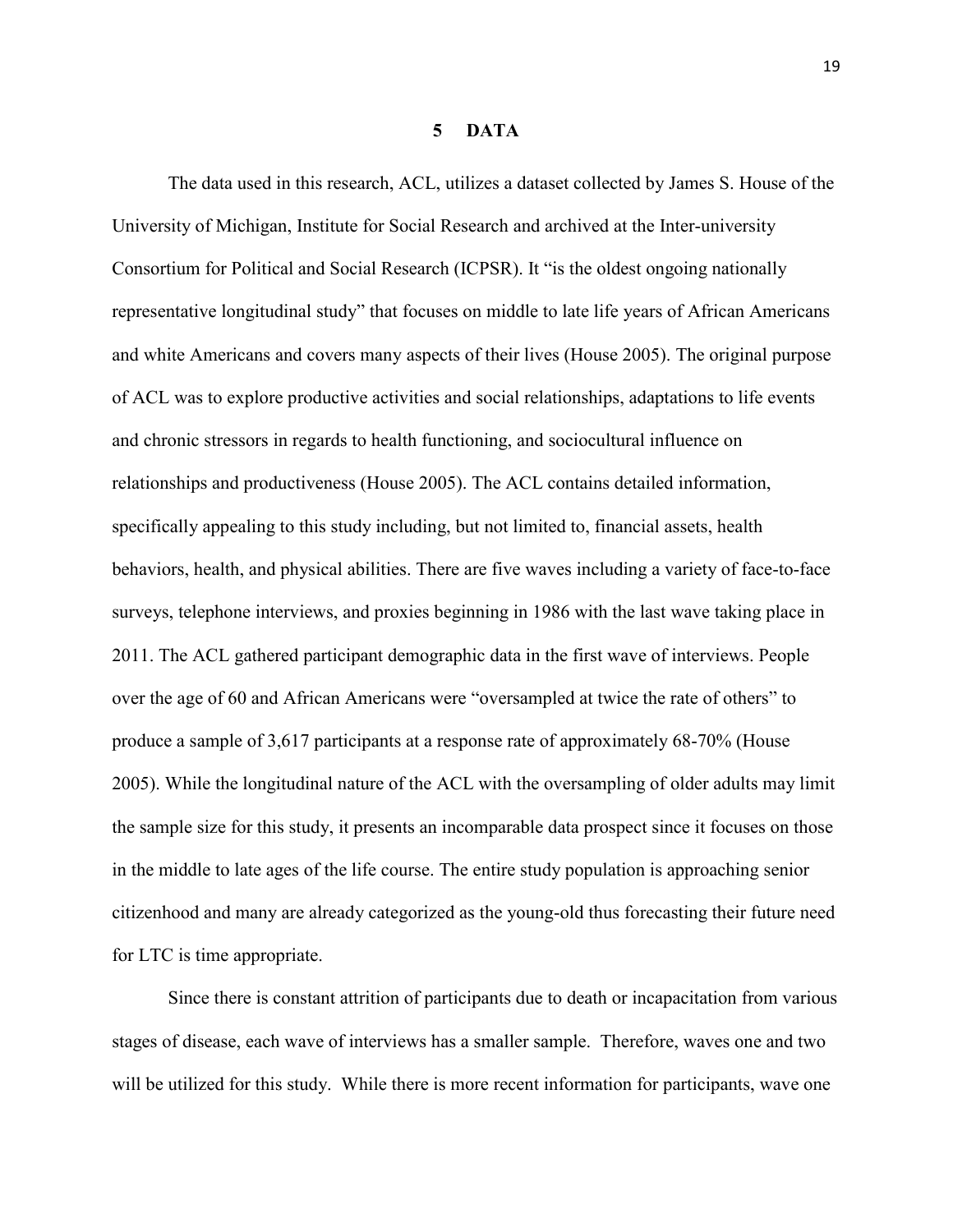has no missing data and wave two contains 83% of survivors and has 2,867 participants. This means that the data will not contain as much bias by attrition due to death or disease incapacitation. During the cleaning and analysis of the data, any cases with missing data were dropped for the variables of interest. Additionally, the final sample was brought back into representation using weighted variables.

| Variable        | Wave           | Range                         | Manipulation                          |
|-----------------|----------------|-------------------------------|---------------------------------------|
|                 |                |                               | $\sqrt{4832}$ + chronic illnesses > 4 |
| LTC (Need for)  | $\overline{2}$ | 0=no need, 1=needs LTC        | v4926-functional status: A great      |
|                 |                |                               | deal to Quite a bit                   |
| Race            | $\mathbf{1}$   | 1=White, 2=Non-White OR       | $v2004$ 1=White, 2=Black,             |
|                 |                | 1=Black, 2=Non-Black          | 3=American Indian, 4=Asian, or        |
|                 |                |                               | 5=Other                               |
|                 |                |                               | v2005 Collapsed $B(1)/N-B(2)$         |
| Gender          | $\mathbf{1}$   | 0=Male, 1=Female              | v1801 recode from 1=Male,             |
|                 |                |                               | $2 =$ Female                          |
| <b>BMI</b>      | $\mathbf{1}$   | Below 18 underweight          | v2610-height                          |
|                 |                | Above 30 obese                | v941-weight                           |
|                 |                |                               | Apply Imperial Formula                |
| Sleep           | $\mathbf{1}$   | 7-8 ideal amount of sleep     | v942-collapse into categories and     |
|                 |                |                               | dummy variables from # hours in       |
|                 |                |                               | 24 hour period                        |
| Smoke           | $\mathbf{1}$   | $1 = yes, 5 = no$             | v943                                  |
| AmtSmoke        | 1              | Smoke $4+$ a day as threshold | $v944-1-95+$ cigarettes per day       |
| Drink           | $\mathbf{1}$   | $1 = yes, 5 = no$             | v946                                  |
| <b>AmtDrink</b> | $\mathbf{1}$   | Drink 5+ drinks a day as      | v947-1-31 days drinking per month     |
|                 |                | threshold                     | or 1-20 drinks per day                |
| <b>SES</b>      | $\mathbf{1}$   | $1 = Low, 2 = Mid, 3 = High$  | v2007-Education                       |
|                 |                |                               | v2020-Total Income                    |
|                 |                |                               | v1720-Wealth                          |
|                 |                |                               | v-?? Still looking for Net Worth      |
| SES (Theirs)    | $\mathbf{1}$   | $1 = Low, 2 = Low - Mid,$     | v2064                                 |
|                 |                | 3=Upper-Mid, 4=High           |                                       |
| HomeOwn         | $\mathbf{1}$   | $1 = Owns$ , $5 = Pays$ Rent, | v1714 recode 1=Own, 2=Don't           |
|                 |                | 8=Neither                     | Own                                   |
| Age             | $\mathbf{1}$   | Range $-63$                   | v2000-collapse?                       |
|                 |                |                               | v2002-collapsed into decade           |
| Marriage        | $\mathbf{1}$   | Collapse into 1=Married,      | v401-1=Married, 2=Separated,          |
|                 |                | 5=Not Married                 | 3=Divorced; Marriage annulled,        |
|                 |                |                               | 4=Widowed, 5=Never married            |

<span id="page-28-0"></span>*Table 1.1 Constructs*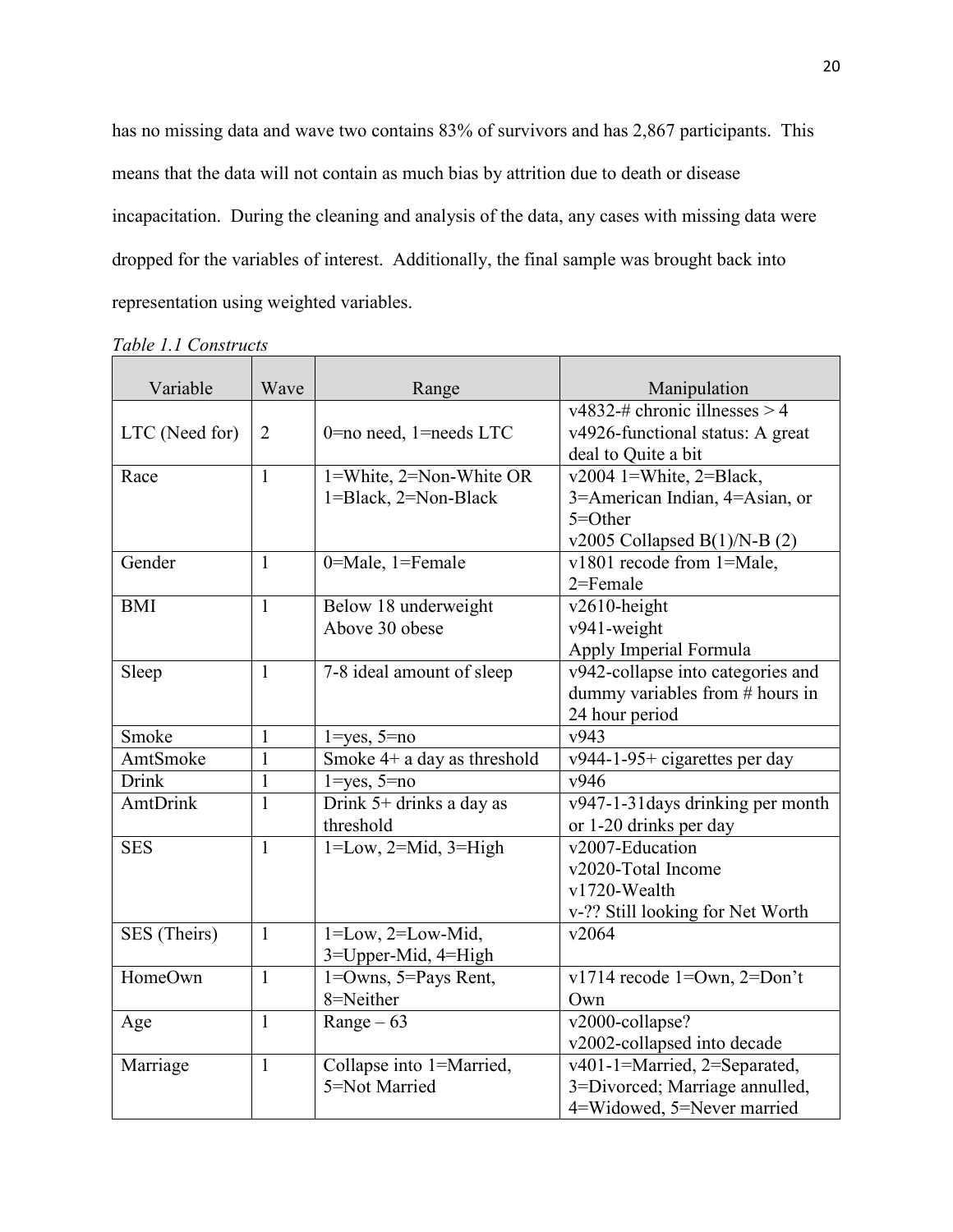| Self-Rated | 1=Excellent, 2=Very Good,            | v915 |
|------------|--------------------------------------|------|
| Health     | $3 = Good$ , $4 = Fair$ , $5 = Poor$ |      |

#### <span id="page-29-0"></span>*5.1.1 Dependent Variable*

Since there is not a variable that measures an individual's existing need for LTC, I created one representing one's need for LTC out of two existing variables, the number of chronic health conditions and one's functional status. It is important to use both one's functional status and their number of chronic health conditions in making the LTC need variable because they represent different aspects of health, as can be seen by their moderate correlation of .54. These variables came from wave two in 1989. The number of chronic health conditions is a count variable that ranges from zero to eight conditions and is an index where a series of questions were asked during the health module. The chronic health conditions participants were asked about were hypertension or high blood pressure, arthritis or rheumatism, lung disease, prior heart attacks or trouble, diabetes or high blood sugar, foot problem, stroke, broken or fractured bones, and cancer. An example of a question is, "Have you had a stroke?" Functional status is an ordinal level variable with five levels. The question used to create functional status was "How much are your daily activities limited in any way by your health or health-related problems?" Respondents chose from ordinal categorical responses there were coded in a Likert scale, (1) A great deal, (2) Quite a bit, (3) Some, (4) A little, and (5) Not at all.

The need for LTC is a dichotomous, dummy variable where individuals are assigned a "1" if they need LTC and a "0" if they do not need LTC, created empirically from the above two variables. First, a threshold of four chronic conditions was chosen to suggest need for long term care. Anyone with four or more chronic conditions received a "1" on LTC need. Additionally, those who answered, "1" or "2" on the functional status variable suggesting daily activities were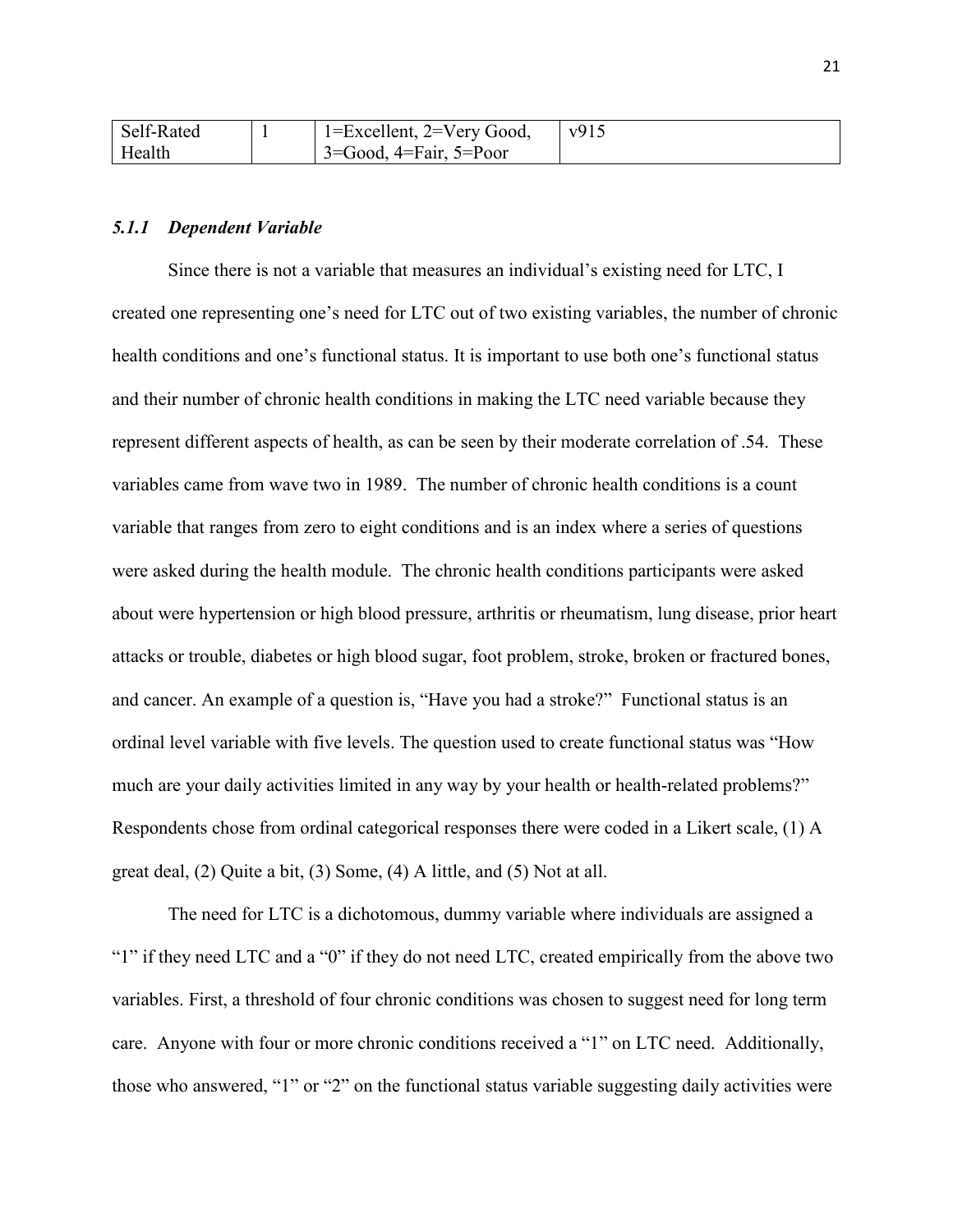limited a great deal or quite a bit, were also assigned a value of "1" on the LTC needs variable. All others were scored as "0" not needed long term care at that time. If an individual is assigned a "1" for either variable then they are assigned a "1" for the final, overall LTC variable. This method to predict one's need for LTC has not been done before and no theory exists for it. Therefore, the need for LTC variable was created empirically.

#### <span id="page-30-0"></span>*5.1.2 Independent Variables*

I examined SES with variables from wave one (1986) which are *Education, Wealth, Income,* and *Home Ownership*. The question for the *Education* variable was, "What is the highest grade of school or year of college you have completed?" The answers ranged from 0- 17+, and this continuous scale was collapsed into categories for individual analysis of the education component of the scale. The question for the *Wealth* variable was, "Suppose you needed money quickly, and you cashed in all of your (and your spouse's) checking and savings accounts, and any stocks and bonds, and real estate (other than your principal home). If you added up what you got, about how much would this amount to? Just give me the letter from the list." Participants chose from seven categories and created an ordinal varible. The wealthy are not oversampled in this study. In fact, the sample demonstrates a lack of wealth or liquid assets. For the *Income* variable, participants were asked to answer, "If we include income from all these sources [prior question], and add all of your (and your spouse's) earnings, what would your total income before taxes for the last 12 months add up to? Just give me the letter from the list on this page." The original categories were: A. Less than 5,000 (1), B. \$5,000-9,999 (2), C. \$10,000- 14,999 (3), D. \$15,000-19,999 (4), E. \$20,000-24,999 (5), F. \$25,000-29,999 (6), G. \$30,000- 39,999 (7), H. \$40,000-59,999 (8), I. \$60,000-79,000 (9), and K. \$80,000+ (10) creating a continuous variable. This was further collapsed into new categories due to the low frequencies in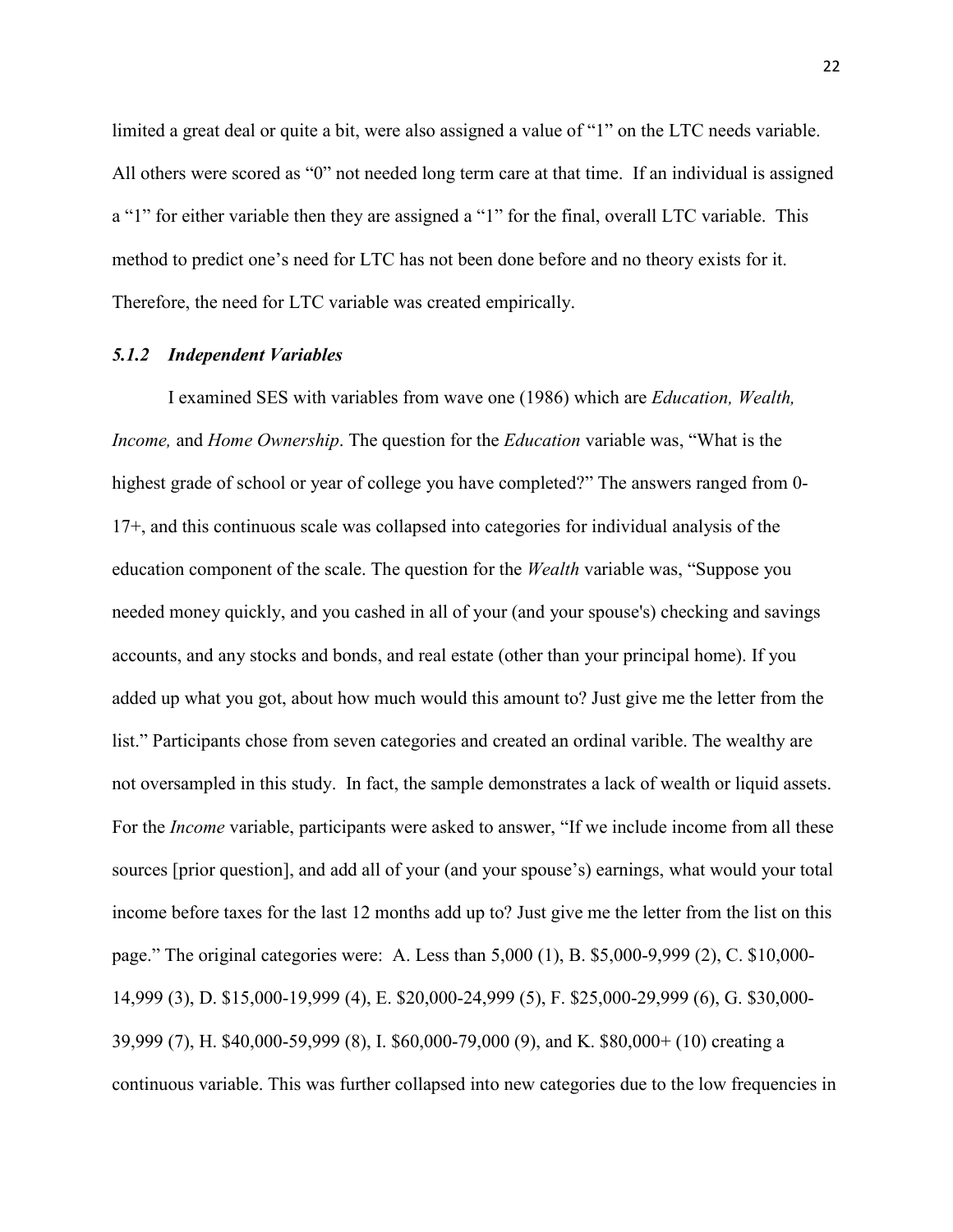some of them and recoded. Both the *income* and the *wealth* variables existing categories were recoded into their midpoint for clearer analysis. The *Home Ownership* variable will come from the results from the following question, "Do you own your own home, apartment, or farm, do you pay rent, or what?" The answer categories were: (1) Owns or is buying, (5) Pays rent, (8) Neither owns nor rents, (9) NA. For this study, I created dummy indicators and the one to be used as the reference category will be "Owns or is buying."

The *Body Mass Index (BMI)* variable was created by the ACL and I checked their variable by creating another BMI variable from two variables within the dataset both from wave one (1986), weight in pounds and height in inches. I created the new BMI variable using the Imperial formula for calculating BMI with standard measures, pounds, and inches, is (weight in pounds\*703)/height in inches<sup>2</sup>. I checked their BMI variable against mine by running a correlation where I found it best to stick with their variable since there were no missing values. BMI is a ratio level variable where people with a BMI below 18 are considered underweight and above 30 are considered obese (Tomiyama et al. 2016; Tylka et al. 2014). I performed a descriptive analysis of the extreme values to elucidate outliers in either extreme category to determine if the distribution remains a normal distribution. If so, no further analysis will be necessary for the BMI variable.

Participants were asked, "How many hours of sleep do you usually get in a 24-hour period, including naps?" The interviewer was to enter the number of hours the participant supplied. This variable, *Sleep Hours* from wave one (1986), is a ratio level variable with a range of 14. These were collapsed into ranges and I created two dummy indicators, nine plus hours and under six hours to allow for better analysis of poor sleep. The optimal amount of sleep for adults,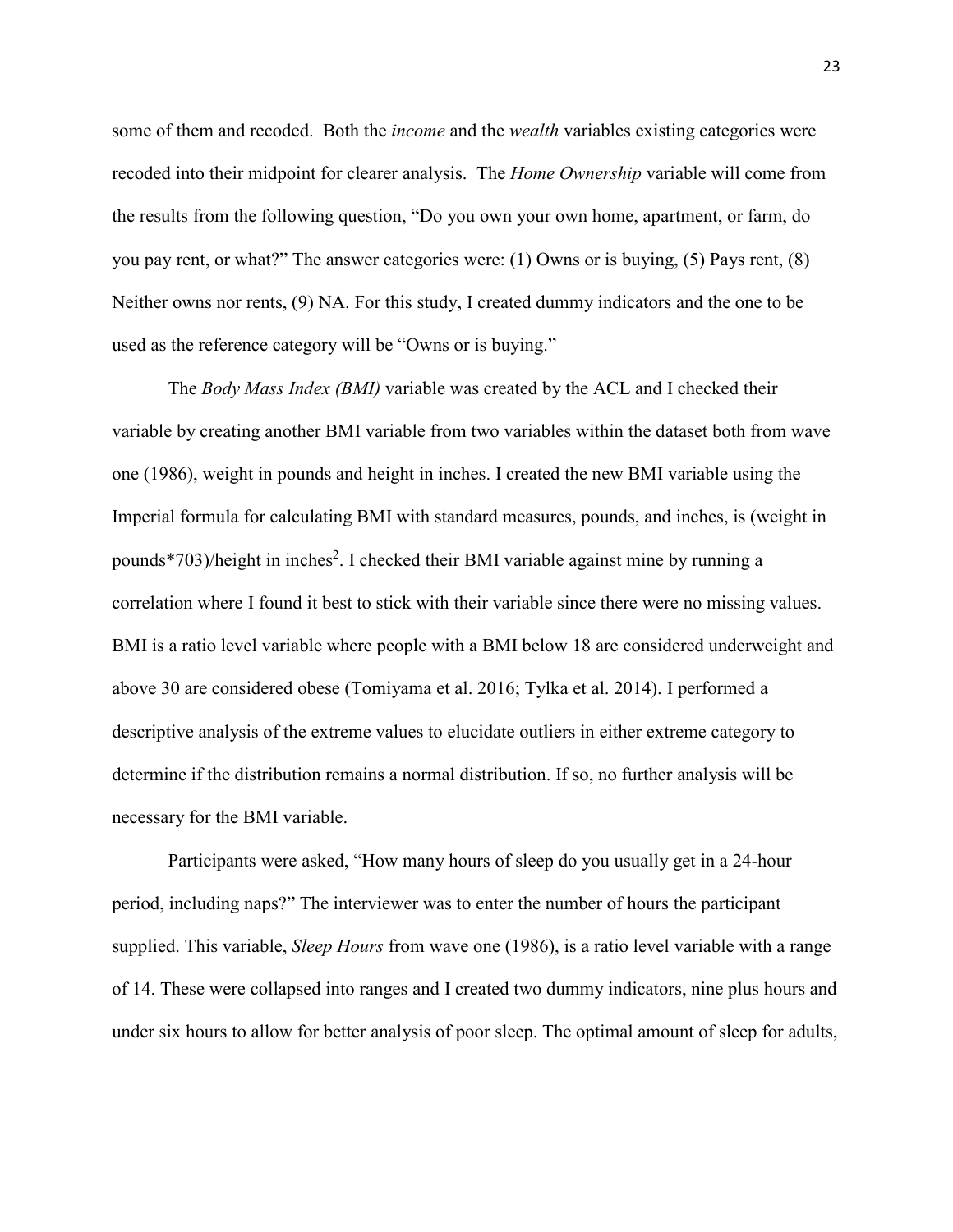65 years and older, is between 7-8 hours (CDC 2017), therefore the dummy indicators helped to identify poor sleep's influence on the future need for LTC.

The *Smoking* variable from wave one in 1986 is a dichotomous variable created by asking participants, "Do you smoke cigarettes now?" The participants answered (1) yes or (5) no and the variable *Smoker* was used in the analysis. If the participant answered yes then they were asked, "On the average, how many cigarettes or packs do you usually smoke a day?" This variable, *AmtSmoke*, is a continuous level variable that ranges from one per day or less to 95 or more cigarettes per day. While smoking, itself is harmful and heavy smokers are at greater risk for disease I was unable to add the *AmtSmoke* variable to the regression due to loss of participants (An & Shi 2015; Chen & Sloan 2015; d'Orsi et al. 2014). I would like to explore the relationship between the amount of smoking one does and the influence on the need for LTC in the future.

The *Drinking* variable from wave one in 1986 is a dichotomous variable created by asking participants, "Do you ever drink alcohol beverages such as beer, wine or liquor?" The participants answered (1) yes or (5) no and the variable *Drinker* was used in the analysis. If participants answer yes then they are asked, "During the last month, on how many days did you drink beer, wine, or liquor?" and "On days that you drink, how many cans of beer, glasses of wine, or drinks of liquor do you usually have?" This variable, *AmtDrink*, is a continuous level variable that ranges from zero to thirty-one for days of drinking and one to twenty for drinks per day. The variable has a threshold of five or more drinks a day to identify the participants at greater risk for disease due to a higher level of alcohol consumption (An & Shi 2015; Chen & Sloan 2015; d'Orsi et al. 2014). Similar to the *AmtSmoke* variable, I was unable to use the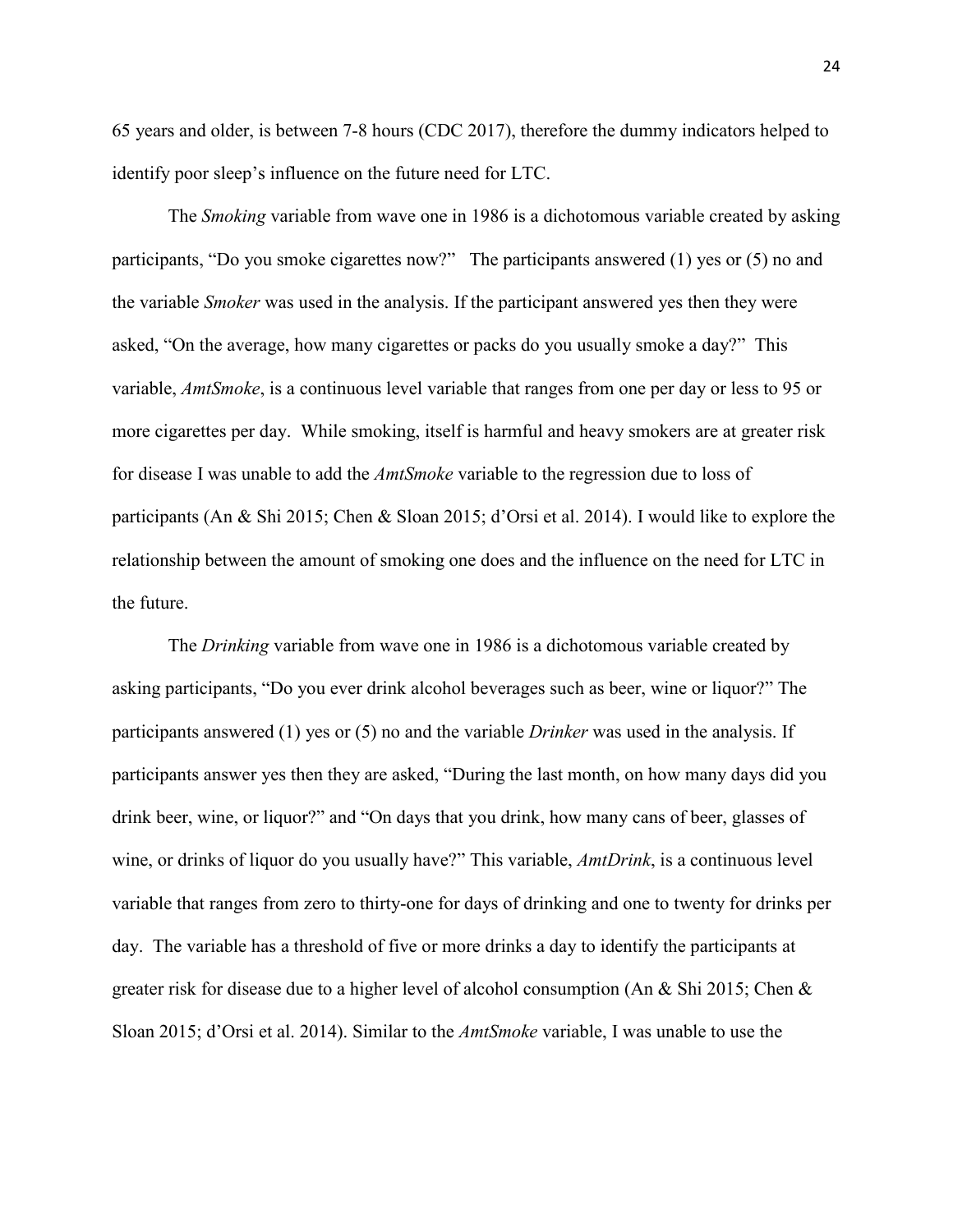*AmtDrink* for this study due to the low participation level for those that answered the question. In the future, I would like to examine this variable and the effect on LTC need.

#### <span id="page-33-0"></span>*5.1.3 Controls*

One of the first questions asked of respondents was, "How old are you?" The interviewer writes the age of the person. This a ratio level control, *Age* wave one (1986), and no transformations will be necessary. The higher the values, the older the participant. The original race questions in the ACL asked participants to identify their ethnicity first to align with the U.S. census methodology. However, I located a question where participants identified with race only, and the ethnicity was not considered and created the *Race* wave 1 (1986) control. The respondent was not able to "double-dip" in the race categories, for instance, selecting a Hispanic ethnicity and white race. The question was, "Are you white, black, American Indian, Asian, or another race?" The answer categories were: (1) White, (2) Black, (3) American Indian, (4) Asian, or (5) Other. I recoded this control due to low frequencies in the minority race categories. I created two new dummy indicators, (1) White or (2) Non-white where the dummy indicator "Non-White" is considered the reference group. The interviewer created the *Gender* variable by selecting whether the participant was (1) Male or (2) Female, it was not a verbal question. This *Gender*  wave one (1986) control is a nominal measure and I recoded the control to (0) Male or (1) Female, and create dummy indicators. In this study, the dummy indicator "Male" was used as the reference category.

For the *Marital Status* wave one (1986) control, participants were asked to answer the question, "Are you currently married, separated, divorced, widowed or have you never been married?" The answer categories for this question were: (1) Married, (2) Separated, (3) Divorced; Marriage annulled, (4) Widowed, (5) Never married. This is a nominal measure and I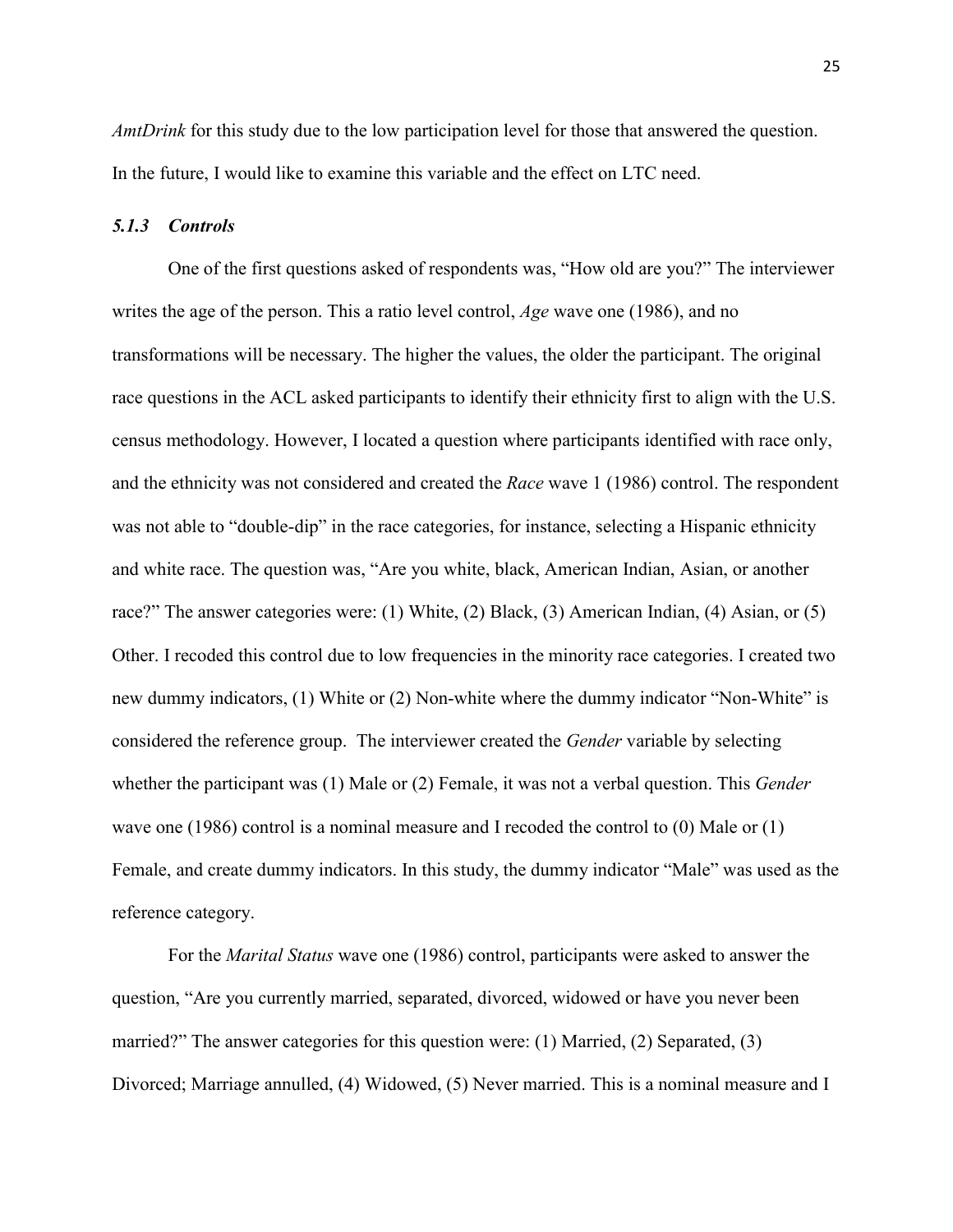further collapsed the categories due to low frequencies; the new categories will be (1) Married and (5) Not Married. Next, I made dummy indicators and the reference dummy indicator is "Married." Lastly, the *self-rated health* variable will come from wave one (1986) and is an ordinal variable with five categories. The question used to elicit responses from participants was, "How would you rate your health at the present time? Would you say it is excellent, very good, good, fair, or poor?" The response categories were labeled (1) Excellent, (2) Very Good, (3) Good, (4) Fair, and (5) Poor.

#### <span id="page-34-0"></span>*5.1.4 Data Analysis*

I used Pearson's r or a bivariate correlation coefficient to eliminate variables with undesirable co-linearity and ensure a correlation between the main variables. Then, I utilized logistic regression analysis. Logistic regression is appropriate for this study since the main dependent variable is a dummy variable and it is dichotomous with "1" meaning an individual needs LTC and "0" that they do not (Allison 2009:28). There are several assumptions that one's data must meet to allow for logistic regression, the first, that the dependent variable is dichotomous has been met. The second assumption is that there are independent variables that are either continuous and, or, categorical. Finally, there should be a linear relationship between the main independent variables and the logit transformation of the dependent variable. The results of the logistic regression allow the explication of the amount of variation in the dependent variable, LTC, explained by a model that includes independent variables that support the FCT. I use this model to assess how much each independent variable contributes to0020the model and its significance. This helped me to determine which independent variables are most important in determining the outcome of future LTC need.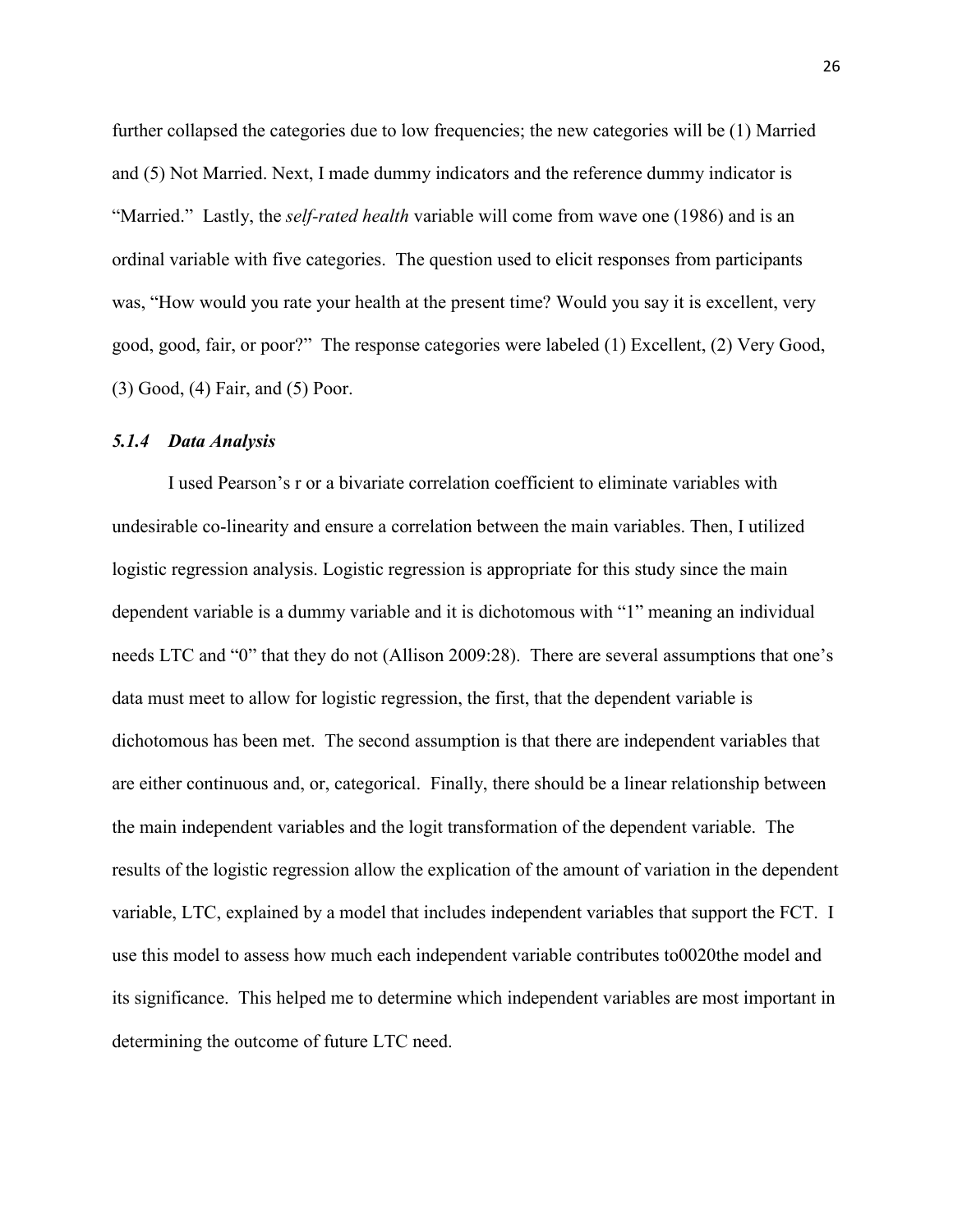I can define which model has the most power by analyzing which model has the highest variance for the dependent variable and the goodness of fit for the models. I also used the log likelihood ratio or -2LL to assess the fit of the models to the data selected for particular models. Additionally, most independent variables play a part in determining the outcome. The variation in variables included within different models aids explicating how predictive or strong the model is for predicting the outcome. I employed a descriptive analysis of extreme values to uncover outliers and determined the effect on the distribution. The normality of the distribution was not compromised by outliers.

I began with the base logistic regression model using the constant and added the FCT variables, education, wealth, income, and home ownership. It is important to begin with these so that the improvement may be assessed as additional variables are added (Field 2013). Adding the FCT variables after the base model with the constant is also significant to determining the causal flow since, as Davis (1985) points out, "after cannot cause before…" therefore, theoretically, one should not need LTC until FCT variables begin to affect their health (11). In other words, the causality of FCT on LTC is one-way in that FCT is *fundamental* in one's future need for LTC (Davis 1985). I added additional variables, strategically, to align with theory. I used the following equations for analysis:

$$
log(p/1-p) = \beta_0 + \beta_1 (SES)
$$
 (1)

In this equation,  $log(p/1-p)$  represents the outcome which indicates whether one needs LTC or not.  $\beta_0$  shall represent the intercept of the model,  $\beta_1$  will represent the main variables in FCT and act as the primary equation used for the rest of the models. I added variables where theory demonstrated to be indicative of one's increased future need for LTC to work my way up to the full equation for the health behavior factors and controls. I checked the correlation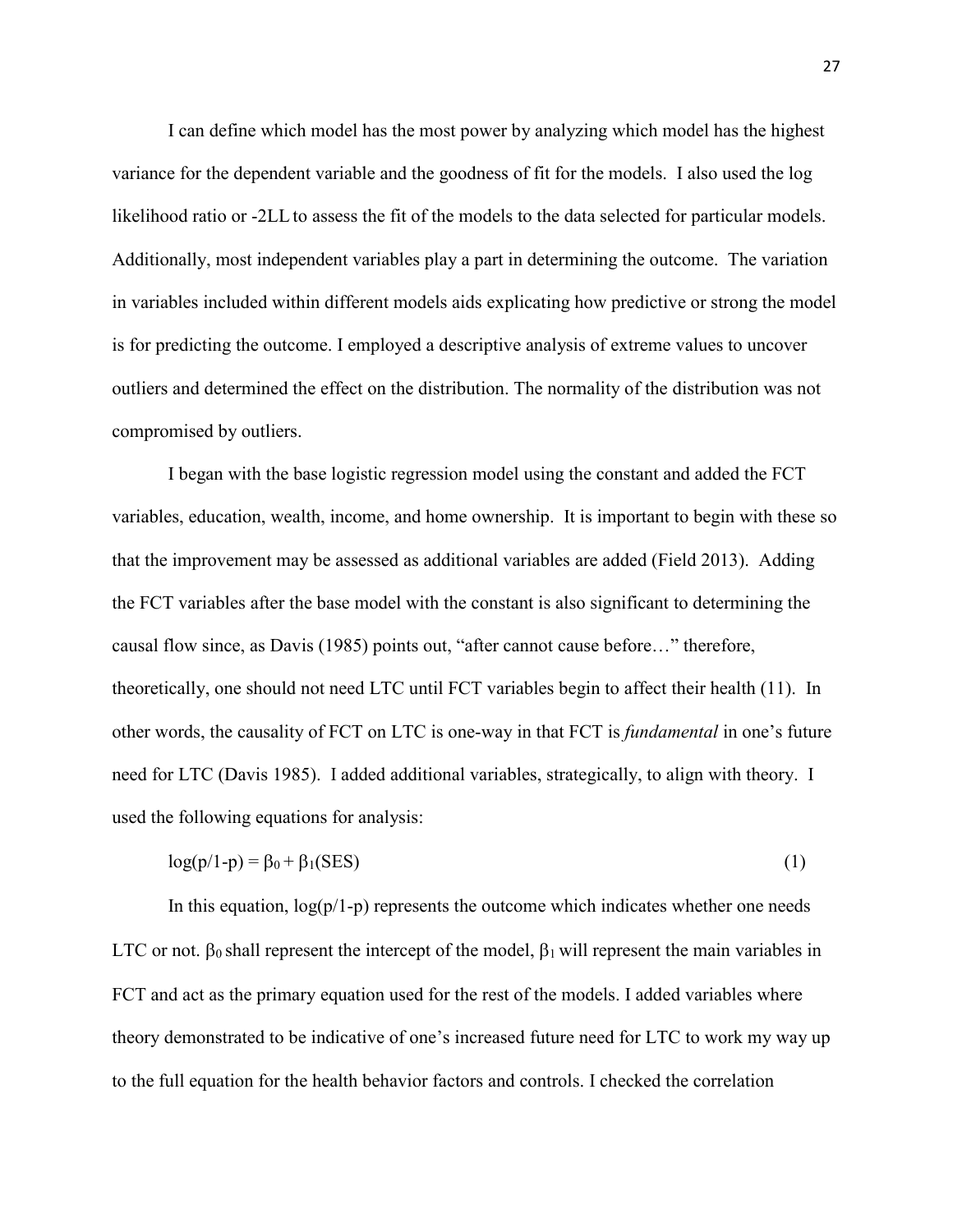between wealth and home ownership to make sure they were not too highly correlated, they were .311 and since this is not a strong relationship I included both in SES.  $β₁$  SES represents education, income, wealth, and home ownership in the base model and additional models.

To determine the best *fitting* model, I regressed the primary predictor on the dependent variable and then performed a series of strategized nested regressions for specific factor's influences on the outcome. Specific models will address the hypotheses. Finally, in the last model I added the controls to the equation to determine the overall influence of the predictors on the dependent variable. Additionally, I used logistic regression to analyze the LTC variable and whether or not one's need may be predicted. SPSS predicts a probability of "1" if the value for a participant goes over .5. I examined odds ratios and paid attention to the confidence intervals to interpret whether variables added to the models impacted the odds. The odds ratio represents a change in the odds for a 1 unit increase or decrease in the independent variable on the outcome. It is important to note that the probability is different than the odds ratios, high odds do not necessarily indicate a high probability of something occurring. In interpreting the odds ratios, a positive value over one means that as FCT variables increase or are added to the equation the outcome (one's need for LTC) is more likely to occur and a negative value under one indicates the FCT variables and others that are added make the need for LTC less likely (Davis 1985; Field 2013). This directional movement of the coefficients is very important in determining the causal flow (Davis 1985). The results are "consistent" and "reinforce" the endeavor to predict one's need for LTC (Davis 1985).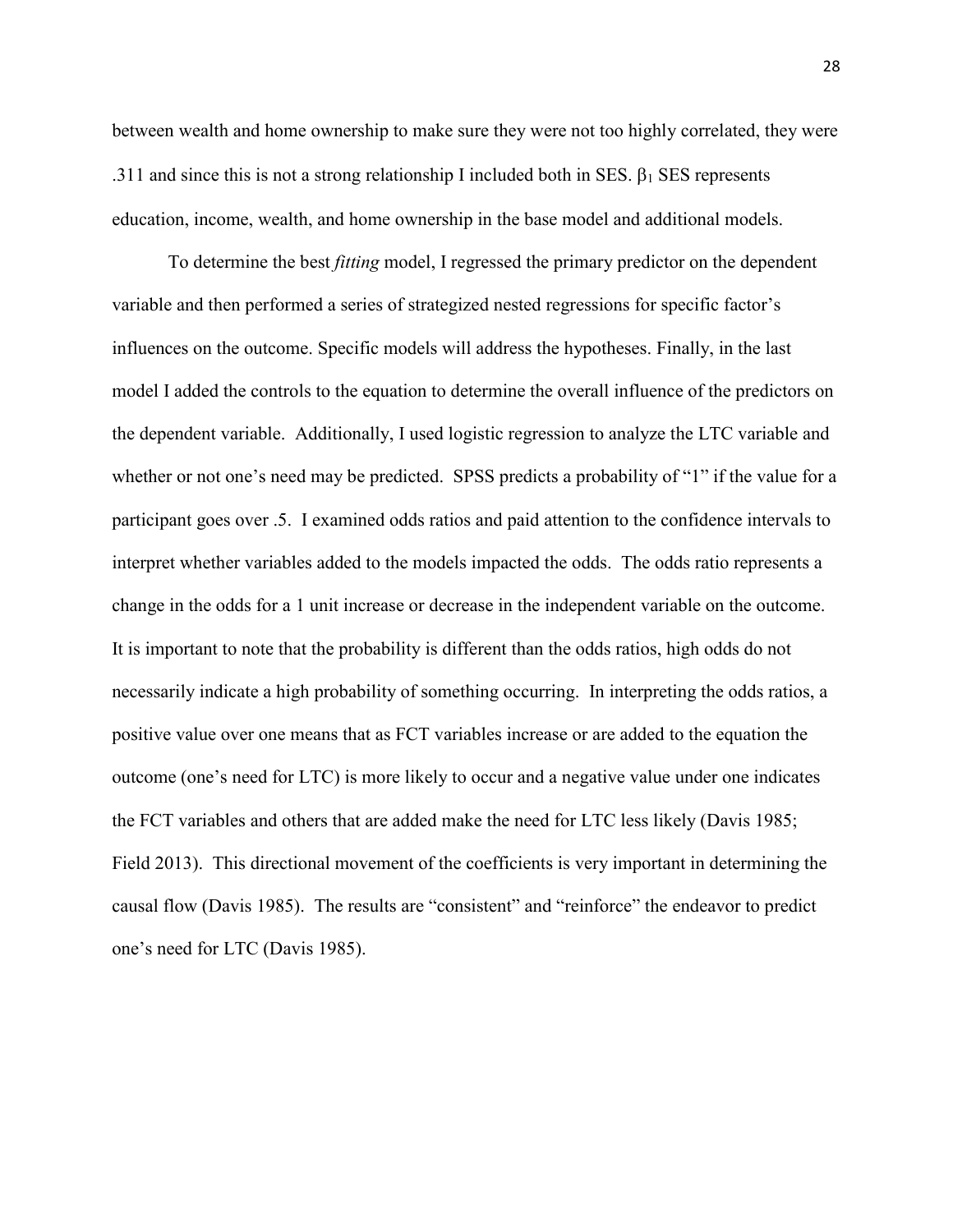#### **6 FINDINGS**

#### <span id="page-37-1"></span><span id="page-37-0"></span>*6.1.1 Descriptive Results*

The results discussed in this section are derived primarily from Table 1. The total final sample consisted of 2,642 participants. There were 1,408 females and 1,234 males, with roughly a 1:1 female:male ratio where 53.3% females and 46.7 males. The average age of the participants was 45.83 years with a standard deviation of 15.59 years. The marital status of the sample showed a majority of the respondents were married at 70.5% and 29.5% that were unmarried. The mean BMI of the sample is 25.63, while not considered obese it is overweight and with a standard deviation of 4.71 the upper end of the BMI range would place 16% of the participants in the obese category. The majority of the sample are homeowners and get an appropriate amount of sleep with 72.2% as owners and 63.6% sleeping seven to eight hours a night. More than half of the participants are drinkers with 69.5% admitting to drinking before while only 30.5% say they currently smoke cigarettes. A clear majority of the sample participants fall into a middle category of SES with 65.4% in the lower-middle class or the upper-middle class roughly reflecting the SES of society. Most of the participants have graduated high school, 32%, with the next highest category, 24.3%, attaining some college. However, the sample does present an income on the lower side of the scale with only 11% earning more than sixty thousand dollars a year. The wealth or assets the sample have access to also lean toward the lower end of the scale with the majority, 51.6%, having access to less than ten thousand dollars of assets. While the income is on the lower side, it is not out of line with what a retiree would expect to make in the U.S., in fact, it may be higher when accounting for the oversampling of older adults in the study. Finally, the mean rating for the participant's self-rated health was 2.44 which would fall between the very good and good categories.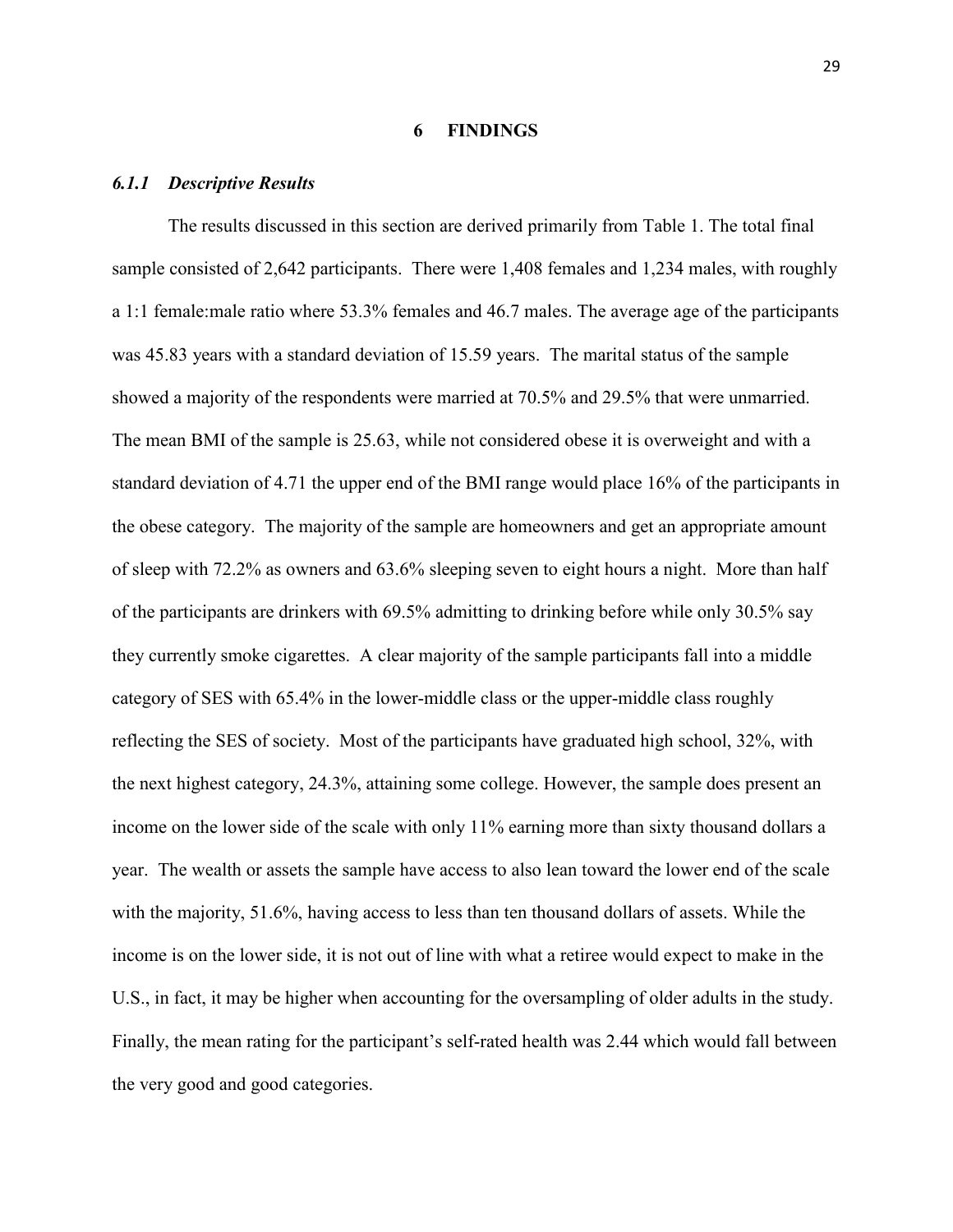### <span id="page-38-0"></span>*Table 2.1 Descriptive Statistics*

|                                |                    | %(N)                | M(SD)         |
|--------------------------------|--------------------|---------------------|---------------|
| Sex                            | Male               | 46.7 (1234)         |               |
|                                | Female             | 53.3 (1408)         |               |
| Race                           | White              | 85.1 (2248)         |               |
|                                | Non-White          | 14.9 (394)          |               |
| Age <sup>1</sup>               |                    |                     | 45.83 (15.59) |
| <b>Marital Status</b>          | Married            | 70.5 (1862)         |               |
|                                | <b>Not Married</b> | 29.5 (780)          |               |
| BMI                            |                    |                     | 25.63 (4.71)  |
| Smoking                        | Smoker             | 30.5 (805)          |               |
|                                | Non-Smoker         | 69.5 (1837)         |               |
| Drinking                       | <b>Drinker</b>     | 69.5 (1836)         |               |
|                                | Non-Drinker        | 30.5 (806)          |               |
| Sleep <sup>2</sup>             |                    |                     | 7.62 (0.98)   |
| <b>SES</b>                     | Lower              | 15.7 (414)          |               |
|                                | Lower-Middle       | 26.2 (693)          |               |
|                                | Upper-Middle       | 39.2 (1034)         |               |
|                                | Upper              | 18.9 (500)          |               |
| Education                      |                    |                     | 12.70 (2.92)  |
|                                | Less Than HS       | 21.7 (573)          |               |
|                                | High School        | 32.0 (844)          |               |
|                                | Some College       | 24.3 (643)          |               |
|                                | College Grad       | 11.8 (311)          |               |
|                                | 17+ Years          | 10.3 (271)          |               |
| Income                         |                    | \$2,500 5.9 (156)   |               |
|                                |                    | \$7,000 10.2 (269)  |               |
|                                |                    | \$12,000 10.4 (275) |               |
|                                |                    | \$17,000 9.4 (248)  |               |
|                                |                    | \$22,000 9.7 (256)  |               |
|                                |                    | \$27,000 10.8 (286) |               |
|                                |                    | \$34,500 16.2 (429) |               |
|                                |                    | \$49,500 16.4 (434) |               |
|                                |                    | \$69,500 6.7 (177)  |               |
|                                |                    | \$80,000+4.3 (113)  |               |
| Wealth                         | >510K              | 45.8 (1211)         |               |
|                                | $<$ \$10 $K$       | 54.2 (1431)         |               |
| Home Ownership                 | Own                | 72.2 (1907)         |               |
|                                | Don't Own          | 27.8 (735)          |               |
| Self-rated Health <sup>3</sup> |                    |                     | 2.22(1.02)    |
| LTC <sup>4</sup>               |                    |                     | .0956 (.294)  |
|                                |                    |                     |               |

#### Descriptive Statistics

Notes. N=2642.  $^{1}$ Age years (Range = 24-96)  $^{2}$ Hours a night (Range = 6-9+)

 $3$ Excellent - Poor (Range = 1-5)  $4$ Range = 0-1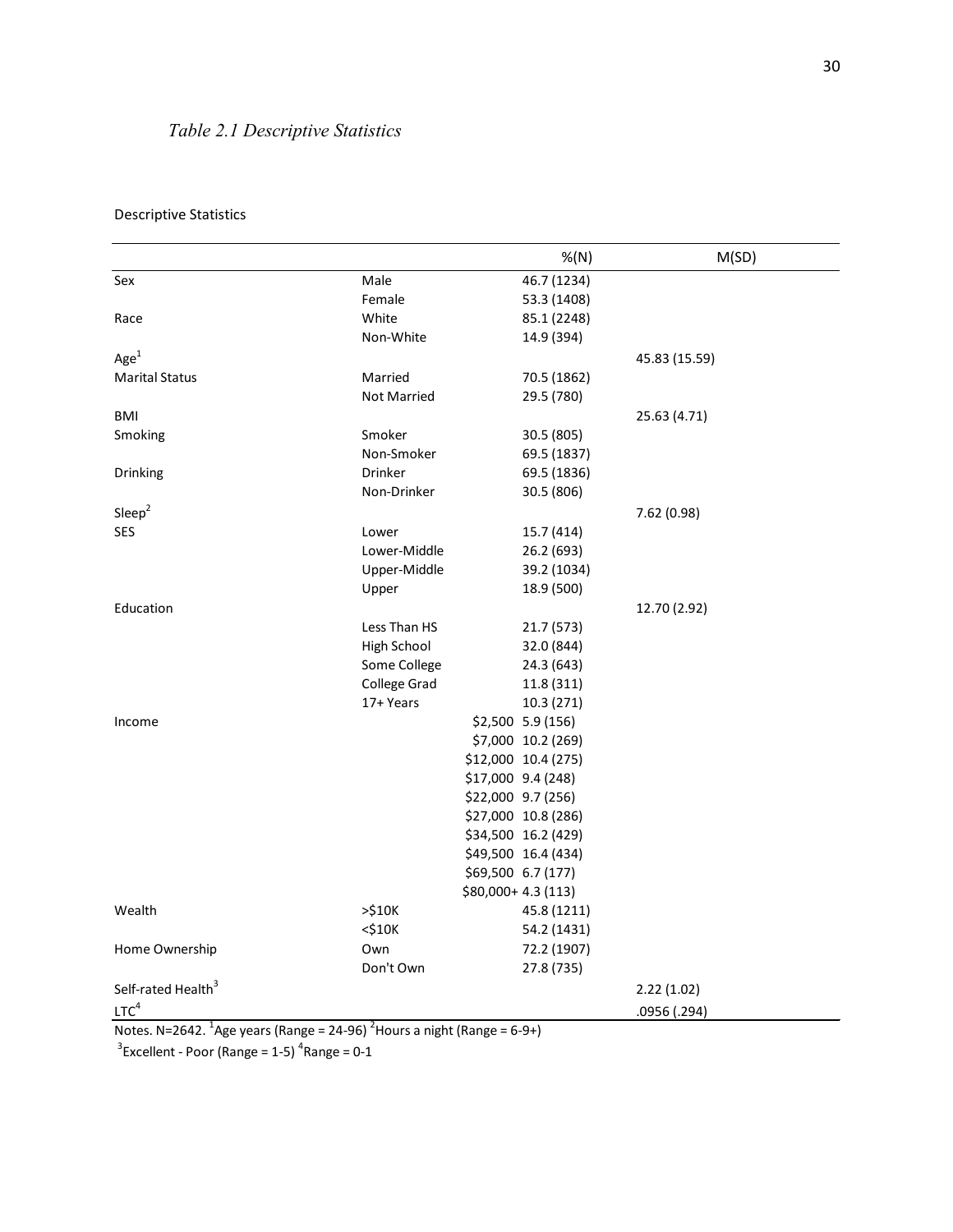#### <span id="page-39-0"></span>*6.1.2 Correlation Results*

The results discussed in this section are shown in Table 2. The bivariate correlation results between age and education were significant with a negative correlation shown between them at ( $r = -0.351$ ,  $p \le 0.01$ ). Education demonstrated a weak negative correlation with BMI and sleep hours respectively  $r = -.145$  and  $r = -.091$  both at the  $p \le .01$  level. Total income was negatively correlated with all of the variables in Table 2 except for education, which makes sense, with a moderately strong correlation ( $r = .477$ ,  $p \le .01$ ). Age and total income present a small negative correlation of ( $r = -.242$ ,  $p \le .01$ ) and also make sense with the oversampling of older adults that the retirement incomes of many people are lower at older ages.

<span id="page-39-2"></span>*Table 3.2 Correlations*

| <b>Correlations Among</b><br>Independent Variables (n=2642)        |           |            |            |      |  |  |  |  |  |
|--------------------------------------------------------------------|-----------|------------|------------|------|--|--|--|--|--|
| (5)<br>(4)<br>2)<br>(3)<br>(1)                                     |           |            |            |      |  |  |  |  |  |
| $(1)$ Age                                                          | 1.00      |            |            |      |  |  |  |  |  |
| $(2)$ BMI                                                          | $.115***$ | 1.00       |            |      |  |  |  |  |  |
| (3) Education                                                      | $-.351**$ | $-0.145**$ | 1.00       |      |  |  |  |  |  |
| (4) Sleep Hours                                                    | $.120**$  | $-.044*$   | $-0.091**$ | 1.00 |  |  |  |  |  |
| $-242**$<br>$.477**$<br>$-103**$<br>$-102**$<br>(5) Income<br>1.00 |           |            |            |      |  |  |  |  |  |

\**p* ≤.05, \*\* *p* ≤.01*, \*\*\* p* ≤*.001.*

#### <span id="page-39-1"></span>*6.1.3 Logistic Regression Results*

The results presented in this section come from Table 3 which predicts LTC need by regression of the FCT, health, and health risk behavior variables. The five models shown in Table 3 are nested models with the odds ratios and confidence intervals demonstrating the need for LTC at the top and model fit statistics near the bottom. The model fit was significant beginning with Model 3 throughout the rest of the nesting regression of the models. Additionally, the -2LL decreased with each model progression, indicating a better "fitting" model each time.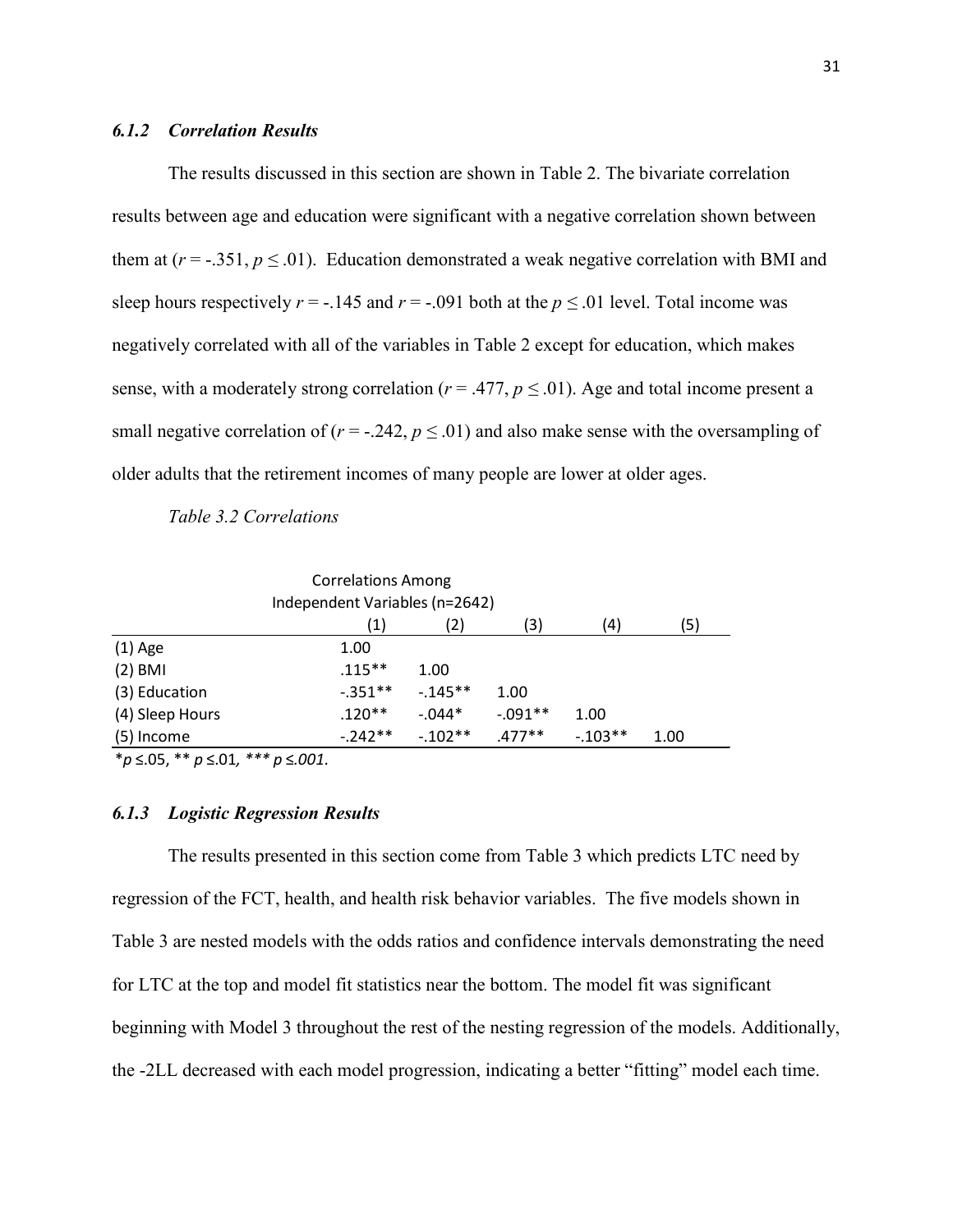The odds ratios in Model 1 are adjusted for the effects of the main variables in FCT. After accounting for effects of education, income, wealth, and home ownership there is a significant negative linear effect (odds= .892,  $p \leq .001$ ) for education where every one year increase in education the odds of a person needing LTC decrease by 11 percent. There is also a significant negative linear effect (odds= .693,  $p < .001$ ) for income where for every one category increase in income the odds of a person needing LTC decrease by 31 percent. However, wealth demonstrates a significant positive linear effect (odds=  $1.119, p \leq .05$ ) where the odds for needing LTC increase 12 percent as wealth increases. Model 1 begins to demonstrate mixed results regarding SES and Hypothesis 1. The hypothesis states that as SES increases, where SES is represented by education, income, wealth, and home ownership, the probability of requiring LTC will decrease. In this model wealth is the variable causing the mixed results and it could be confounded with age. As additional variables are added to the models, SES attenuates and is less significant in determining future LTC needs. The education and income results regarding SES variables align with what was expected and, therefore, H1 is supported.

In Model 2 the early life controls of race and gender are added to the equation. After accounting for effects of education, income, wealth, home ownership, race, and gender the results are almost identical to Model 1 and there are still mixed results regarding SES and Hypothesis 1 but not enough to change the support. Model 3 adds the health risk variables of smoking, drinking, and BMI to the FCT model to test specific hypotheses before adding later life controls to the regression. The effects associated with the different components of SES remain significant and do not change direction with the addition of the health risk variables, although education and income lose some of their influence on LTC. This result is expected and aligns with Hypothesis 3 which states controlling for health risk behaviors will attenuate, but not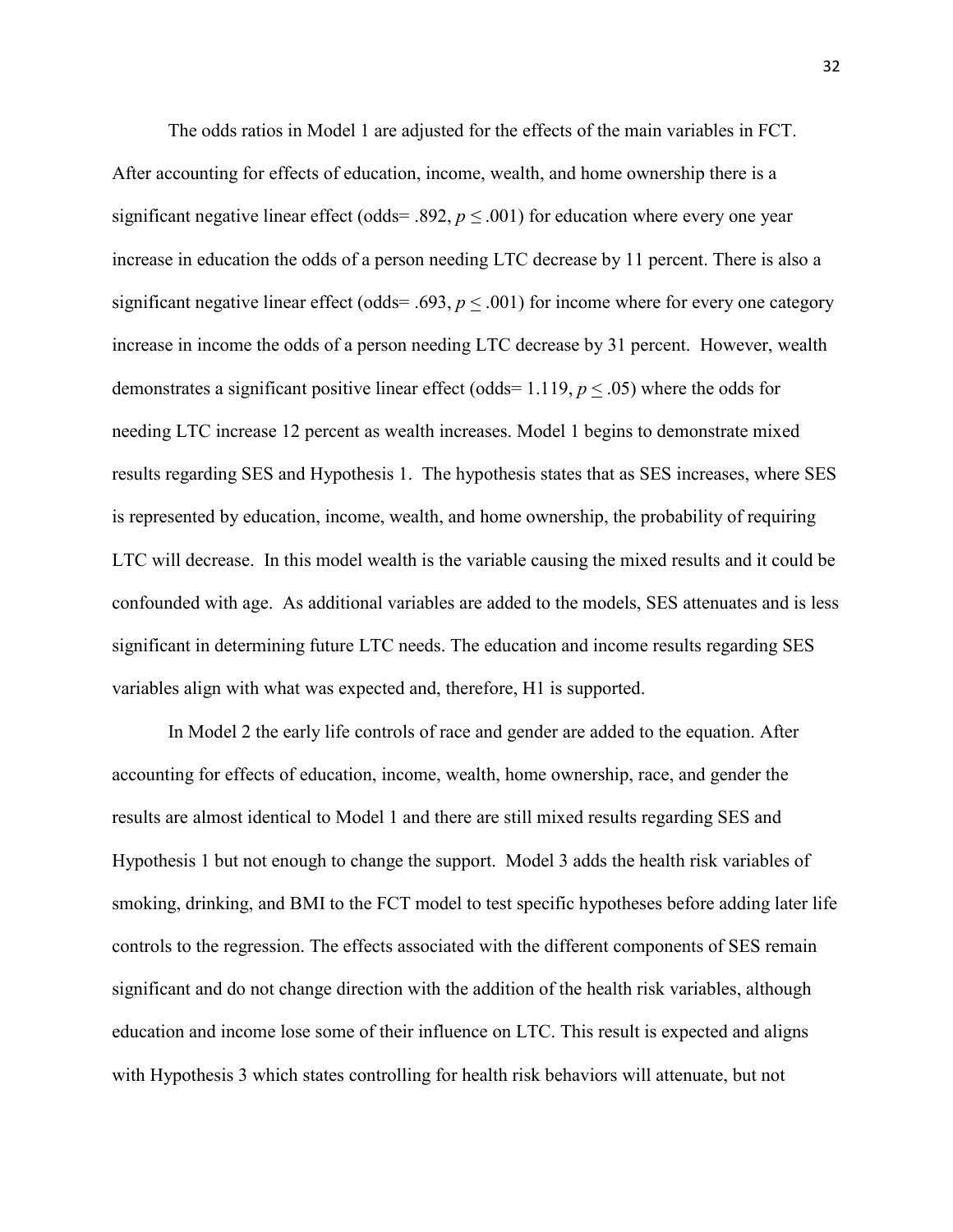eliminate the association between SES and the need for LTC. Whether one is a drinker shows a significant positive linear effect (odds=  $1.201, p \leq .001$ ) as the odds of drinkers needing future LTC as 20 percent more likely. Another positive linear effect that was significant is a person's BMI, as BMI increases one point the odds of LTC need increases 6 percent. The results for Model 3 demonstrate mixed results and partial support for Hypothesis 2. Hypotheses 2b and 2c indicate that as BMI and drinking, respectively, increase then the need for LTC will also increase. While the riskier health behaviors show support as intervening variables, the findings for smoking are neither significant nor offer any support for Hypothesis 2d. Moreover, these health behavior indicators work to weaken the influence of SES on LTC and indicate that different groups may be more likely to engage in riskier health behaviors.

Model 4 adds the additional health variables of poor sleep, either too much sleep or too little. These variables are added to the FCT model along with the prior health risk behavior variables. As with the prior model, the SES variables remain significant, with effects in the same direction, and very little change. The health variables from the last model maintain their significance, direction, and are flat. Both sleep variables had significant positive linear effects (odds=  $1.656, p \le 0.01$ ), demonstrating for every hour one sleeps over nine hours of sleep a night the odds for the necessity of LTC in the future increase by 66 percent. Additionally, if a person does not get enough sleep, there is also a positive linear effect (odds= 1.462, *p* < .05) where for each hour less than six hours of sleep a night a person sleeps, the likelihood of that person needing future LTC increases by 46 percent. These results support H2a and continue to demonstrate partial support for Hypothesis 2 as an increase in the majority of health risk behaviors indicate more need for future LTC assistance. The results in Models 1-5 indicate support for Hypothesis 3 which is directly related to FCT. The SES variables, as major indicators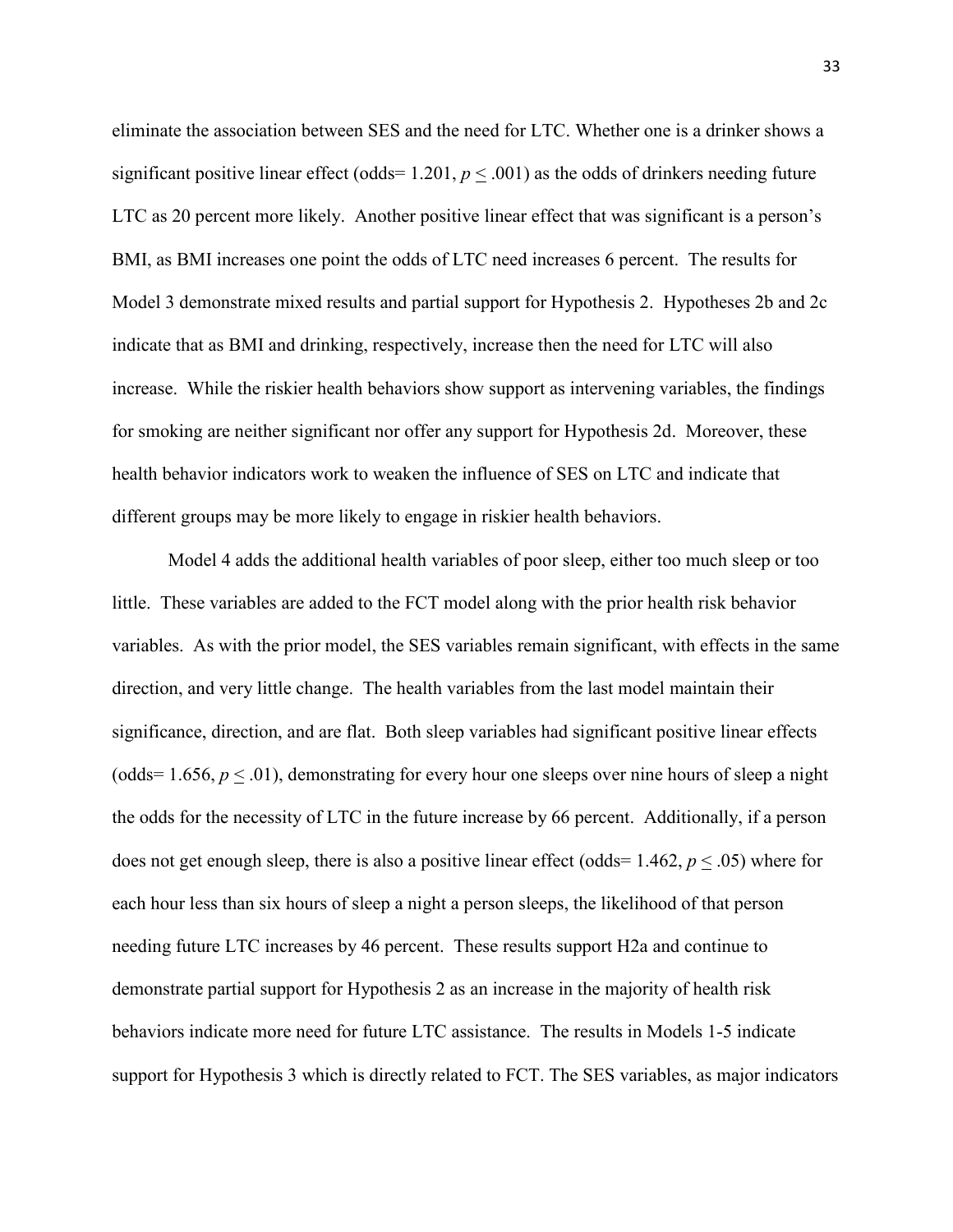of FCT, maintain an association with the need for LTC. The addition of the health risk behaviors, prior to any controls, does slightly lessen the association with LTC, but they persist lending support to Hypothesis 3.

In Model 5, the later life controls are added for one's age, marital status, and self-rated health along with all the prior variables discussed. For the first time, almost all of the SES variables have lost their significance, except for income which still shows a negative linear effect. As income shows a one category increase the odds (odds=  $.871, p \le .05$ ) of a person needing LTC decrease by 13 percent. The self-rated health indicator and age variable act as attenuators for the SES variables in this model, with the weakest effect on income. This may indicate much of the sample in this study receives a significant amount of income either from working or in the form of a pension or social security. Additionally, the self-rated health variable contributes to the validity of the LTC variable and is highly predictive of one's mortality and morbidity. Also, making a new significant negative linear appearance is the smoking variable, where the odds (odds= .899,  $p \leq .05$ ) of needing LTC go down when one is a smoker. These results contribute to the mixed support for Hypothesis 2 and lead to the rejection of H2d. Interestingly, the significance disappeared for poor sleep while the association with LTC lessened, leading to continued mixed results for H2a. The mixed results for sleep may indicate a self-report error where how much one sleeps is affected by other health factors, such as medication effects, and is moderated by self-rated health. Another significant variable in this model is age (odds=  $1.051, p \le 0.001$ ), where as a person's age increases by one year the odds of needing LTC increase by 5 percent. These results make sense since as a person ages it is expected the likelihood for LTC will also increase. Self-rated health is another variable demonstrating a significant positive linear effect (odds=  $2.665, p \le 0.001$ ) where a person is 2.67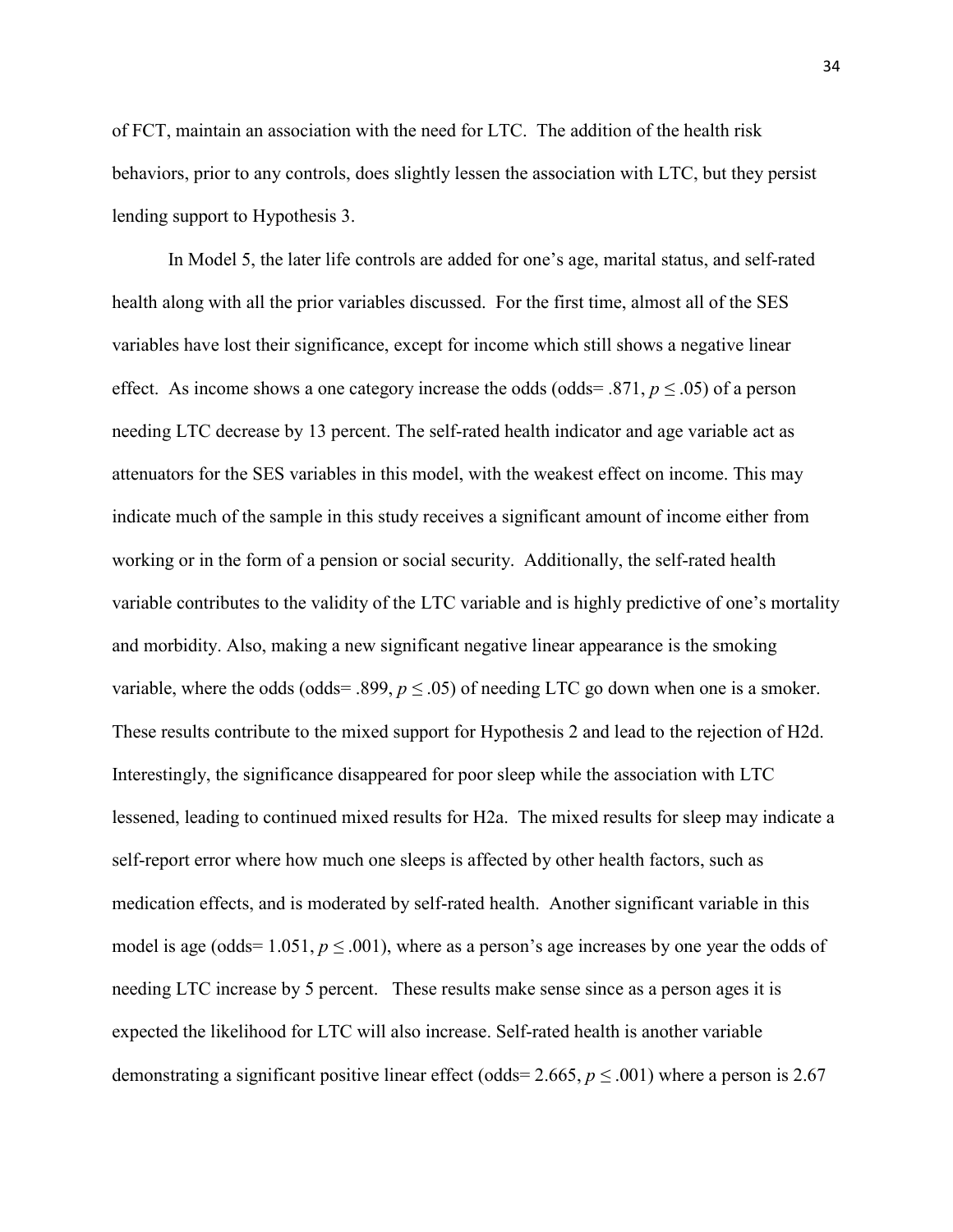times more likely to need LTC as indicated by their self-rated health ratings. Self-rated health demonstrates construct validity for the future need for LTC because of the high correlation between self-rated health and the need for LTC.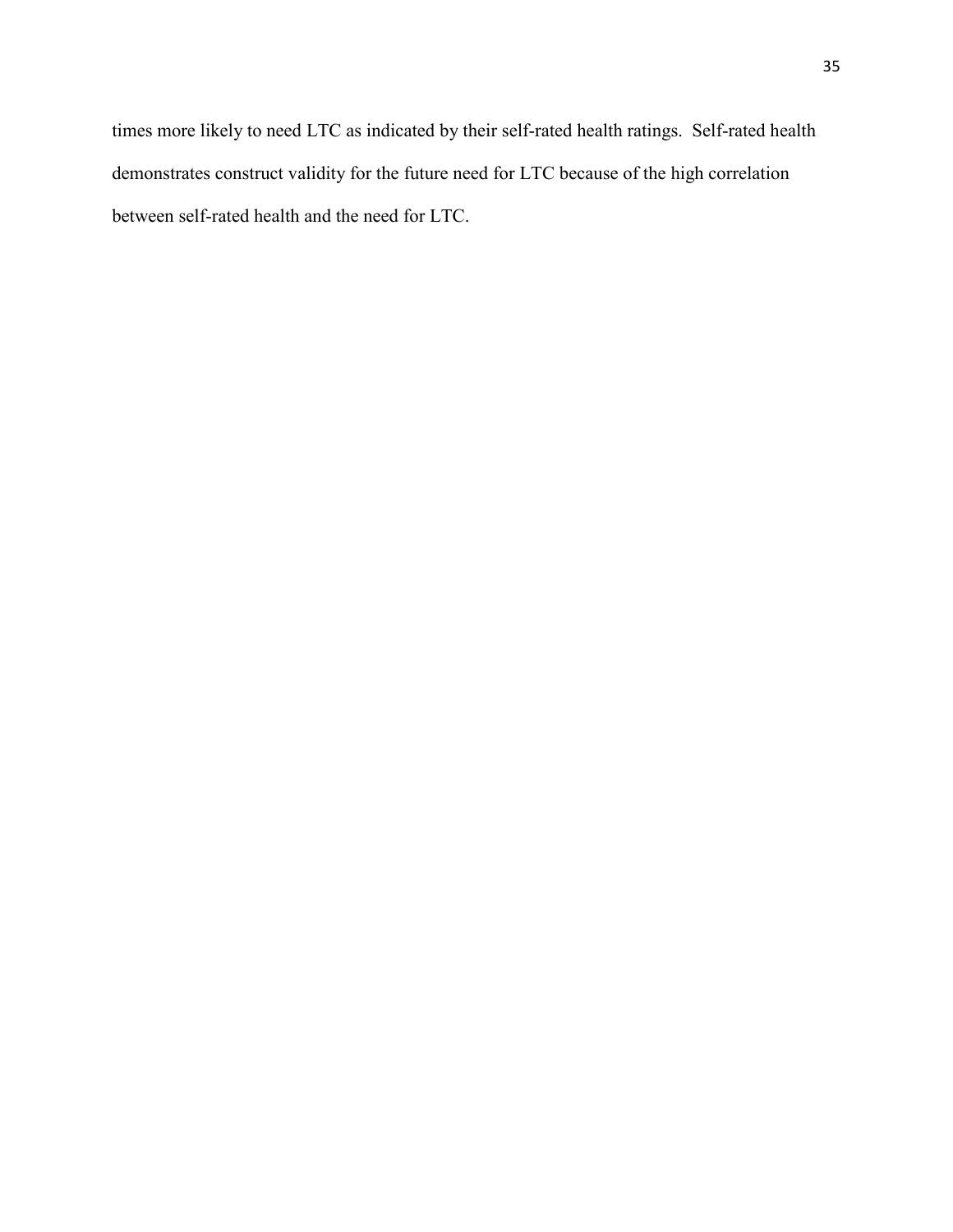<span id="page-44-0"></span>

| Predicting LTC Need by regression of Fundamental Causes,<br>Health, and Health Risk Behaviors |            |                   |          |            |                   |       |            |                   |        |            |                   |          |            |                   |       |
|-----------------------------------------------------------------------------------------------|------------|-------------------|----------|------------|-------------------|-------|------------|-------------------|--------|------------|-------------------|----------|------------|-------------------|-------|
| $N = 2642$                                                                                    | Model 1    |                   | Model 2  |            | Model 3           |       | Model 4    |                   |        | Model 5    |                   |          |            |                   |       |
|                                                                                               | Odds Ratio | 95% C.I.<br>Lower | Upper    | Odds Ratio | 95% C.I.<br>Lower | Upper | Odds Ratio | 95% C.I.<br>Lower | Upper  | Odds Ratio | 95% C.I.<br>Lower | Upper    | Odds Ratio | 95% C.I.<br>Lower | Upper |
| Education                                                                                     | .892 ***   | .852              | .934     | $.891***$  | .851              | .934  | $0.924***$ | .881              | .970   | $0.928**$  | .884              | .974     | 1.041      | .983              | 1.102 |
| Income                                                                                        | .693 ***   | .644              | .746     | .694 ***   | .644              | .747  | $.714***$  | .661              | .771   | $.719***$  | .666              | .777     | $.871**$   | .792              | .959  |
| Wealth                                                                                        | $1.122*$   | 1.010             | 1.245    | $1.119*$   | 1.007             | 1.244 | $1.120*$   | 1.007             | 1.246  | $1.122*$   | 1.008             | 1.249    | .938       | .829              | 1.061 |
| Own                                                                                           | 1.196      | .876              | 1.635    | 1.193      | .871              | 1.633 | 1.084      | .786              | 1.494  | 1.093      | .792              | 1.510    | .787       | .535              | 1.158 |
| Race (Non-white)                                                                              |            |                   |          | .950       | .660              | 1.366 | .872       | .602              | 1.263  | .833       | .573              | 1.210    | 1.042      | .684              | 1.587 |
| Gender (Male)                                                                                 |            |                   |          | 1.046      | .789              | 1.387 | .987       | .740              | 1.317  | .998       | .747              | 1.334    | .945       | .679              | 1.313 |
| Smoker                                                                                        |            |                   |          |            |                   |       | .960       | .889              | 1.036  | .965       | .893              | 1.042    | .899*      | .822              | .983  |
| Drinker                                                                                       |            |                   |          |            |                   |       | $1.201***$ | 1.115             | 1.293  | $1.200***$ | 1.114             | 1.293    | $1.139**$  | 1.049             | 1.237 |
| BMI                                                                                           |            |                   |          |            |                   |       | $1.059***$ | 1.032             | 1.087  | $1.059***$ | 1.032             | 1.088    | $1.046**$  | 1.016             | 1.077 |
| 9+ Hours (Sleep)                                                                              |            |                   |          |            |                   |       |            |                   |        | $1.656**$  | 1.129             | 2.431    | 1.053      | .681              | 1.628 |
| 6 & Under Hrs (Sleep)                                                                         |            |                   |          |            |                   |       |            |                   |        | $1.462*$   | 1.056             | 2.024    | 1.167      | .811              | 1.678 |
| Age                                                                                           |            |                   |          |            |                   |       |            |                   |        |            |                   |          | $1.051***$ | 1.038             | 1.064 |
| Marital Status (Married)                                                                      |            |                   |          |            |                   |       |            |                   |        |            |                   |          | .868       | .599              | 1.257 |
| Self-Rated Health                                                                             |            |                   |          |            |                   |       |            |                   |        |            |                   |          | $2.665***$ | 2.272             | 3.126 |
| <b>Model Fit Statistics</b><br>-2 Log Likelihood<br><b>Test of Nested</b>                     | 1439.875   |                   | 1439.701 |            | 1396.368          |       |            | 1387.281          |        |            | 1107.665          |          |            |                   |       |
| Model Fit                                                                                     |            |                   |          | .174       |                   |       | 43.333*    |                   | 9.087* |            |                   | 279.616* |            |                   |       |

### *Table 4.3 Predicting LTC Need by regression of Fundamental Causes, Health, and Health Risk Behaviors*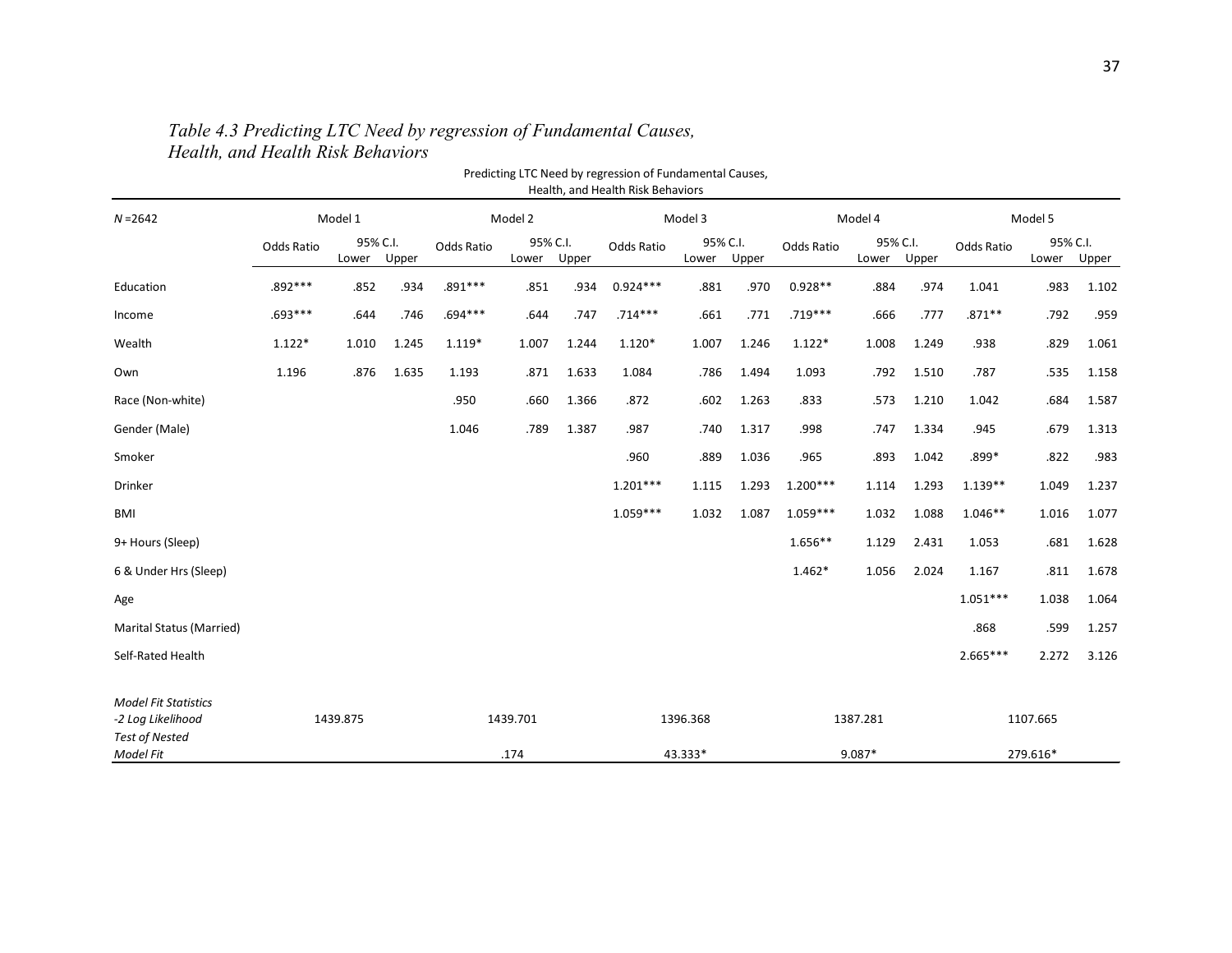#### **7 DISCUSSION**

<span id="page-45-0"></span>The purpose of this study was to determine whether LTC needs could be predicted and explain the influence of FCT factors on a person's need for that care. As long as the United States continues without a LTC policy and relies on unpaid caregiving or the existing Medicaid system to meet the care needs of its older citizens we continue our observation of a losing game as American grays. The ACL study has proved useful in illuminating issues that modern older Americans may face for several decades. The creation of a new LTC variable from combining the variables of the number of chronic illnesses one person must contend with and their functional status, along with applying logistic regression analysis to the selected data supplied improved insight for the types of health risk behaviors and health issues that assist in predicting future LTC demand. Adding all the health behaviors and the controls to the final model, I determined the *fit* using the log likelihood and discovered Model 5 was the best fitting model. The following discussion focuses on expounding the results of this study's analysis.

The participants in this study with high SES showed their probability in the necessity for LTC decreased. In other words, as individuals' *stock* in fundamental resources increased, they were successful in reducing or delaying their future need for LTC. This finding was expected and resulted in the support of H1 which also indicates support for Fundamental Cause Theory. The ability of individuals to evade disease, chronic health conditions, or resist functional status decline support FCT and the results of this analysis demonstrate a persistent association between SES, important FCT resources, and LTC need (Link & Phelan 1995). Meanwhile, wealth was the one variable, regardless of the slightly lower wealth of this sample, that supported an increase in the probability of requiring LTC along with an increase in wealth. It is important to note, that while this sample demonstrated somewhat low wealth, they also had a high level of home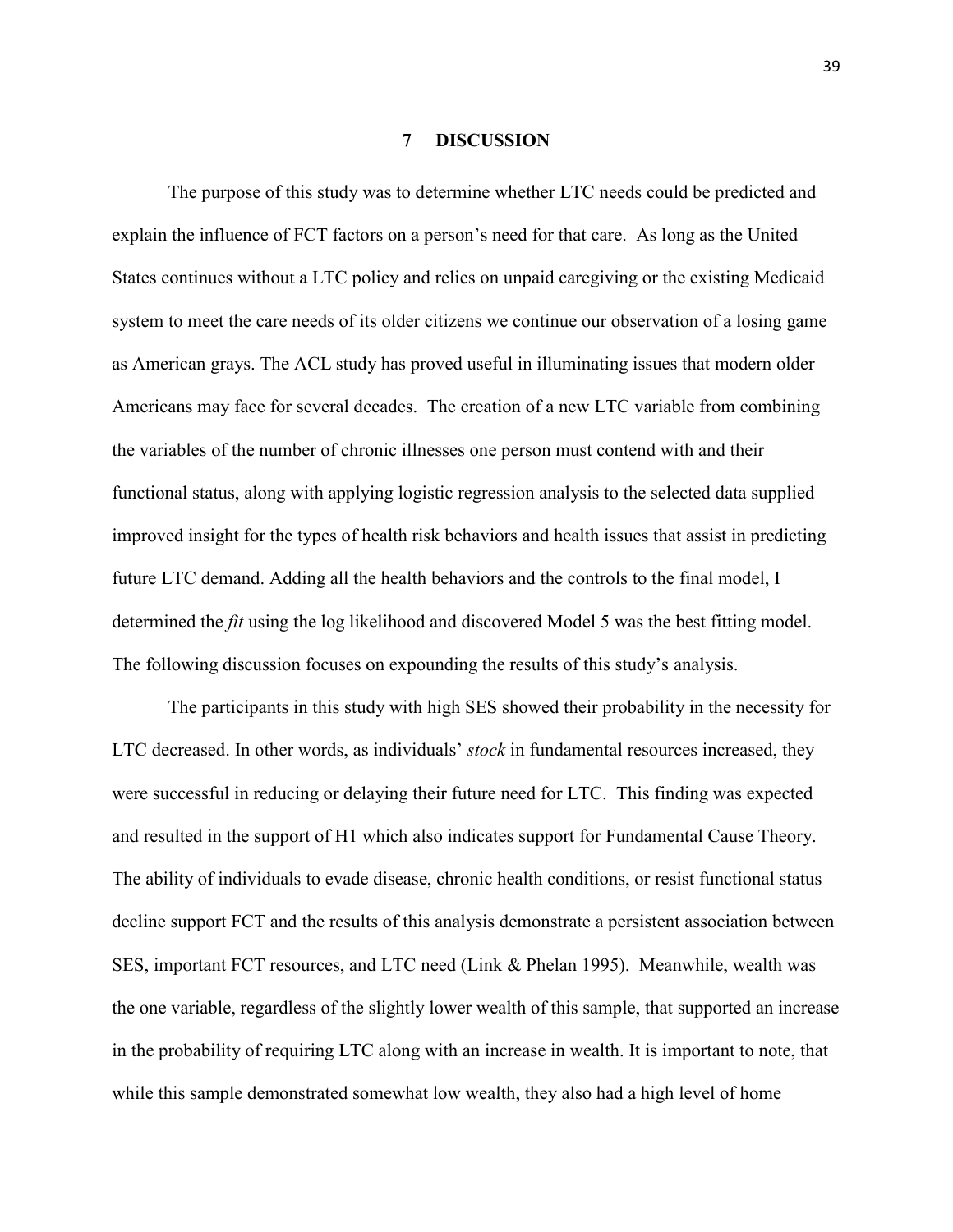ownership with 72.2 % of the sample as home owners even though this variable did not prove significant in the regression. The results surrounding wealth could be that age is not accounted for in the models (until the end) and wealth could be picking up an age confound, since, as people age they often gain more wealth and, therefore, need more LTC. Or put differently, as people amass more wealth, they demonstrate increased longevity and, therefore, an increase in the demand for LTC since they live long enough to need that care. This idea of amassing wealth encompasses the idea of the "*package deal"* where additional wealth often means good home locations with increased access to good parks and schools (Link et al 2008; Masters, Link & Phelan 2014; Phelan, Link, & Tehranifar 2010). An individual with a secure wealth status reaps the benefit of these "*package deal"* perks extending their life allowing them to only access LTC in an oldest old age. The majority of this study's results with SES variables exhibited that those with FCT resources had lower probabilities for needing LTC in the future. In fact, the one SES variable to remain significant throughout the nested models indicated support for FCT where one's income indicated a lower probability for LTC, while somewhat lessened in the final model. As explicated prior, the reason behind income's continued significance indicates much of this sample, with the average age as roughly 46 years old, still receive income. Additionally, some of the older participants likely receive some form of pension or social security making income an influential variable. A large portion of the sample may still be young enough to contribute to social security as a part of the active workforce in the United States, especially taking into consideration the standard deviation in regards to age.

The results of this study regarding the health behaviors considered as risky, for the most part, do not present any surprises. However, the smoking results do present mixed results since this variable did not become significant until the controls were added in the last model. These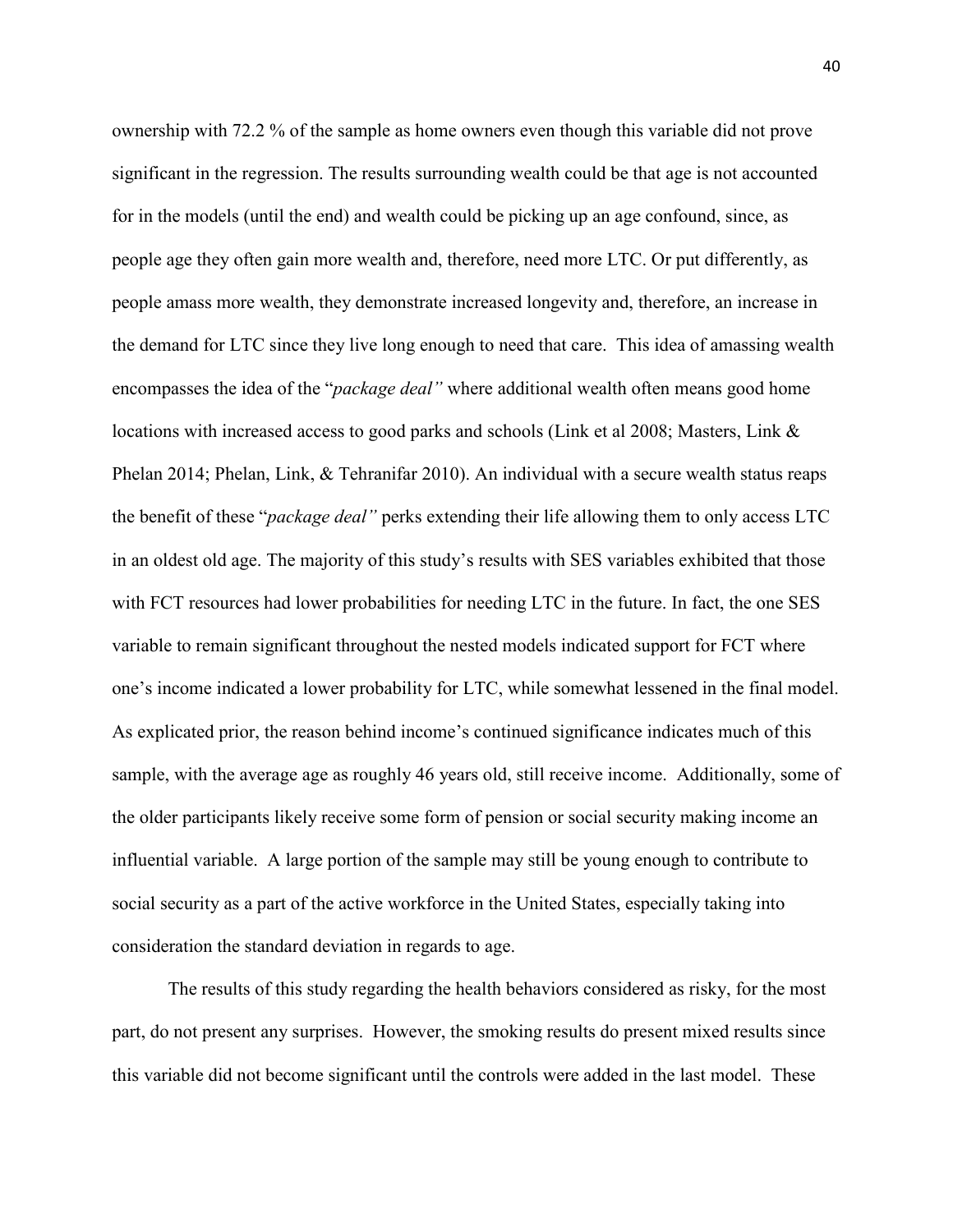results are contradictory to existing literature, however much of the existing literature analysis is for heavy smoking and drinking. I was unable to examine different levels of smoking since the smokers who could provide that information only represented 31 percent of the sample. The drinking variable was significant throughout the models and conversely the drinkers in this sample represented a majority at 70 percent of the sample. Additionally, as risky health behaviors are added with each nested model the predictive power for determining who will need LTC becomes more selective and refined. A reason for this indicates that different groups are more likely to participate in a variety of health risk behaviors. Another explanation could be that as an individual begins to engage in certain risk-taking behaviors such as smoking or drinking other health factors emerge resultant of this behavior. The health behaviors, such as smoking, drinking, and BMI work together to diminish one's ADLs or their functional status (Chen & Sloan 2015). Moreover, just as a person may be hesitant to visit a doctor when their weight is higher than recommended, they may also be tentative about reporting other risky behaviors due to a "social desirability status" (An & Shi 2015; Tylka et al. 2016).

The existing literature indicates that poor sleep has a detrimental effect on the chronic illnesses an individual contends with and may shorten their life (Bliwise 1993; Cappuccio et al 2011; Cooke 2017; Yaggi, Araujo, McKinlay 2006; Newman et al 2000). Similarly, my results indicate poor sleep is significant prior to the addition of the controls. Once the controls are added the influence of sleep on one's health is attenuated and is no longer significant. There could be several explanations for this, one of which being that how much or how little one sleeps is affected by their chronic health conditions and their functional status. They may not be able to get out of bed as much increasing their inclination to "doze off". Another reason may be the medications one takes as a result of a health condition might have sleeplessness as a side effect.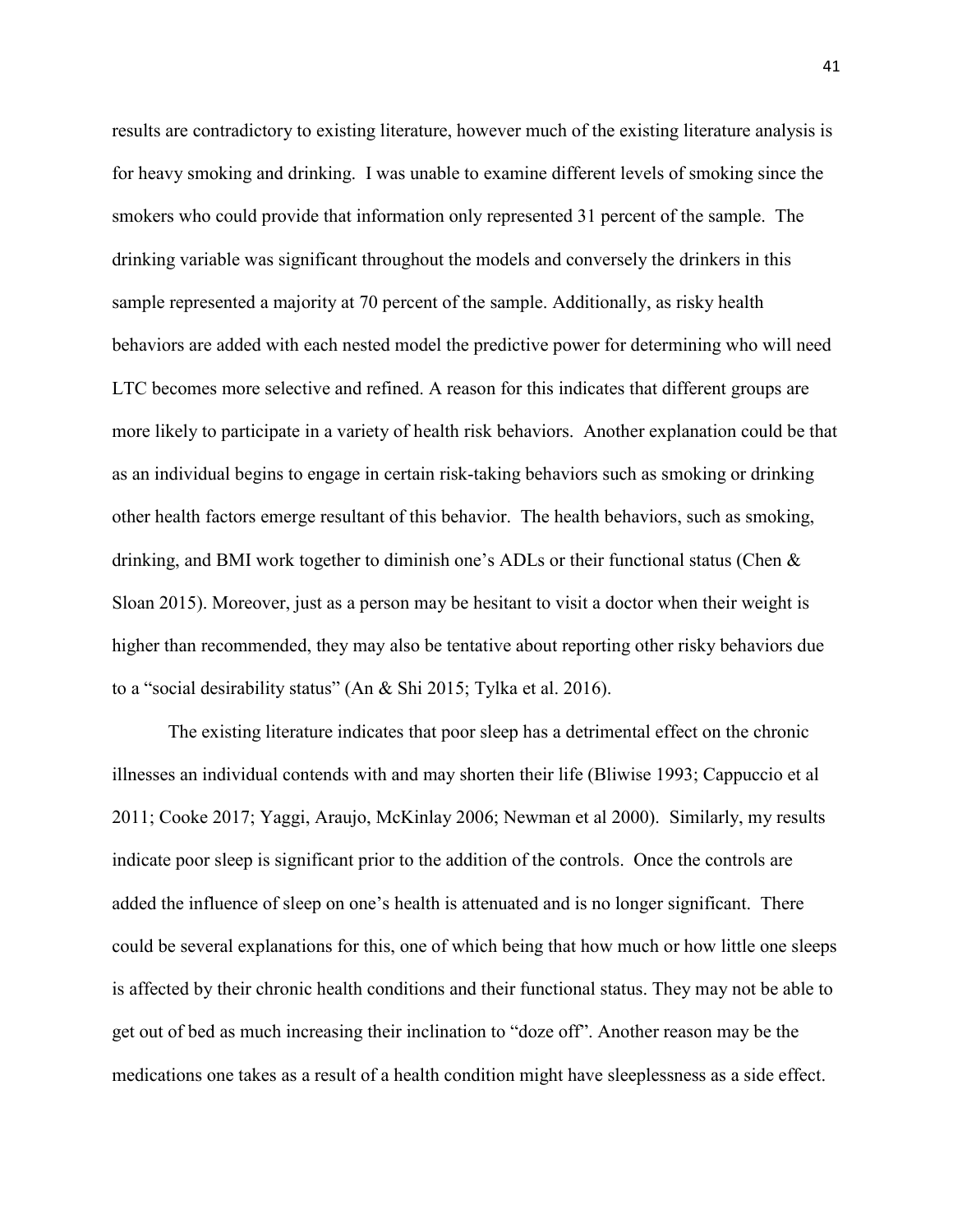Therefore, when an individual reports their number of sleep hours there may be a self-report error where a person is reporting the number of hours they used to sleep or they desire to sleep. Also, the addition of the self-rated health may overshadow the effects of poor sleep on an individual's future need for LTC since a person is taking multiple factors into consideration, similar to health risk behaviors, before rating their health.

A surprising result or *non-result* in my analysis was the lack of significance for gender and race in all the nested models. Previous literature found associations between race and the variables used to create the LTC variable (number of chronic illnesses of an individual and functional status) where race not only could be included as fundamental in FCT (Phelan & Link 2015), but also caused minorities to lose functional status quicker (Kail, Taylor, and Rogers 2018). The primary explanation for the lack of significance for these variables was a limitation in the data. Unfortunately, the percentage of nonwhites in this sample was too low to render any important findings with roughly 15% of the sample categorized as nonwhite. Regarding the gender and previous literature showing significance in variables with respect to LTC, I chose to utilize data from only the first two waves of the longitudinal study. Perhaps, there would be more significance in gender from later waves when the differences in gendered life expectancy may present themselves. Additionally, in the earlier waves poverty may be an equalizer for race and gender where the FCT resources have more predictive power in who will require future LTC. My results certainly support this explanation.

The control, self-rated health, presented high significance and strong predictive influence over one's future necessity of LTC. Previous literature found older individuals are often more likely to rate themselves as healthier than, not only their peers, but also the condition their mobility decline would indicate for health status (Attema et al. 2018; Chang et al. 2007). This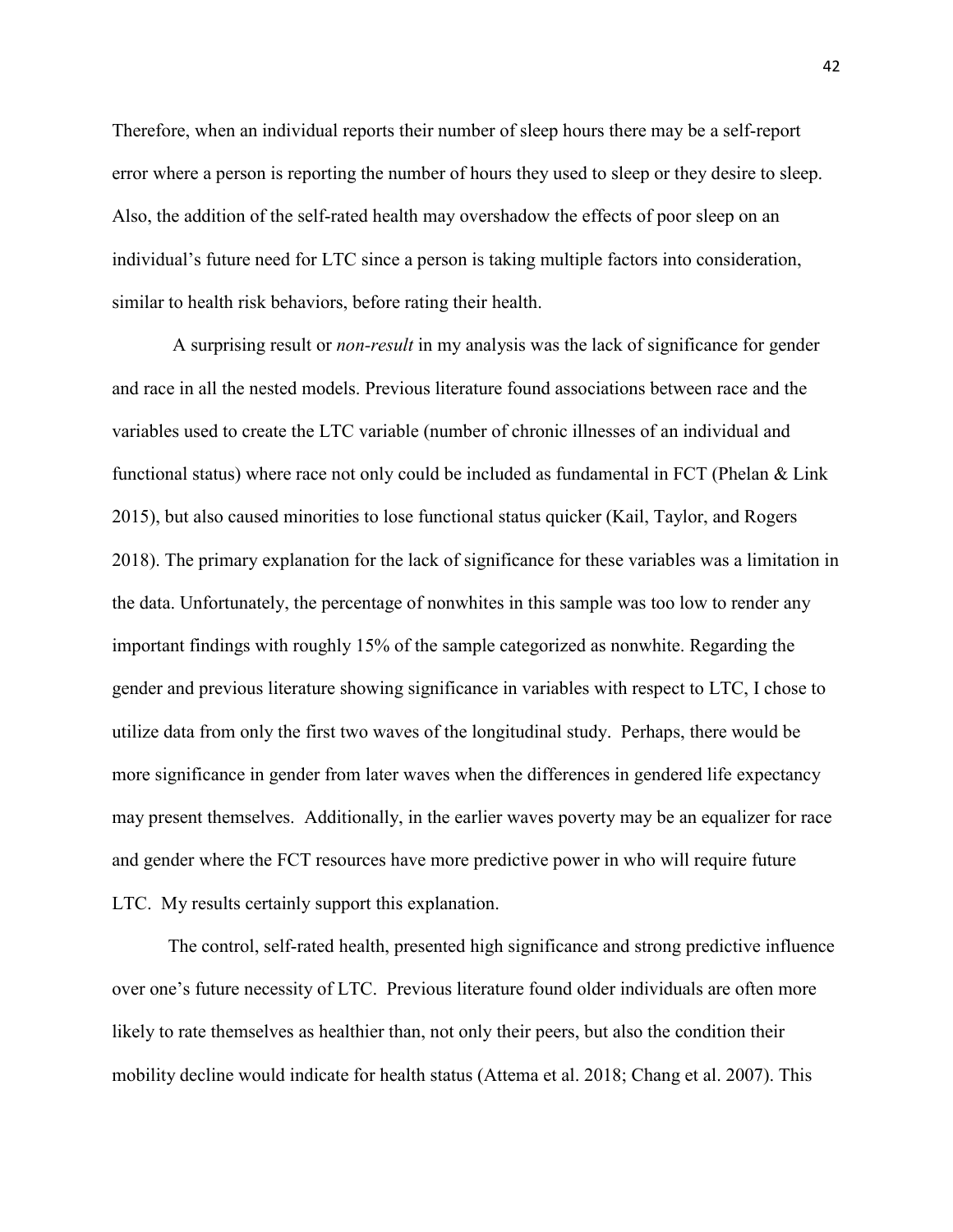makes the significance and positive linear effect of self-rated health interesting. Even though many older people rate themselves healthier the variable of self-rated health in this study correlates with future need for LTC. If, as people age, they were more realistic in the self-rated health selections this variable might demonstrate yet more predictive power regarding one's need for LTC.

Arguably one of the most important findings of my study is the durability of BMI's significance throughout the nested models. Previous research discovered a relationship between BMI and a person's ability to perform ADLs or their functional status (An & Shi 2016; CDC 2016; Chen & Sloan 2015; Ferraro & Booth 1999). The addition of the controls in the final model leave the probability of the future need for LTC as virtually unchanged. My results demonstrate a one point increase or decrease in BMI also increases an individual's probability for a future need of LTC by 5 percent. In other words, as an individual gains weight and increases their BMI they also increase their need for LTC and this relationship may quickly grow. An individual who presents with a slightly overweight BMI of 27, roughly two points higher than a normal BMI increases their chances of needing LTC in the future by 10 percent. The standard deviation for the mean BMI is about 5 points, which would place an individual in the obese category and increase the odds of their necessity for LTC 25 percent. The reverse would also be true for the lower levels of BMI, the minimum BMI for this sample was about 12 points and taking into account the standard deviation that would place many individuals in the underweight category of BMI at 17 points and increase their LTC odds also by 25 percent. These findings align with the U-shaped associations found in prior literature (An & Shi 2015; Ferraro & Booth 1999). Any BMI ratings outside the median distribution present cause for concern regarding LTC needs.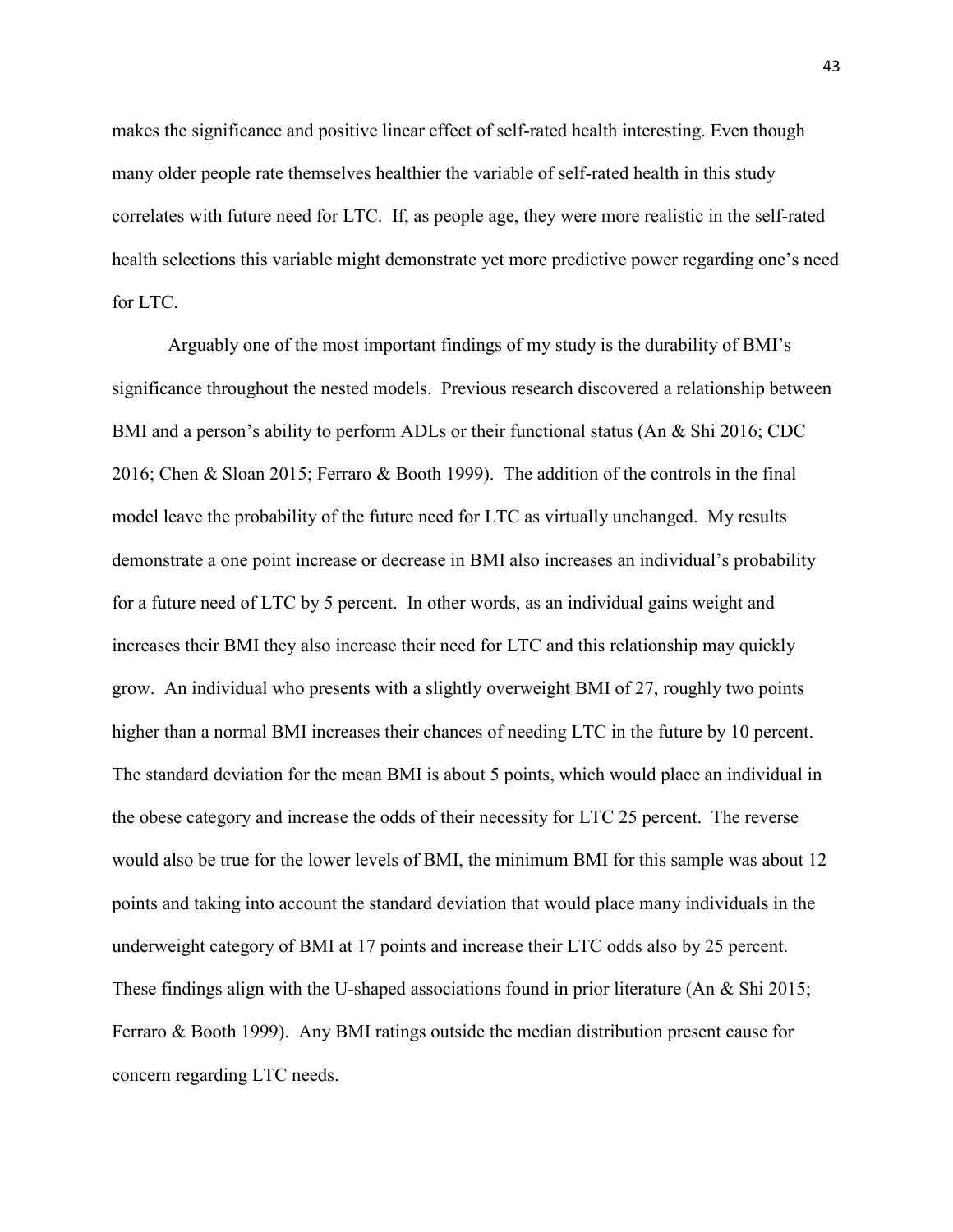#### **8 LIMITATIONS AND FUTURE DIRECTIONS**

<span id="page-50-0"></span>A limitation of the ACL data used for this study is the lack of racial diversity. The ACL study did oversample African Americans, but other races were not oversampled. This will not allow insight into the Latinx American and Asian American populations. These populations are increasingly important as their populations are predicted to grow significantly (Cohn & Caumont 2016). Moreover, this inability to break out African Americans from other people of color creates additional need for clarity regarding the racial influence on the need for LTC in the future. However, a recent study by Masters, Link, and Phelan (2015) examines only Black and White races, so the inclusion of a race control while not as robust as I would like, is appropriate. Especially in light of Phelan and Link's (2015) study that posits racism is a cause that is fundamental and should be included in FCT going forward to reduce racial health inequalities.

I utilized data from the first two waves of the ACL, this could be considered a limitation in my study due to the lack of looking at later waves and the age of the data. There were no variables specifically for LTC in the data. However, this is the first attempt at creating a LTC variable to assess the ACL participant's future LTC needs. Many individuals from the ACL are at an optimal age to look at their future LTC needs since they may require this type of care soon. While the ACL study is considered older data, it provides an opportunity to examine study participants approaching young, old category. Another limitation is much of the data is selfreported or *answered* by the interviewer such as the measures the ACL used to create *BMI* or *Gender.* Finally, no data exists within the ACL that accounts for the LGBTQ community. Many LGBT elders transition to the oldest-old period with no adult children or spouse to assist with their long-term care. Future analysis should also focus on a wider variety of health risk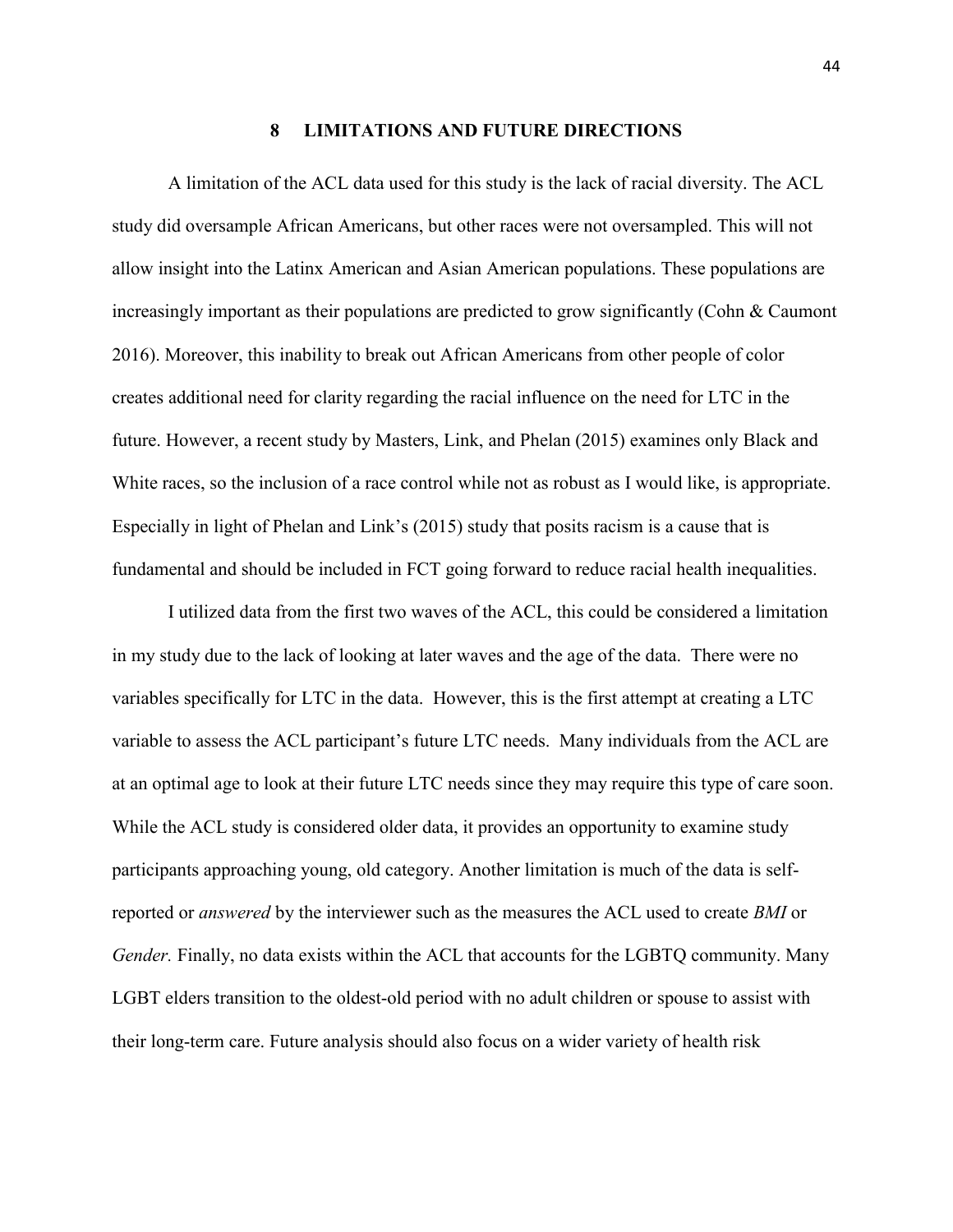behaviors, such as detrimental levels of smoking, poor sleep, and drinking to learn what thresholds become increasingly important to future LTC needs.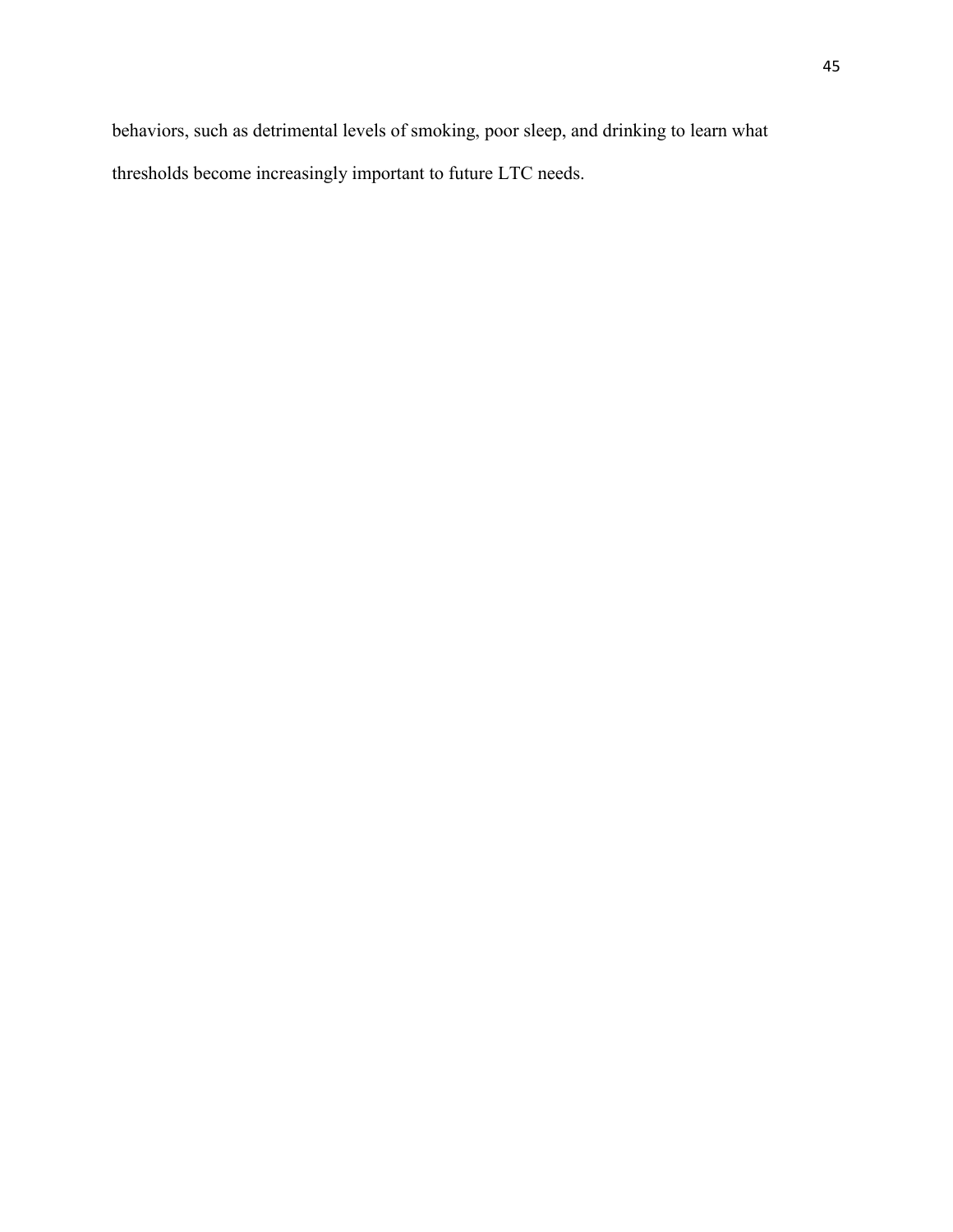#### **9 CONCLUSION**

<span id="page-52-0"></span>This study represents a unique contribution to the existing conversation regarding ways to predict demand for LTC in the future. The United States' changing demographics create an urgency to address the need for older people's long-term care as citizens simultaneously experience increased life expectancy and chronic disease occurrence. This study endeavored to emphasize the importance of an individual's health behaviors, risks associated with health, FCT factors, and SES in predicting their need for LTC as many individuals must contend with finding ways to accommodate their need for assistance as they grow older. The results of my study indicate there are certain health behaviors and FCT factors we can examine to predict an individual's need for LTC in the future. If we, as U.S. citizens, continue the conversation regarding the ways we may assist our older people in aging in their desired autonomous methods we can prevent reliance on unpaid caregiving. It is imperative that we begin to address our LTC needs immediately before the United States' demographics change in such a way to present serious problems for our aged.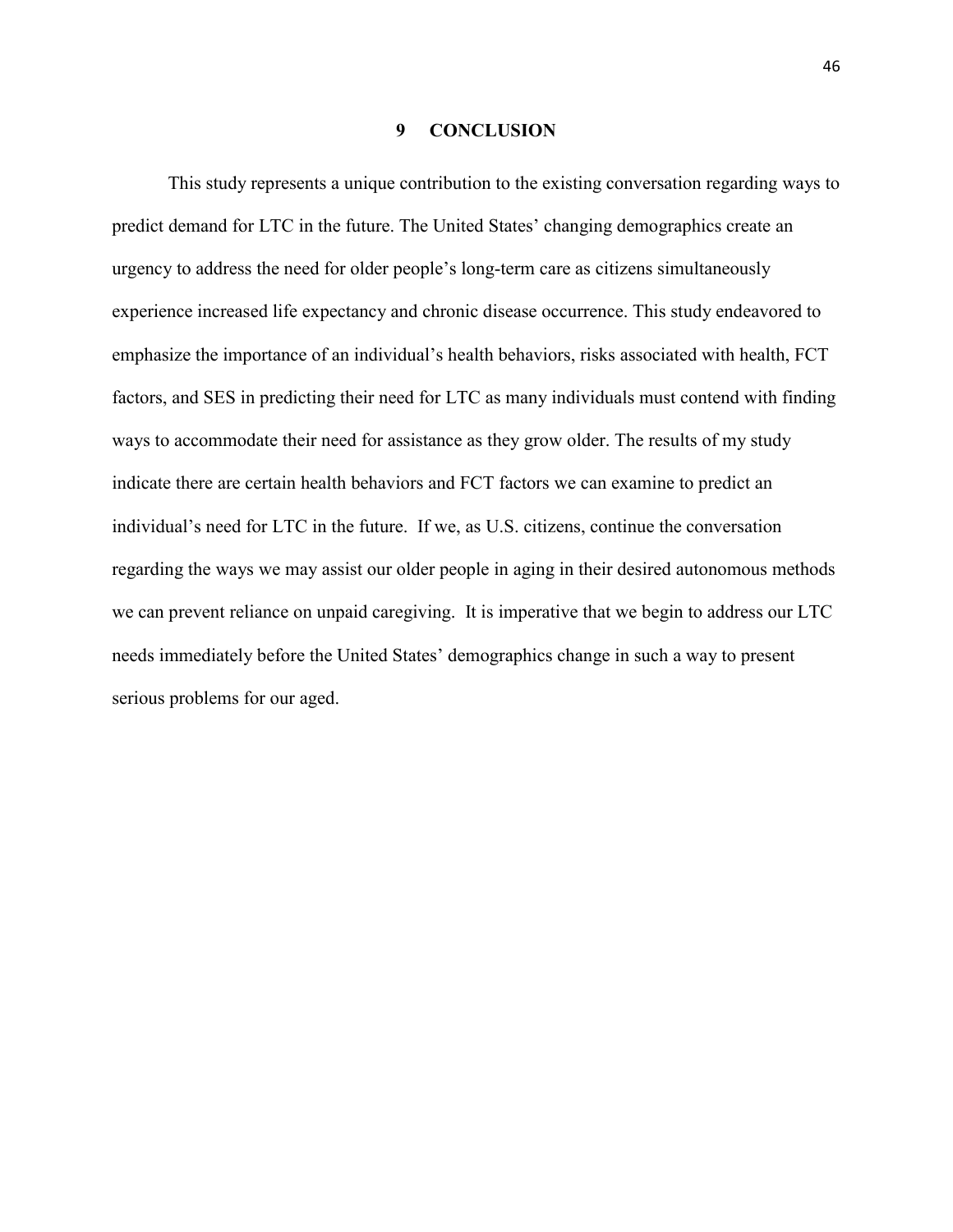#### **REFERENCES**

<span id="page-53-0"></span>Administration on Aging & Administration for Community Living. 2015. "FY 2015 Report to Congress: Older Americans Act." *Department of Health and Human Services.* 1-56.

Allison, Paul D. 2009. *Fixed Effects Regression Models.* Thousand Oaks, CA: Sage Publications.

- An, Ruopeng & Yuyan Shi. 2015. "Body Weight Status and onset of functional limitations in the U.S. middle-aged and older adults." *Disability and Health Journal.* 8:336-344.
- Attema, Arthur E., Werner B.F. Brouwer, and Jose Luis Pinto Prades. 2018. "Peer effects in health valuation: the relation between rating of contemporaries' health and own health." *Health and Quality of Life Outcomes*. 16(148):1-9.

Bliwise, Donald L. 1993. "Sleep in Normal Aging and Dementia." *Sleep.* 16(1):40-81.

- Cappuccio, Francesco P., Daniel Cooper, Lanfranco D'Elia, Pasquale Strazzullo, and Michelle A. Miller. 2011. "Sleep Duration Predicts Cardiovascular Outcomes: A Systematic Review and Meta-Analysis of Prospective Studies." *European Heart Journal*. 32:1484- 1492.
- Cappuccio, Francesco P., Lanfranco D'Elia, Pasquale Strazzullo, and Michelle A. Miller. 2010. "Quantity and Quality of Sleep and Incidence of Type 2 Diabetes." *Diabetes Care*. 33(2):414-420.
- Cappuccio, Francesco P. & Michelle A. Miller. 2007. "Inflammation, Sleep, Obesity, and Cardiovascular Disease." *Current Vascular Pharmacology*. 5(2):93-102.
- Cappuccio, Francesco P., Saverio Stranges, Ngianga-Bakwin Kandala, Michelle A. Miller, Frances M. Taggart, Meena Kumari, Jane E. Ferrie, Martin J. Shipley, Eric J Brunner, and Michael G. Marmot. 2007. "Gender-Specific Associations of Short Sleep Duration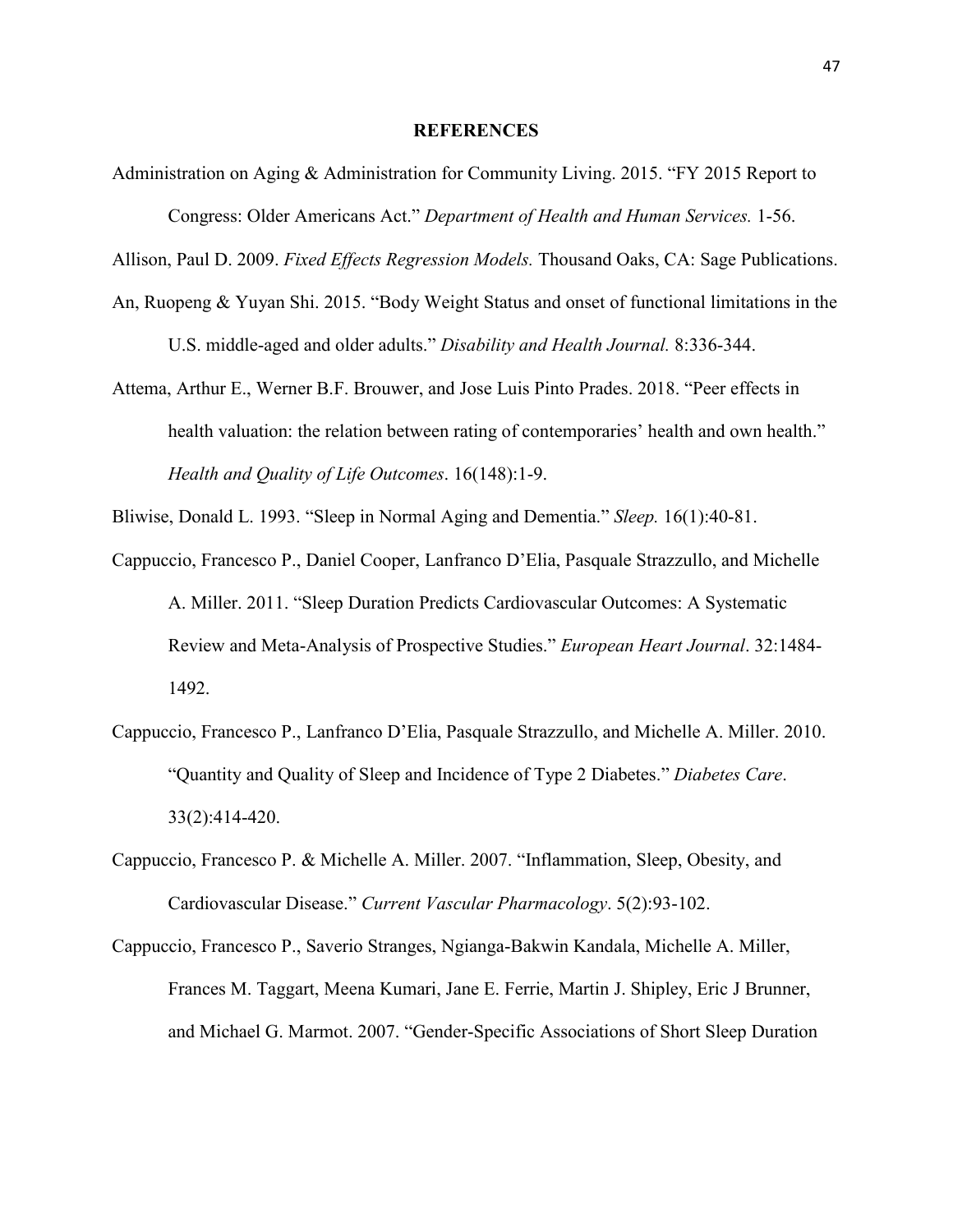with Prevalent and Incident hypertension: the Whitehall II Study." *Hypertension.*  50(4):763-700.

- Cappuccio, Francesco P., Frances M. Taggart, Ngianga-Bakwin Kandala, Andrew Currie, Ed Peile, Saverio Stranges, and Michelle A. Miller. 2008. "Meta-Analysis of Short Sleep Duration and Obesity in Children and Adults." *Sleep*. 31(5):619-626.
- Centers for Disease Control and Prevention (CDC). 2016. "Chronic Diseases: The Leading Causes of Death and Disability in the United States." Retrieved Nov. 28, 2017 (https://www.cdc.gov/chronicdisease/overview/)
- Chen, Ya-Mei & Elaine Adams Thompson. 2010. "Understanding Factors that Influence Success of Home-and-Community-Based Services in Keeping Older Adults in Community Settings." *Journal of Aging and Health.* 22(3):267-291.
- Chen, Yiquan & Frank A. Sloan, 2015. "Explaining Disability Trends in the U.S. Elderly and Near-Elderly Population." *Health Services Research.* 50(5):1528-1549.
- Cheng, Sheung-Tak, Helene Fung, and Alfred Chan. 2007. "Maintaining Self-Rated Health Through Social Comparison in Old Age." *Journal of Gerontology.* 62B(5):P277-P285.
- Cizza, Giovanni, Monica Skarulis, and Emmanuel Mignot. 2005. "A Link Between Short Sleep and Obesity: Building the Evidence for Causation." *Sleep*. 28(10):1289-1296.

Cohn, D'Vera & Andrea Caumont. 2016. "10 demographic trends that are shaping the U.S. and the world." *Pew Research Center.* Retrieved April 18, 2017: http://www.pewresearch.org/fact-tank/2016/03/31/10-demographic-trends-that-areshaping-the-u-s-and-the-world/.

Cooke, Rachael. 2017. "'Sleep Should be Prescribed': what those late nights out could be costing you." *The Guardian.* Retrieved March 10, 2018: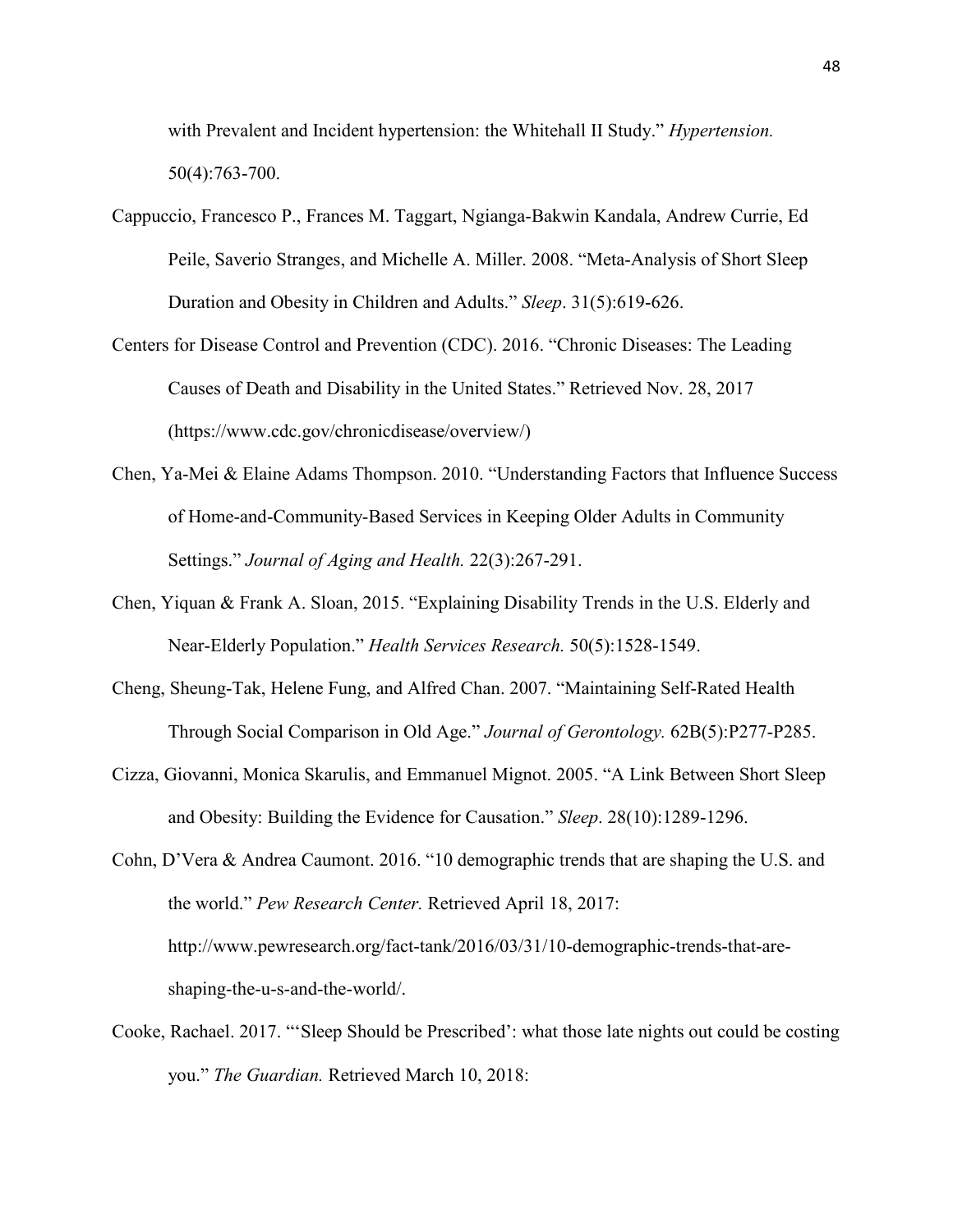https://www.theguardian.com/lifeandstyle/2017/sep/24/why-lack-of-sleep-health-worstenemy-matthew-walker-why-we-sleep.

- Cox, Carol B. 2015. *Social Policy for an Aging Society.* New York: Springer Publishing Company.
- Crimmins, Eileen, M. and Aida Solé-Auró. 2013. "Life Expectancy, Health, and Functioning Among the 85-Plus Population in Europe and the United States. Public Policy & Aging Report" *National Academy on an Aging Society.* 23(2):3-4.

Davis, James A. 1985. *The Logic of Causal Order.* Thousand Oaks CA: Sage Publications.

- Devore, Elizabeth, E., Francine Grodstein, Jeanne F. Duffy, Meir J. Stampfer, Charles A. Czeisler, and Eva Schernhammer. 2014. "Sleep Duration in Midlife and Later Life in Relation to Cognition." *The American Geriatrics Society.* 62:1073-1081.
- d'Orsi, Eleonora, Andre Junqueira Xavier, Andrew Steptoe, Cesar de Oliveira, Luiz Roberto Ramos, Martin Orrell, Panayotes Demakakos, & Michael Gideon Marmot. 2014. "Socioeconomic and Lifestyle Factors Related to Instrumental Activity of Daily Living Dynamics: Results from the English Longitudinal Study of Ageing." *Journal of the American Geriatrics Society.* 62(9):1630-1639.
- Eckert, J. Kevin, Leslie A. Morgan, and Namratha Swamy. 2004. "Preferences for Receipt of Care Among Community-Dwelling Adults." *Journal of Aging and Social Policy.*  $16(2):49-65.$
- *Elder Law Answers.* 2016. "Nursing Home Care Costs Are Only Slightly Higher in 2016." New Summary. Retrieved April 3, 2017: http://www.elderlawanswers.com/nursing-homecare-costs-are-only-slightly-higher-in-2016-15615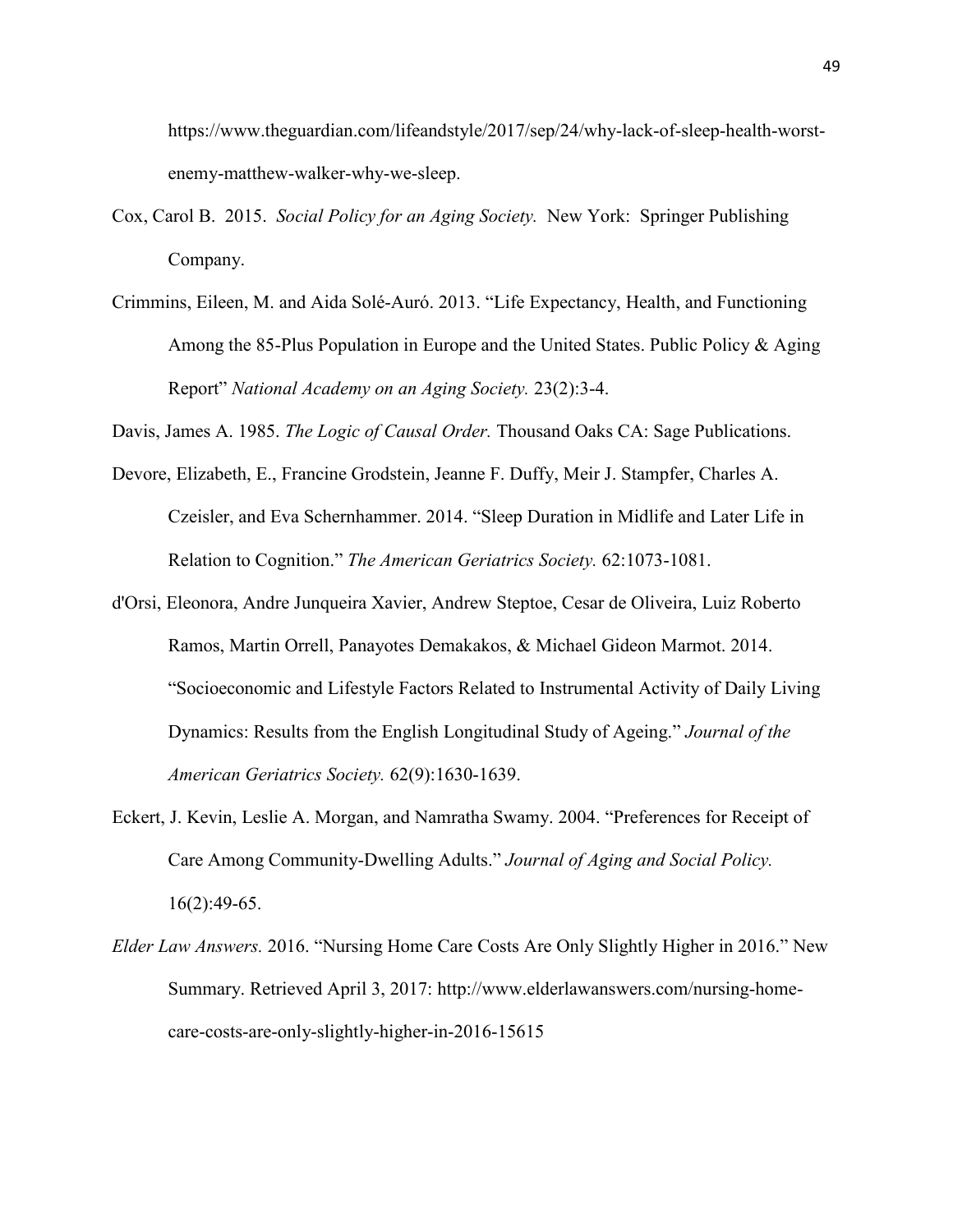- Field, Andy. 2013. *Discovering Statistics Using IBM SPSS Statistics.* Thousand Oaks, CA: Sage Publications.
- Feinberg, Lynn, Susan C. Reinhard, Ari House, & Rita Choula. 2011. "Valuing the Invaluable: 2011 Update The Growing Contributions and Costs of Family Caregiving." *AARP Public Policy Institute.* 1-28.
- Ferraro, Kenneth F. & Tara L. Booth. 1999. "Age, Body Mass Index, and Functional Illness." *Journal of Gerontology.* 54B(6):S339-S348.
- Frolik, Lawrence A. 2016. "Private Long-Term Care Insurance: Not the Solution to High Cost of Long-Term Care for the Elderly." *The Elder Law Journal.* 23:371-416.
- Gangwisch, James E., Steven B. Heymsfield, Bernadette Boden-Albala, Ruud M. Buijs, Felix Kreier, Thomas G. Pickering, Andrew J Rundle, Gary K. Zammit, and Dolores Malaspina. 2006. "Short Sleep Duration as a Risk Factor for Hypertension: Analyses of the First National Health and Nutrition Examination Survey." *Hypertension.* 47:833-839.
- Genworth. 2017. "Compare Long Term Costs of Care Costs Across United States. Survey Results." *Genworth Life Insurance Company.* Retrieved March 12, 2018: https://www.genworth.com/about-us/industry-expertise/cost-of-care.html.
- Gonyea, Judith G. 2015. "Changing Family Demographics, Multigenerational Bonds, and the Care for the Oldest Old. Public Policy & Aging Report." *National Academy on an Aging Society.* 23(2):11-15.
- Hartley, Simon. n.d. "The BMI Formula." Retrieved April 17, 2017: http://www.whathealth.com/bmi/formula.html
- House, James S. ([1986] 2011). "Americans' Changing Lives: Waves I, II, III, IV, and V, 1986, 1989, 1994, 2002, and 2011. ICPSR04690-v7. Ann Arbor, MI: Inter-university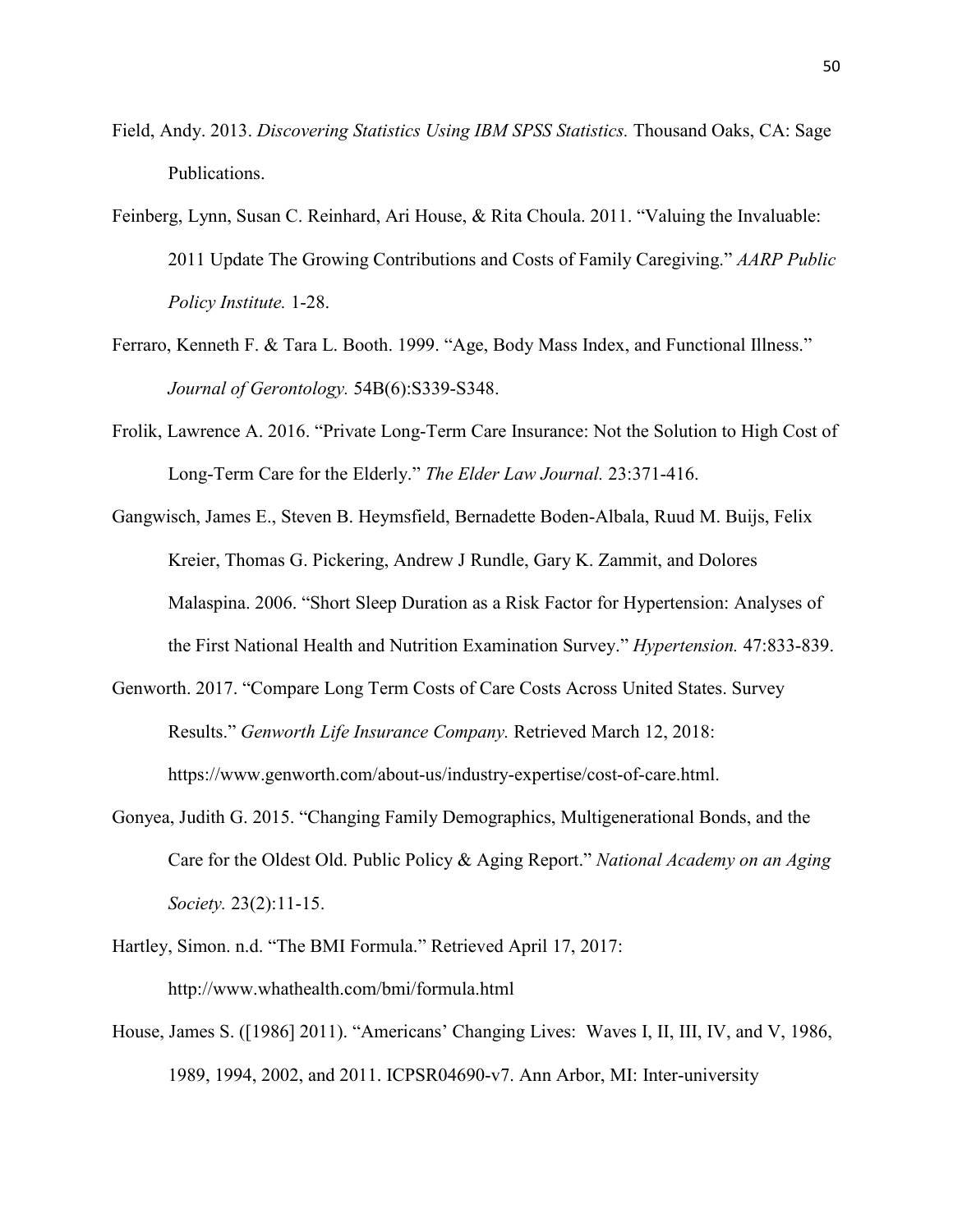Consortium for Political and Social Research [distributor], 2014-09-09. http://doi.org/10.3886/ICPSR04690.v7

- House, James S., Ronald C. Kessler, & A. Regula Herzog et al. 1990. "Age, Socioeconomic Status, and Health." *The Milbank Quarterly.* 68(3):383-411.
- House, James S., James M. Lepkowski, Ann M. Kinney, Richard P. Mero, Ronald C. Kessler, & A. Regula Herzog. 1994. "The Social Stratification of Age and Health*." The Journal of Health and Social Behavior.* 35:213-234.
- House, James S. 2016. "Social Determinants and Disparities in Health: Their Crucifixion, Resurrection, and Ultimate Triumph(?) in Health Policy." *Journal of Health and Politics, Policy, and Law.* 41(4):599-626.
- Hudson, Robert, B. & James Goodwin. 2015. "The Global Impact of Aging: The Oldest Old. Public Policy & Aging Report." *National Academy on an Aging Society.* 23(2):1, 25-26.
- Idler, Ellen L. & Yael Benyamini. 1997. "Self-Rated Health and Mortality: A Review of Twenty-Seven Community Studies." *Journal of Health and Social Behavior.* 38(1):21- 37.
- Katt, James A., Linda Speranza, Wendy Shore, Karen H. Saenz, Lea E. Witta. 2009. "DoingWell: A SEM Analysis of the Relationships Between Various Activities of Daily Living and Geriatric Well-Being" *The Journal of Geriatric Psychology*. 170(3):213-226.
- Kaplan, George A., William J. Strawbridge, Terry Camacho, and Richard D. Cohen. 1993. "Factors Associated with Change in Physical Functioning in the Elderly: A Six-Year Prospective Study." *Journal of Aging and Health.* 5(1):140-153.
- Katz, Sidney, Amasa B. Ford, Roland W. Moskowitz, Beverly A. Jackson, Marjorie W. Jaffe. 1963. "Studies of Illness in the Aged." *JAMA.* 185(12):914-919.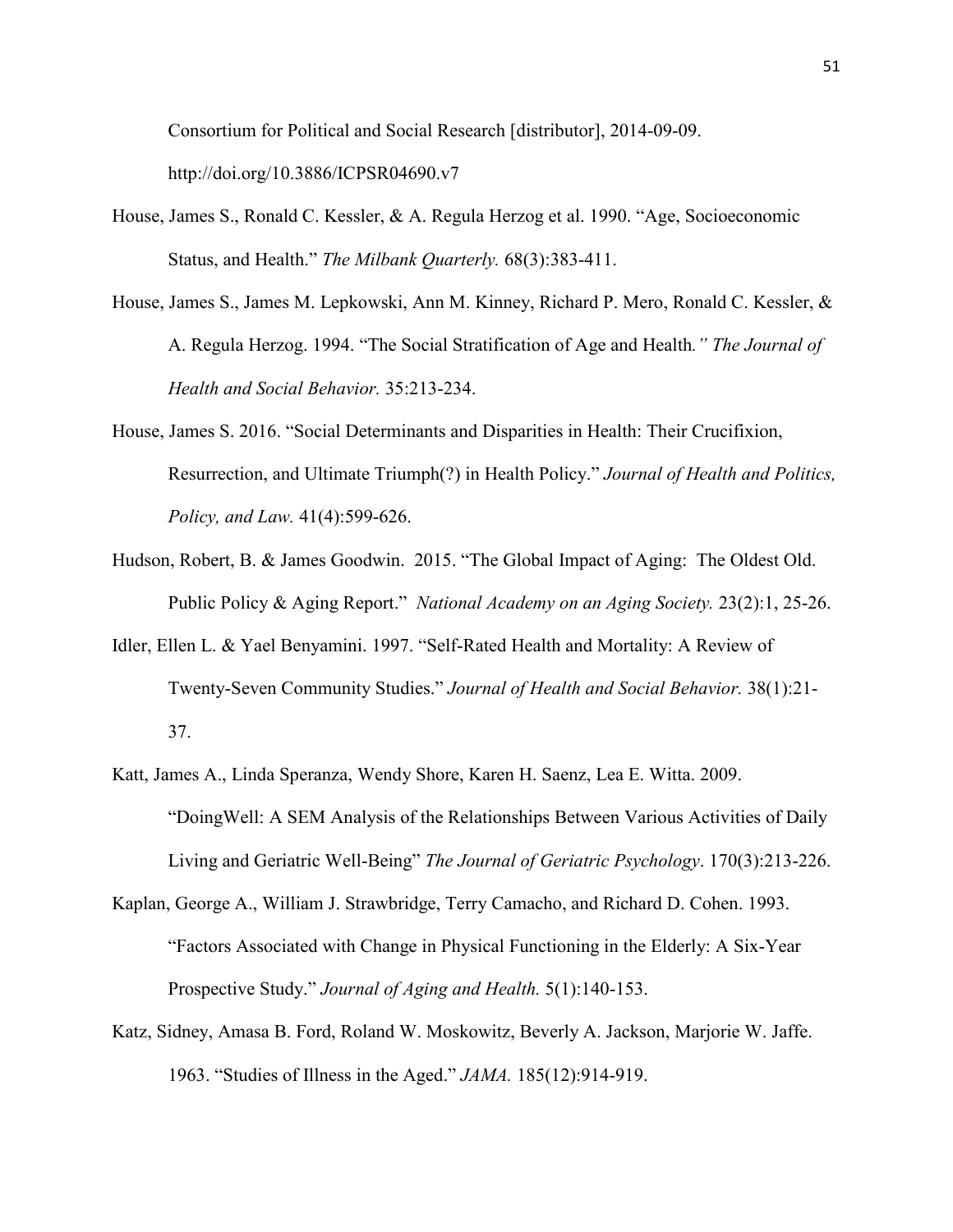- Lawton, M. Powell & Elaine M. Brody. 1969. "Assessment of Older People: Self-Maintaining and Instrumental Activities of Daily Living." *The Gerontologist.* 9:179-186.
- Link, Bruce G., & Jo Phelan. 1995. "Social Conditions as Fundamental Causes of Disease." *Journal of Health and Social Behavior.* Extra Issue:80-94.
- Link, Bruce G., Jo C. Phelan, Richard Miech, & Emily Leckman Westin. 2008. "The Resources that Matter: Fundamental Social Causes of Health Disparities and the Challenge of Intelligence." *Journal of Health and Social Behavior*. 49:72-91.
- Louie, Grant H. & Michael M. Ward. 2011. "Socioeconomic and Ethnic Differences in Disease Burden and Disparities in Physical Function in Older Adults." *American Journal of Public Health.* 101(7):1322-1329.
- Mander, Bryce A., Joseph R. Winer, and Matthew P. Walker. 2017. "Sleep and Human Aging." *Neuron 94.* 1:19-36.
- Masters, Ryan K., Bruce G. Link, & Jo C. Phelan. 2015. "Trends in education gradients of 'preventable' mortality: A test of fundamental cause theory." *Social Science & Medicine.* 127:19-28.
- Metlife Study. 2011. "The Metlife Study of Caregiving Costs to Caregivers." *Metlife Mature Market Institute, NAC, and Center for Long Term Care Research and Policy.* 1-22.
- Newman, Anne B., Charles F. Spiekerman, Paul Entright, David Lefkowitz, Terri Manolio, Charles F. Reynolds, and John Robbins. 2000. "Daytime Sleepiness Predicts Mortality and Cardiovascular Disease in Older Adults." *American Geriatrics Society.* 48:115-123.

Nguyen, Vivian. 2017. "Long Term Support and Services." *AARP Public Policy Institute.* 1-4.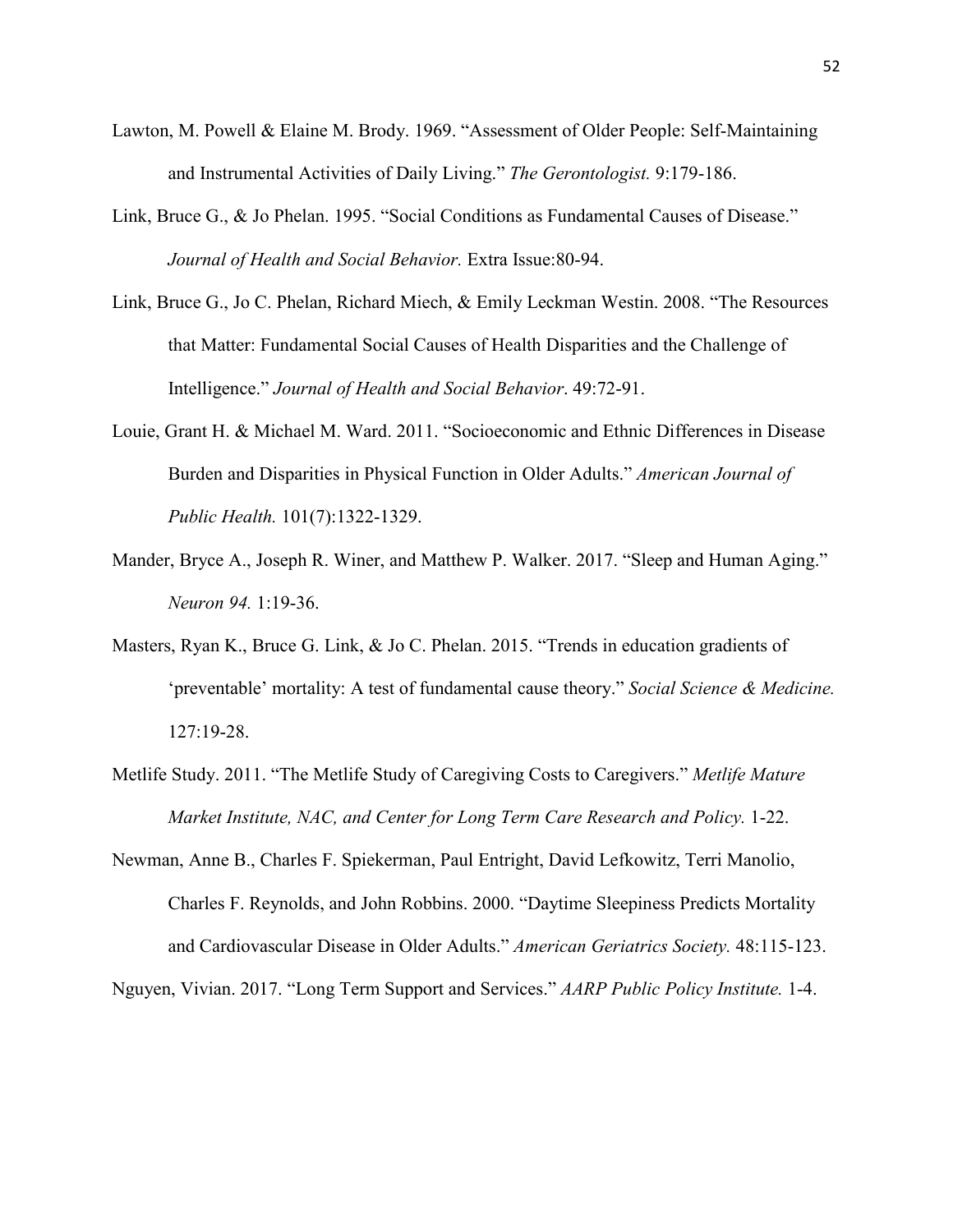- Phelan, Jo C., Bruce G. Link, & Parisa Tehranifar. 2010. "Social Conditions as Fundamental Causes of Health Inequalities: Theory, Evidence, and Policy Implications." *Journal of Health and Social Behavior.* 51(S):S28-S40.
- Phelan Jo C., & Bruce G. Link. 2015. "Is Racism a Fundamental Cause of Inequalities in Health?" *Annual Review of Sociology.* 41:311-330.
- Reinhard, Susan C., Lynn Friss Feinberg, Rita Choula, and Ari Houser. 2015. "Valuing the Invaluable: 2015 Update, Undeniable Progress but Big Gaps Remain." *AARP Public Policy Institute.* 1-25.
- Robert, Stephanie & James S. House. 1996. "SES Differentials in Health by Age and Alternative Indicators of SES." *Journal of Aging and Health.* 8(3):359-388.
- Rowles, Graham D. & Pamela B. Teaster. 2015. *Long-Term Care in an Aging Society: Theory and Practice.* New York: Springer Publishing Company.
- Shapiro, Andrew, Chung-Ping Loh, & Glenn Mitchell, II. 2011. "Medicaid Cost-Savings of Home-and-Community-Based Service Programs for Older Persons in Florida." *Journal of Applied Gerontology.* 301(1):3-21.
- Spillman, Brenda C. and Liliana E. Pezzin. 2000. "Potential and Active Family Caregivers: Changing Networks and the "Sandwich Generation."" *The Milbank Quarterly.* 78(3):347- 374.
- Stranges, Saverio, Francesco P. Cappuccio, Ngainga-Bakwin Kandala, Michelle A. Miller, Frances M. Taggert, Meena Kumari, Jane E. Ferrie, Martin J. Shipley, Eric J. Brunner, and Michael G. Marmot. 2007. "Cross-sectional versus Prospective Associations of Sleep Duration with Changes in Relative Weight and Body Fat Distribution." *American Journal of Epidemiology.* 167(3):321-329.